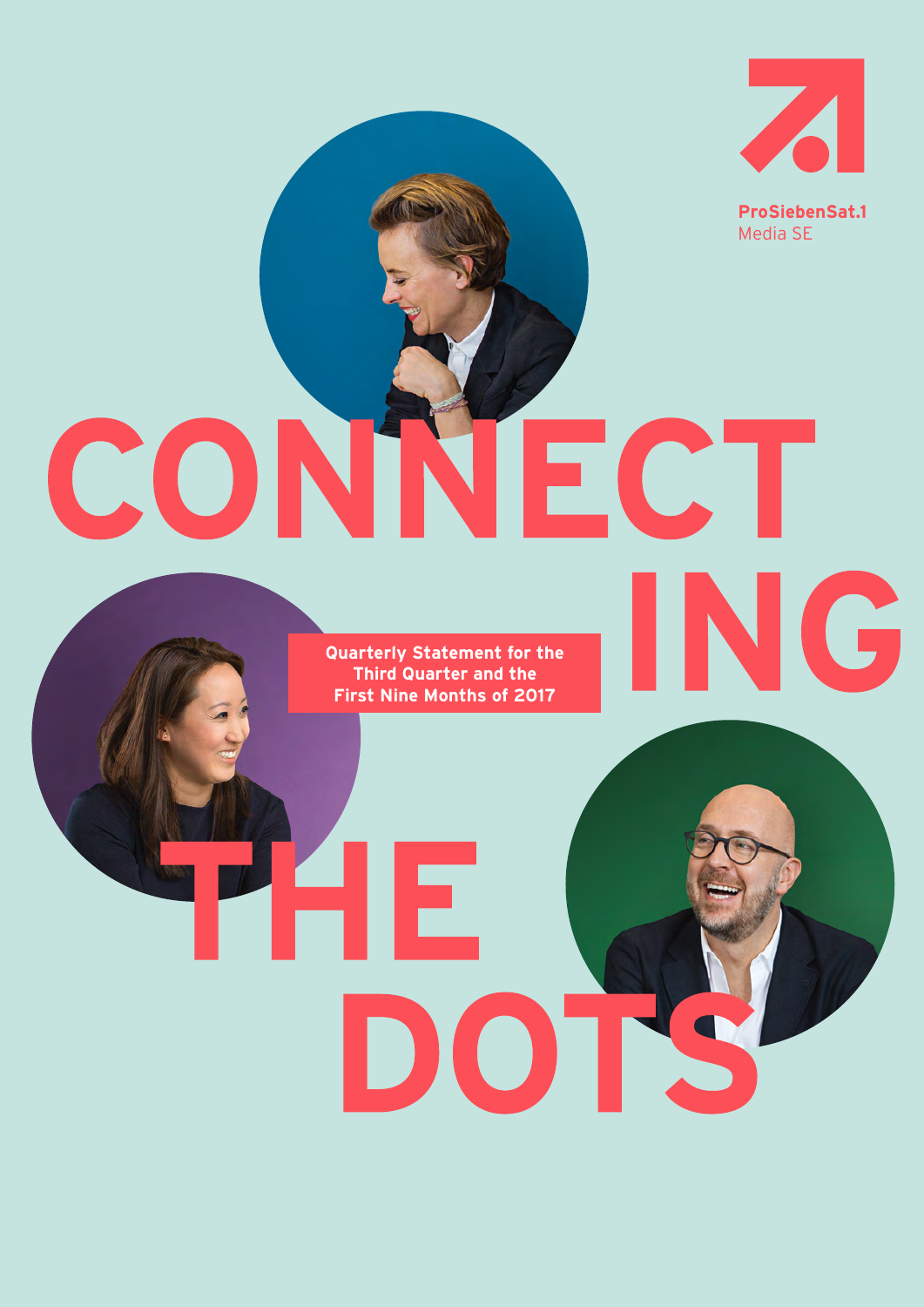## **Content**

- ProSiebenSat.1 and 9M 2017 at a Glance
- Actual Figures and Forecasts

## GROUP INTERIM MANAGEMENT REPORT

## **Report on the Economic Position: Q3 2017**

- 04 Business and Industry Environment
- Major Influencing Factors on Financial Position and Performance
- Group Earnings
- Business Development of the Segments
- Group Financial Position and Performance

## **Risk and Opportunity Report**

- **Outlook**
- Future Business and Industry Environment
- Company Outlook

## INTERIM CONSOLIDATED FINANCIAL STATEMENTS

- **Income Statement**
- **Statement of Comprehensive Income**
- **Statement of Financial Position**
- **Cash Flow Statement**
- **Statement of Changes in Equity**
- **Notes**

## ADDITIONAL INFORMATION

- Editorial Information
- Financial Calendar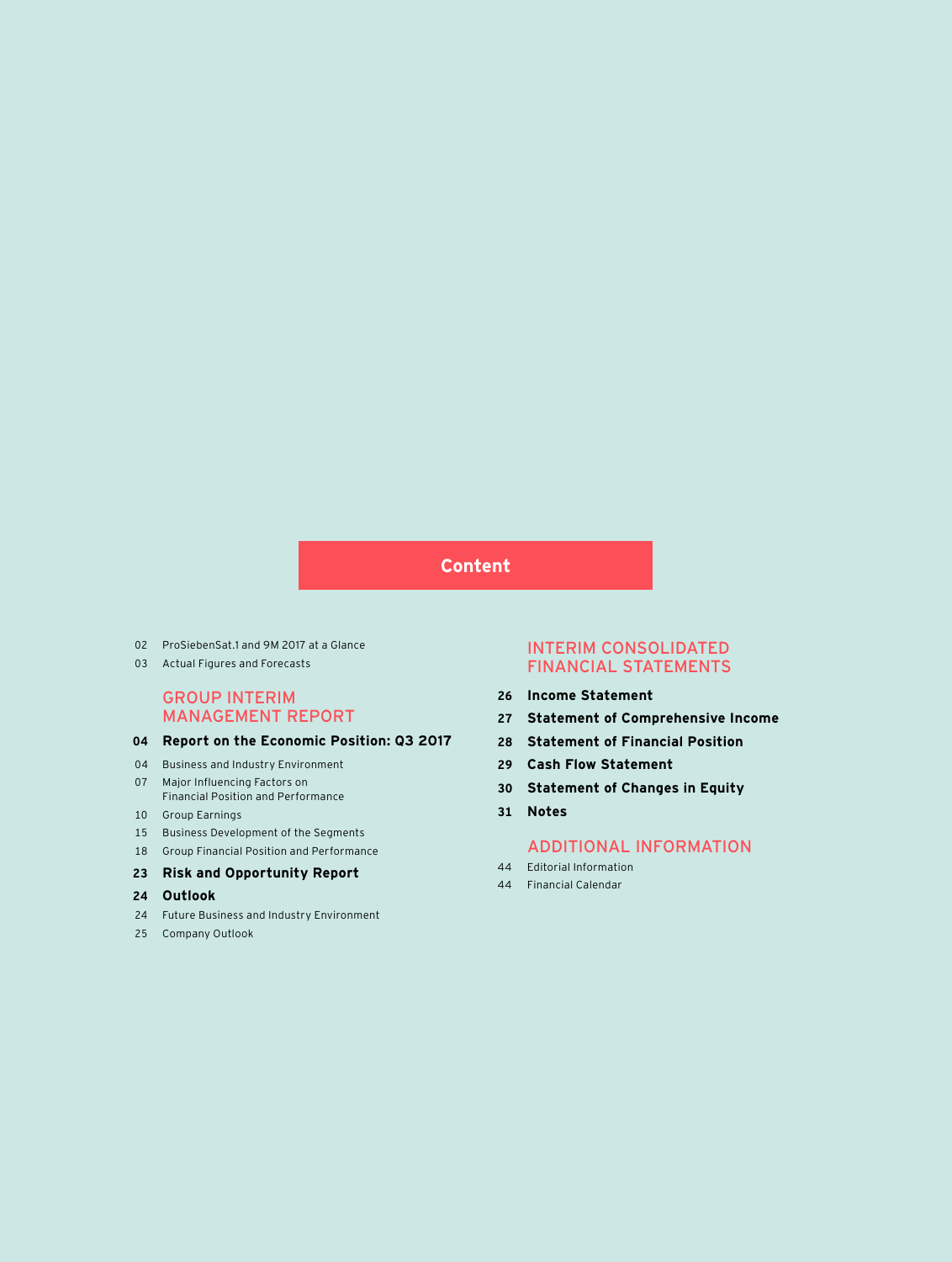## **PROSIEBENSAT.1 GROUP AT A GLANCE**

ProSiebenSat.1 Group concluded the first nine months of the year 2017 with a revenue growth of 8% to EUR 2,755 million. At the same time, the Group also achieved another rise in relevant earnings figures, with adjusted EBITDA increasing by 6% to EUR 661 million and adjusted net income growing by 7% to EUR 331 million (previous year: EUR 311 million). Once again, the Commerce portfolio was the largest growth driver. At the end of the first half of the year, ProSiebenSat.1 generated 52% of its revenues outside the TV advertising business (previous year: 46%). The Company employs 6,446 people on average. The most important revenue market is Germany. Here, the ProSiebenSat.1 share has been included into the German equity index DAX since March 2016.

ProSiebenSat.1 Group is one of the most successful independent media companies in Europe with a strong presence in the TV and digital market. Advertising-financed free TV is the Group's core business. Here, the Group is a leading player on the German TV market. At the same time, the Group is pushing ahead with its digital transformation and diversifying its portfolio. To achieve this, the Group is making use of its competitive edge and leveraging synergies by linking the wide reaching TV repertoire to digital entertainment offerings. Already today, ProSiebenSat.1 is Germany's leading video marketer on the Internet and one of the most successful providers of digital entertainment. However, the Internet is changing not only the entertainment industry, but other areas as well. For instance, digital media is also influencing consumer behavior. This is why ProSiebenSat.1 has built up a successful commerce business of digital platforms in recent years that is now the Group's largest growth driver. This broadcasting, digital entertainment and commerce portfolio is supplemented by an international production and distribution network. Thus, ProSiebenSat.1 has a broadly diversified revenue and earnings base.

| <b>Revenues</b>   |       |       |                    |
|-------------------|-------|-------|--------------------|
| EUR m             |       |       |                    |
| $Q1 - Q3$<br>2017 |       |       | 2,755              |
| $Q1 - Q3$<br>2016 |       |       | 2,545              |
|                   | 1,000 | 2,000 | $\frac{1}{2}$ ,000 |

| <b>Recurring EBITDA<sup>1</sup></b> |    |  |   |                           |          |
|-------------------------------------|----|--|---|---------------------------|----------|
| EUR m                               |    |  |   |                           |          |
| $Q1 - Q3$<br>2017                   |    |  | ÷ |                           | 661<br>. |
| $Q1 - Q3$<br>2016                   |    |  |   |                           | 626      |
|                                     | ∶∩ |  |   | $100$ 200 300 400 500 600 |          |



All information relates to continuing operations.

**1** From 01/01/2017 renaming from recurring EBITDA in adjusted EBITDA.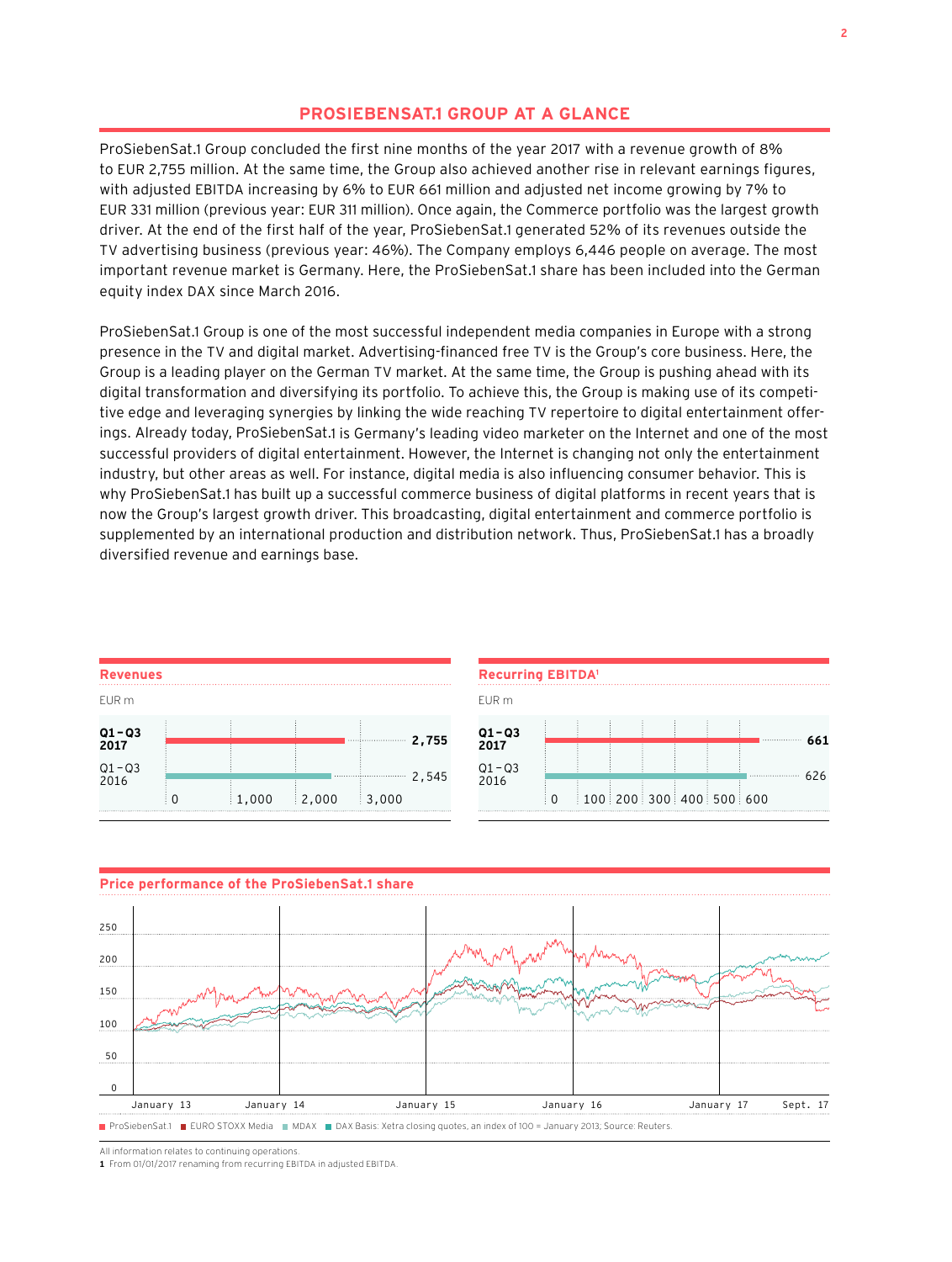## **ACTUAL FIGURES 2016**

## **FORECASTS 2017**

| $+17%$                                            | <b>Revenues</b><br>EUR 3,799 million                                      | Mid single-digit increase                                                                                                                                                                                                      |
|---------------------------------------------------|---------------------------------------------------------------------------|--------------------------------------------------------------------------------------------------------------------------------------------------------------------------------------------------------------------------------|
| +3%                                               | <b>Broadcasting</b><br>German-speaking<br>EUR 2,210 million               | Stable                                                                                                                                                                                                                         |
| +19%                                              | <b>Digital Entertainment</b><br>EUR 442 million                           | <b>Stable</b>                                                                                                                                                                                                                  |
| +65%                                              | <b>Digital Ventures &amp;</b><br><b>Commerce</b><br>EUR 768 million       | <b>Significant increase</b>                                                                                                                                                                                                    |
| +38%                                              | <b>Content Production &amp;</b><br><b>Global Sales</b><br>EUR 362 million | Mid single-digit decrease                                                                                                                                                                                                      |
| $+10%$                                            | <b>Recurring EBITDA<sup>1</sup></b><br>EUR 1,018 million                  | Slight increase                                                                                                                                                                                                                |
| $+3%$                                             | <b>Broadcasting</b><br>German-speaking<br>EUR 760 million                 | <b>Stable</b>                                                                                                                                                                                                                  |
| $-1%$                                             | <b>Digital Entertainment</b><br>EUR 37 million                            | <b>Significant decrease</b>                                                                                                                                                                                                    |
| +33%                                              | Digital Ventures &<br><b>Commerce</b><br>EUR 180 million                  | <b>Significant increase</b>                                                                                                                                                                                                    |
| +87%                                              | <b>Content Production &amp;</b><br><b>Global Sales</b><br>EUR 47 million  | Mid to high single-digit decrease                                                                                                                                                                                              |
| $+10%$                                            | <b>Underlying</b><br>net income <sup>1</sup><br>EUR 513 million           | Slight increase                                                                                                                                                                                                                |
| 1.9                                               | Leverage ratio                                                            | $1.5 - 2.5$                                                                                                                                                                                                                    |
| 28.0%                                             | <b>German</b><br>TV audience market <sup>2</sup>                          | Leading market position at a high level                                                                                                                                                                                        |
| All information relates to continuing operations. |                                                                           | 1 From 01/01/2017 renaming in adjusted EBITDA and<br>adjusted net income respectively. The Annual Report<br>2016 comprises more detailed information on pages 73<br>and 74.<br>2 Relevant target group of 14- to 49-year-olds. |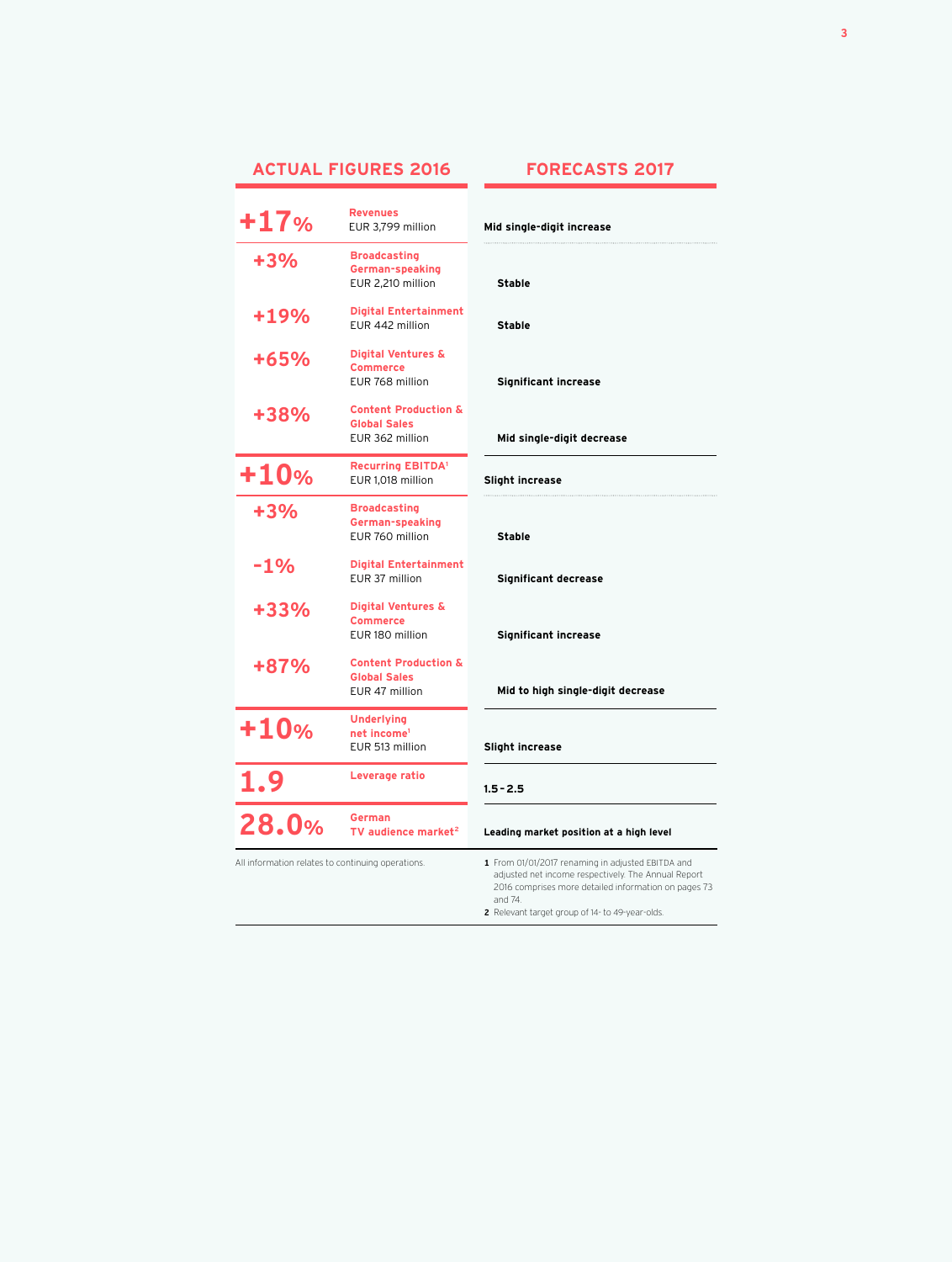## A. GROUP INTERIM MANAGEMENT REPORT

## Report on the Economic Position: Q3 2017

## **Business and Industry Environment**

## Development of Audience Shares and User Numbers

ProSiebenSat.1 Group operates advertising-financed free TV stations in Germany, Austria and Switzerland and offers these in both SD and HD quality (Fig. 1). In Germany, the free TV stations of ProSiebenSat.1 Group and RTL Mediengruppe Deutschland have the greatest reach (viewers aged 14 to 49).

| Audience shares of ProSiebenSat.1 Group by country (Fig. 1) |         |          |            |                 |  |  |  |
|-------------------------------------------------------------|---------|----------|------------|-----------------|--|--|--|
| in percent                                                  | 03 2017 | Q3 2016  | Q1-Q3 2017 | 01-03 2016      |  |  |  |
| Germany                                                     | 26.3    | 27.5<br> | 26.7       | 27 R<br>        |  |  |  |
| Austria                                                     | 27.8    | 22.7<br> | 27.4       | <b>23 U</b><br> |  |  |  |
| Switzerland                                                 | 17.8    | 172      | 17.3       |                 |  |  |  |

Figures are based on 24 hours (Mon-Sun). Germany: SAT.1, ProSieben, kabel eins, sixx, SAT.1 Gold, ProSieben MAXX, kabel eins Doku (since 09/22/2016); advertising-relevant target group adults 14–49. Source: AGF in cooperation with GfK/TV Scope 6.1/SevenOne Media Committees Representation. Austria: Basis: Austria, all levels; period: 01/01-09/30/2017 (final weighting); adults 12-49; SAT.1 Österreich, ProSieben Austria, kabel eins Austria, PULS 4, sixx Austria, ProSieben MAXX Austria, SAT.1 Gold Österreich, kabel eins Doku Österreich (from 09/22/2016), ATV + ATV 2 (from 04/07/2017 at ProSiebenSat.1 PULS 4, previously an independent group). Source: AGTT/GfK: Fernsehforschung/Evogenius Reporting (KR) Switzerland: SAT.1 Schweiz, ProSieben Schweiz, kabel eins Schweiz, sixx Schweiz, SAT.1 Gold Schweiz, ProSieben MAXX Schweiz, Puls 8 (since 10/08/2015); advertising-relevant target group adults 15–49; market shares relate to the German-speaking part of Switzerland D–CH. Source: Mediapulse TV Panel.

In the core market Germany, ProSiebenSat.1 Group is the market leader with its seven free TV stations. As expected, the competitive environment in the German free TV market has intensified: ProSieben and SAT.1 still count among the stations with the greatest reach. However, numerous new special-interest stations have emerged in recent years. Against this background, the combined market share of the broadcasting group amounted to 26.3% among viewers aged between 14 and 49 years in the third quarter of 2017 (previous year: 27.5%). The stations marketed by IP Deutschland (RTL, VOX, n-tv, Super RTL, RTL Nitro and RTLplus) had a market share of 24.7% (previous year: 24.4%).

| Audience shares of ProSiebenSat.1 stations in Germany (Fig. 2) |         |         |
|----------------------------------------------------------------|---------|---------|
| Target group 14- to 49-year-olds                               |         |         |
| in percent                                                     | Q3 2017 | Q3 2016 |
| SAT.1                                                          | 8.0     | 8.6     |
| ProSieben                                                      | 8.9     | 9.9     |
| kabel eins                                                     | 4.8     | 5.1     |
| sixx                                                           | 1.2     | 1.4     |
| SAT.1 Gold                                                     | 1.6     | 1.5     |
| ProSieben MAXX                                                 | 1.5     | 1.1     |
| kabel eins Doku <sup>1</sup>                                   | 0.4     | $-/-$   |
| <b>Relevant target groups</b>                                  |         |         |
| in percent                                                     | Q3 2017 | Q3 2016 |
| SAT.1: Adults 14- to 59-year-olds                              | 8.0     | 8.5     |
| ProSieben: Adults 14- to 39-year-olds                          | 11.9    | 13.5    |
| kabel eins: Adults 14- to 49-year-olds                         | 4.8     | 5.1     |
| sixx: Women 14- to 39-year-olds                                | 1.7     | 2.2     |
| SAT.1 Gold: Women 40- to 64-year-olds                          | 2.6     | 2.8     |
| ProSieben MAXX: Men 14- to 39-year-olds                        | 3.0     | 2.1     |
| kabel eins Doku': Men 40- to 64-year-olds                      | 0.5     | $-/-$   |
| 1 Since Sentember 22-2016                                      |         |         |

**1** Since September 22, 2016.

Figures are based on 24 hours (Mon–Sun). SAT.1, ProSieben, kabel eins, sixx, SAT.1 Gold, ProSieben MAXX, kabel eins Doku. Source: AGF in cooperation with GfK/TV Scope 6.1/SevenOne Media Committees Representation.

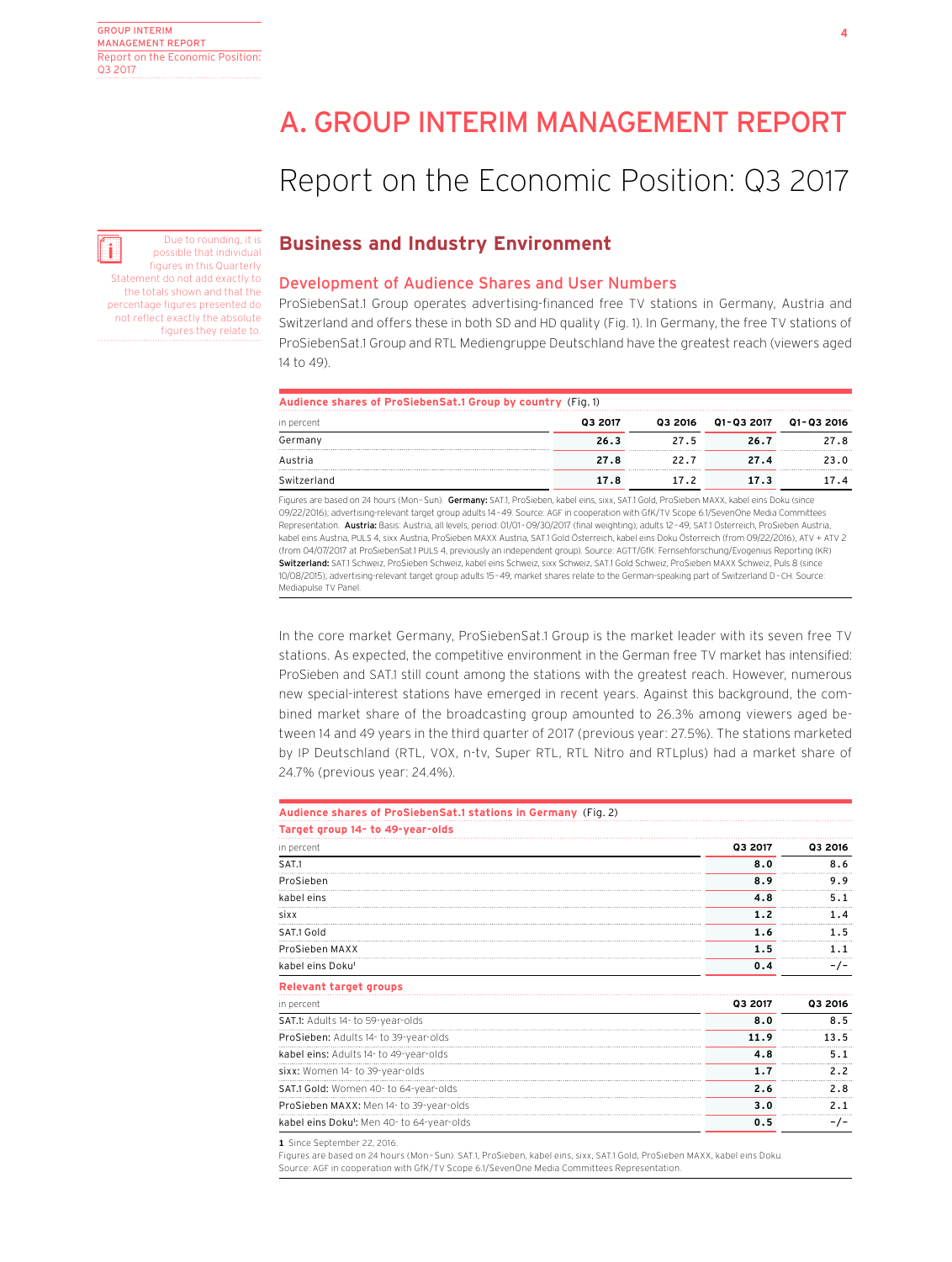

In April 2017, ProSiebenSat.1 Group acquired ATV, an Austrian broadcasting group. Against this backdrop, ProSiebenSat.1 PULS 4 in Austria increased its combined audience share among 12- to 49-year-olds to 27.8% (previous year: 22.7%). The ATV and ATV2 stations accounted for a combined market share of 5.1%. ProSiebenSat.1's stations in Switzerland increased their combined market share among viewers aged between 15 and 49 years to 17.8% in the third quarter of 2017 (previous year: 17.2%).

ProSiebenSat.1 pursues a complementary multi-station strategy. With this multi-channel approach, the Group gains new audiences and at the same time provides the advertising industry additional environments for addressing target groups. As well as expanding the TV offering, the Group has established a successful portfolio of digital platforms that it will link more closely with the TV business in the future. Based on the most recent data published by Arbeitsgemeinschaft Online Forschung (AGOF) in August 2017, the websites managed by SevenOne Media, a ProSiebenSat.1 advertising sales company, reached around 37 million unique users in Germany (previous month: around 36 million unique users). The multi-channel network (MCN) Studio71 is one of the largest MCNs in the world with around 22 billion video views in the third quarter of 2017 (previous year: around 16 billion video views).

Due to cross-media marketing models on TV and digital platforms, the Group strengthens audience loyalty and extends its reach. At the same time, digitalization is enabling additional revenue models. For instance, in the free TV business, ProSiebenSat.1 participates in the technical service fees that end customers pay to the respective providers for programs in HD quality. The number of HD users has been increasing continuously since 2012 and amounted to 8.4 million users in the third quarter of 2017 (previous year: 6.9 million). The pay-video-on-demand (Pay-VoD) portal maxdome also generates revenues from subscriptions (SVoD) and pay-per-view. maxdome is one of the top three online video libraries in Germany and has more than 1 million users.

## Development of Economy and Advertising Market

For the third quarter of 2017, the institutes of the Joint Economic Analysis Group anticipate real economic growth of 0.5% compared to the previous quarter. The German economy grew by 0.6% in the second quarter (Fig. 3).



In the first half of 2017, significant growth momentum came from private consumption, which benefited from favorable labor market and income conditions. In real terms, it increased by 1.7% compared to the same period of the previous year. This trend is expected to continue in the third quarter. One indicator is retail revenues, which grew by 3.0% in real terms from January to August; they account for around a quarter of private consumption. The online and mail order business developed particularly dynamically (+8.8% in real terms). In addition, construction and equipment investments are also likely to continue supporting the German economy.

3|≡

≣

Future Business and Industry Environment, page 24.

Group Earnings, page 10.

The Group will release further information on the reworking of its new segment structure at its Capital Markets Day

on December 6, 2017.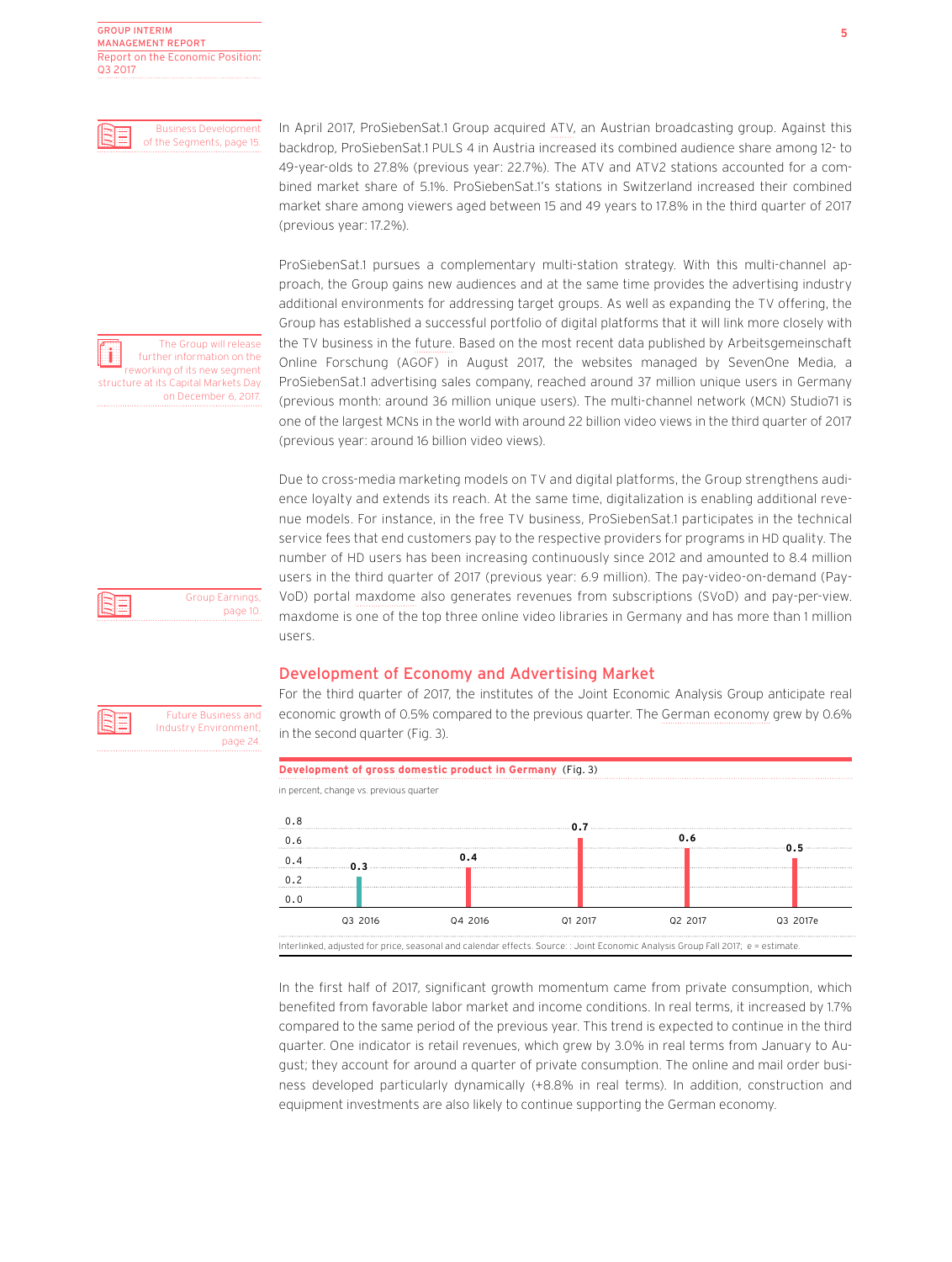Future Business and Industry Environment, page 24. Company Outlook, page 25.

From ProSiebenSat.1's perspective, the overall net advertising market's performance was down for the third quarter and the nine-month period compared to the previous year. This is due in particular to sector-specific effects: For example, important industries for the TV advertising market are being subjected to increasing consolidation and rising cost pressure this year. Due to the current diesel issue, for instance, TV advertising investments in the automotive sector are falling short of the previous year. Furthermore, the declining TV advertising market shares of ProSiebenSat.1 Group had an impact on the TV advertising revenues of the Group. The internalization of Parship and ElitePartner also influenced ProSiebenSat.1's revenues performance: As a result of acquisition, the TV adverting revenues of the PARSHIP ELITE Group, previously recognized as external revenues, are now recognized as internal revenues.

Despite good general economic conditions, the German TV advertising market declined in the third quarter of 2017, as expected: According to Nielsen Media Research, gross TV advertising investment fell by 2.5% to EUR 3.161 billion (previous year: EUR 3.241 billion). On a nine-month basis,

the market proved stable at EUR 10.135 billion (previous year: EUR 10.107 billion).



According to Nielsen Media Research, ProSiebenSat.1 is market leader in the German TV advertising market (Fig. 4 and Fig. 5) and generated gross TV advertising revenues of EUR 1.303 billion in the third quarter of 2017 (previous year: EUR 1.448 billion). On a nine-month basis, the Company generated gross advertising revenues of EUR 4.171 billion (previous year: EUR 4.359 billion). This resulted in an advertising market share of 41.2% in both the third quarter and the first nine months (Q3 2016: 44.7%; Q1 – Q3 2016: 43.1%).

| TV advertising markets in Germany, Austria and Switzerland on a gross basis (Fig. 4) |                                                                                        |                                                   |                                                   |  |  |  |  |
|--------------------------------------------------------------------------------------|----------------------------------------------------------------------------------------|---------------------------------------------------|---------------------------------------------------|--|--|--|--|
| in percent                                                                           | Development of the TV<br>advertising market in Q3 2017<br>Change against previous year | <b>Market shares</b><br>ProSiebenSat.1<br>Q3 2017 | <b>Market shares</b><br>ProSiebenSat.1<br>03 2016 |  |  |  |  |
| Germany                                                                              | $-2.5$                                                                                 | 41.2                                              | 44.7                                              |  |  |  |  |
| Austria                                                                              | $+7.0$                                                                                 | 41.8                                              | 37.8                                              |  |  |  |  |
| Switzerland                                                                          | $+2.9$                                                                                 | 27.7                                              | 26.4                                              |  |  |  |  |

### **TV advertising markets in Germany, Austria and Switzerland on a gross basis**

| in percent  | Development of the<br>TV advertising market in<br>Q1-Q3 2017<br>Change against previous year | <b>Market shares</b><br>ProSiebenSat.1<br>Q1-Q3 2017 | <b>Market shares</b><br>ProSiebenSat.1<br>Q1-Q3 2016 |
|-------------|----------------------------------------------------------------------------------------------|------------------------------------------------------|------------------------------------------------------|
| Germany     | $+0.3$                                                                                       | 41.2                                                 | 43.1                                                 |
| Austria     | $+5.1$                                                                                       | 40.2                                                 | 36.7                                                 |
| Switzerland | $-2.0$                                                                                       | 28.2                                                 | 27.0                                                 |
|             | Germany: Gross, Nielsen Media. Austria: Gross, Media Focus.                                  |                                                      |                                                      |

Switzerland: The market shares relate to the German-speaking part of Switzerland, gross, Media Focus.

### **Market shares German gross TV advertising market** (Fig. 5)

in percent, Q3 2016 figures in parentheses EL Cartel 7.9 (7.3) Public stations 3.4 (3.3) Others 14.0 (13.2) SevenOne Media 41.2 (44.7) · IP Deutschland 33.5 (31.6) Source: Nielsen Media Research.

TV is the medium with the highest reach in Germany and therefore has the greatest relevance in comparison to other media for the advertising industry. In the third quarter of 2017, 45.1% of gross advertising investment went on TV advertising (previous year: 46.6%) (Fig. 6). This figure was at 46.6% in the first nine months of the year (previous year: 47.1%).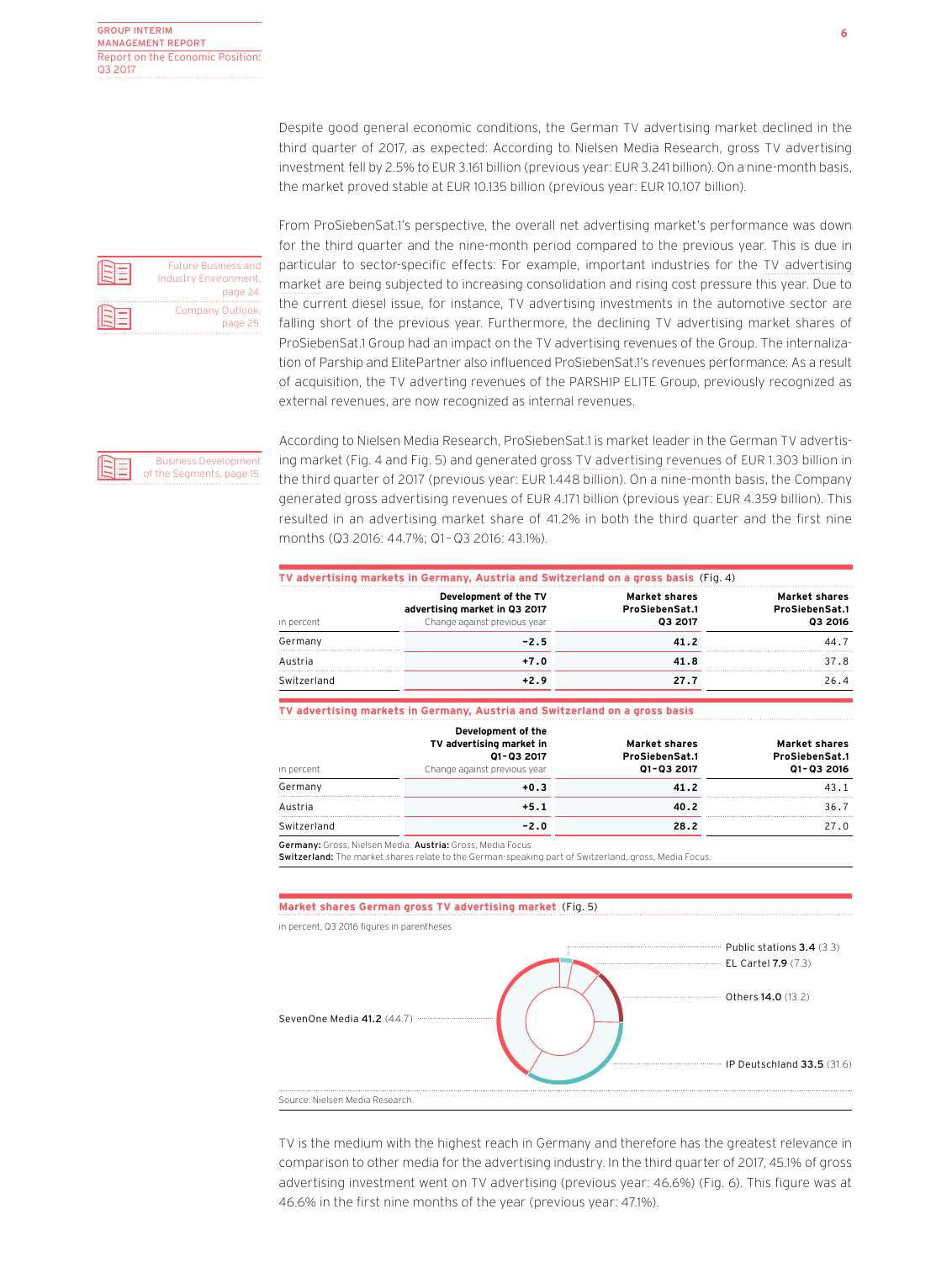

designates gross figures for the online advertising market in Germany excluding, among others, Google/YouTube, Facebook.

Nielsen Media Research

The advertising budgets for in-stream video ads in Germany continue to develop dynamically: The gross market volume increased by 18.2% to EUR 143.9 million in the third quarter of 2017 (previous year: EUR 121.7 million), by 9.0% to EUR 440.5 million in the first nine months of the year (previous year: EUR 404.2 million). These are a form of Internet video advertising shown before, after or during a video stream. By selling them, ProSiebenSat.1 Group generated gross revenues of EUR 66.9 million in the third quarter (previous year: EUR 52.7 million). This corresponds to a year-onyear increase of 26.9% and a leading market share of 46.5% (previous year: 43.3%) (Fig. 7). In the first nine months of the year, the Group generated EUR 194.5 million (previous year: EUR 168.1 million) from the sale of in-stream video ads; this results in an advertising market share of 44.2% (41.6%). Overall, investments in online forms of advertising rose by 1.5% to EUR 807.3 million in the third quarter (previous year: EUR 795.0 million). From January to September 2017, they amounted to EUR 2.424 billion (previous year: EUR 2.376 billion). In addition to in-stream videos, the online advertising market also includes display ads such as traditional banners and buttons.



Advertising market data from Nielsen Media Research are important indicators for an objective assessment of the advertising market's development. However, gross data allow only limited conclusions to be drawn about actual advertising revenues as they do not take into account discounts, self-promotion or agency commission. In addition, the figures for TV also include spots from media-for-revenue-share and media-for-equity transactions. Furthermore, major digital players from the US are not reflected in the Nielsen figures.

## **Major Influencing Factors on Earnings, Financial Position and Performance**

## Impact of General Conditions on the Business Performance

The revenue and earnings performance is in line with our most recently adjusted expectations. Thus, despite the restrained development of the TV advertising market, ProSiebenSat.1 Group closed the third quarter of 2017 with 3% growth in revenues to EUR 883 million (previous year: EUR 857 million). As expected, adjusted EBITDA was stable and amounted to EUR 202 million (previous year: EUR 202 million). Against the background of the performance of the TV advertising business,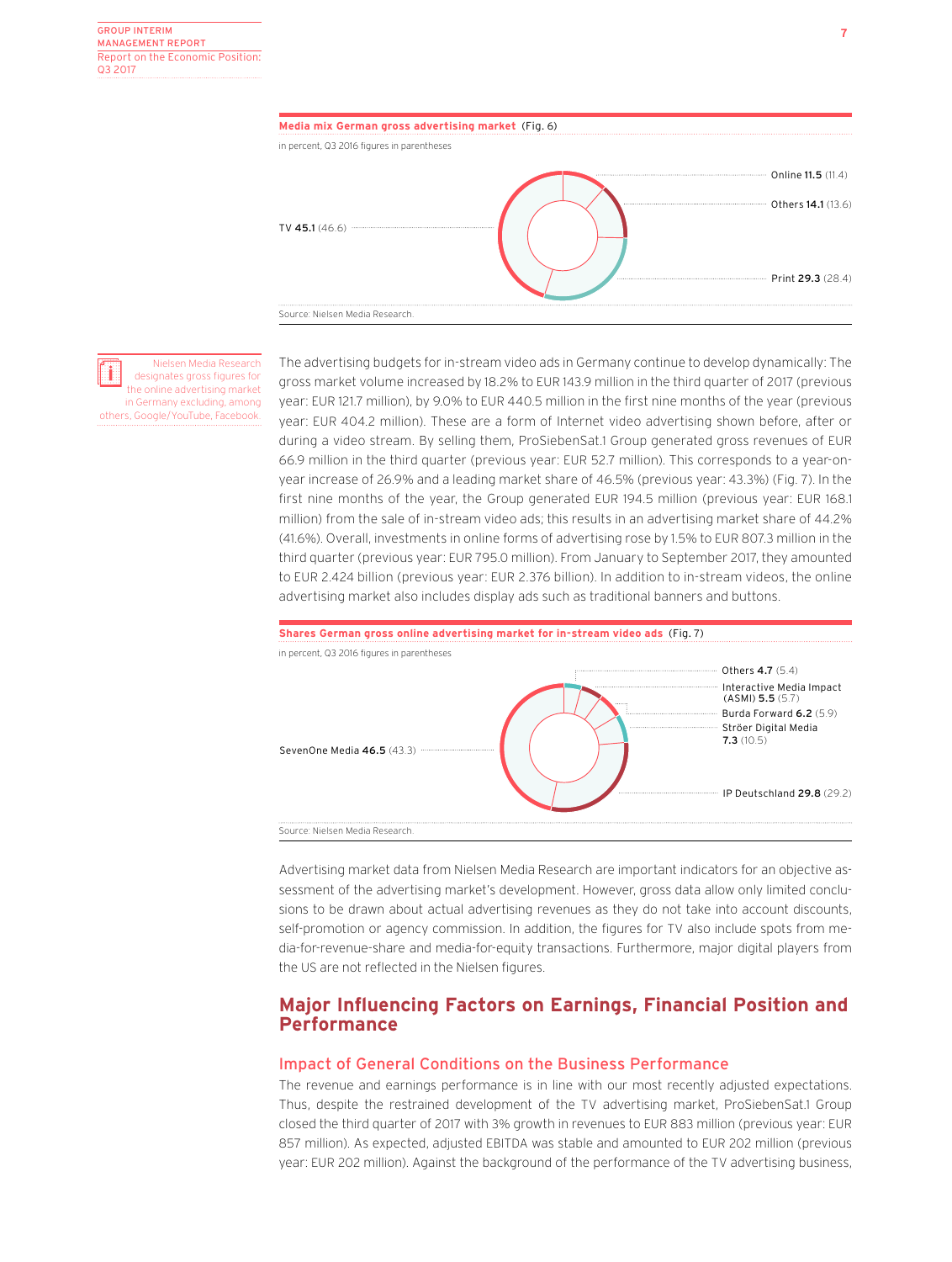Business Development of the Segments, page 15.



ProSiebenSat.1 Group adjusted its forecast for the TV advertising market in August. For the third quarter, ProSiebenSat.1 forecasted a decline in revenues by a mid single-digit percentage in the Broadcasting German-speaking segment. At the same time, the Company continued to grow dynamically in areas outside of TV advertising.

Our vision is to position ProSiebenSat.1 as a leading omnichannel entertainment & commerce brand powerhouse with an international presence. Thus, ProSiebenSat.1 Group is consistently pushing ahead with its transformation from a traditional TV company into a digital group with a diversified business portfolio. By providing channels in HD quality, for example, the Group has developed an additional business model in the free TV segment with considerable revenue growth which is independent from economic conditions. The increasing importance of digital transmission is offering us new refinancing models and growth opportunities. ProSiebenSat.1 is therefore pursuing a digital entertainment strategy and also offers viewers content online or on demand. However, our media usage behavior is not only changing as a result of digitalization but the considerable relevance of the Internet is influencing consumer behavior as a whole as well. This is reflected in the fact that nearly 50% of all Germans have purchased a product on the Internet as a result of TV advertising. This is why ProSiebenSat.1 is investing in commerce portals which address a broad mass market and whose product areas are particularly suited to video advertising. The Company measures the success of this strategy on the basis of revenue and earnings increases in its segments.

At the end of the quarter, the Company generated 77% of its growth targets 2018 (Fig. 8). The main growth driver was the Digital Commerce & Ventures segment. In the third quarter of 2017, ProSiebenSat.1 generated 46% or EUR 404 million of its consolidated revenues from video advertising on TV (previous year: 50% or EUR 425 million). The German market accounted for 87% of this figure (previous year: 89%).

| Revenues growth targets 2018 (Fig. 8)                                                           |                                 |              |                                                          |            |     |                                                                                                 |  |                                      |       |                         |
|-------------------------------------------------------------------------------------------------|---------------------------------|--------------|----------------------------------------------------------|------------|-----|-------------------------------------------------------------------------------------------------|--|--------------------------------------|-------|-------------------------|
| in EUR m                                                                                        |                                 |              |                                                          |            |     |                                                                                                 |  |                                      |       |                         |
| 5,000                                                                                           |                                 |              |                                                          |            |     |                                                                                                 |  |                                      |       |                         |
| 4,500                                                                                           |                                 |              |                                                          |            |     |                                                                                                 |  |                                      | 4,506 |                         |
| 4,000                                                                                           |                                 |              |                                                          |            |     |                                                                                                 |  |                                      | 470   |                         |
| 3,500                                                                                           |                                 |              |                                                          |            |     |                                                                                                 |  | 3.799<br>362                         |       | 1.172                   |
| 3,000                                                                                           |                                 |              |                                                          | 2.876      |     | 3.261<br>262                                                                                    |  | 768                                  |       |                         |
| 2,500                                                                                           | 2.356                           | 2,605<br>124 |                                                          | 202<br>611 |     | 465                                                                                             |  | 442                                  | 563   |                         |
| 2,000                                                                                           | 95<br>335                       | 484<br>1,998 |                                                          | 2,063      |     | 371<br>2,152                                                                                    |  | 2,210                                |       | 2,301                   |
| 1,500                                                                                           | 1,926                           |              |                                                          |            |     |                                                                                                 |  |                                      |       |                         |
| 1,000                                                                                           |                                 |              |                                                          |            |     |                                                                                                 |  |                                      |       |                         |
| 500                                                                                             |                                 |              |                                                          |            |     |                                                                                                 |  |                                      |       |                         |
| $\Omega$                                                                                        |                                 |              |                                                          |            |     |                                                                                                 |  |                                      |       |                         |
|                                                                                                 | 2012                            | 2013         |                                                          | 2014       |     | 2015                                                                                            |  | 2016                                 | 20181 |                         |
| Degree of achievement<br>03 2017                                                                | Broadcasting<br>German-speaking |              | Digital<br>Entertainment                                 |            |     | Digital Ventures &<br>Commerce                                                                  |  | Content Production &<br>Global Sales |       | ProSiebenSat.1<br>Group |
| EUR <sub>m</sub>                                                                                | 269                             |              | 212                                                      |            | 861 |                                                                                                 |  | 287                                  |       | 1,653                   |
| in percent                                                                                      | 72                              |              | 63                                                       |            | 81  | 77                                                                                              |  |                                      | 77    |                         |
| = Content Production & Global Sales<br>= Digital Ventures & Commerce<br>= Digital Entertainment |                                 |              | = Broadcasting German-speaking<br>$= Diqital & Adjacent$ |            |     | External segment revenues and Group revenues<br>from continuing activities.<br>1 Growth targets |  |                                      |       |                         |

While macroeconomic conditions and industry-specific and structural effects may significantly influence our business performance, exchange rate fluctuations have no material impact on the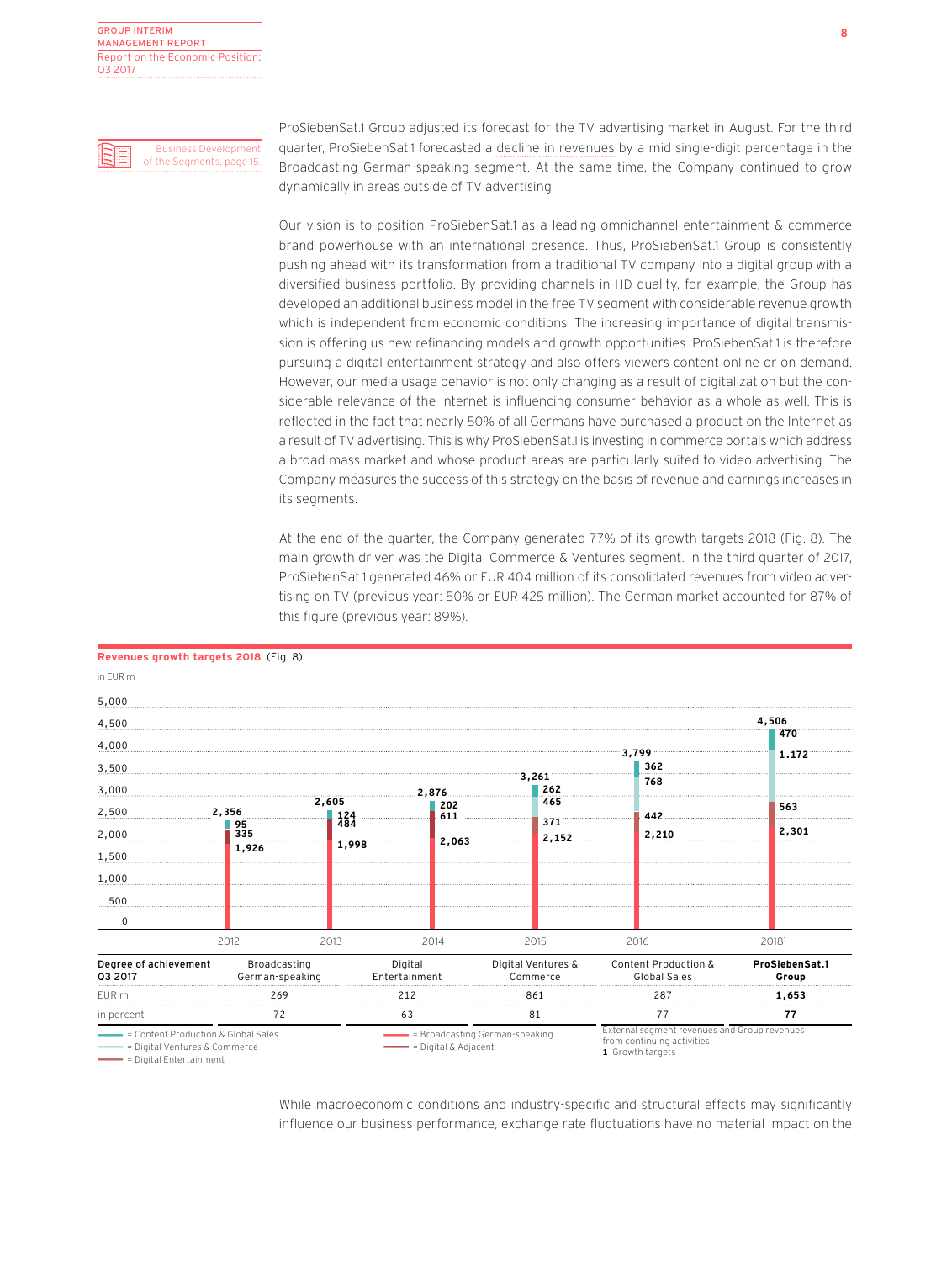Group's financial situation. Although ProSiebenSat.1 is international, the Company generates the majority of its revenues in Germany and thus in the eurozone (Fig. 9). Further details, in particular on using derivative financial instruments, can be found in the Annual Report 2016 on page 159.



## Changes in the Scope of Consolidation

ProSiebenSat.1 practices active portfolio management aimed at leveraging synergies by connect-Notes, Note 3 "Acquisitions, disposals and other transactions with subsidiaries," page 34.

ing the business areas and particularly TV and digital offerings. The Group regularly analyzes its portfolio and assesses potential synergies. Divestments are also part of this M&A strategy: Against this background, the Group sold its shares in eTRAVELi Holding AB to the international financial investor CVC Capital Partners in June 2017. The transaction was concluded in the third quarter of 2017, since then, the entity is no longer included in the scope of consolidation. In addition, ProSiebenSat.1 sold most of the media-for-equity portfolio to Lexington Partners, a US private equity fund and concluded the sale in the third quarter of 2017. A selection of minority interests belonging to SevenVentures and other Group entities were transferred to Crosslantic Capital, a newly established fund, within this context. At this, Seven Ventures as a strategic media partner has a minority stake of about 24.5%. Since the third quarter, the Consolidated Financial Statement doesn't comprise a majority of the investments.



Notes, Note 11

At the same time, ProSiebenSat.1 has further strengthened the Group's portfolio with strategic acquisitions and in June 2017, took over the majority interest in Jochen Schweizer GmbH, a leading provider of experience gifts in Germany, Austria and Switzerland. With effect as of October 16, 2017, the ProSiebenSat.1 Group holds 90% of the newly founded Jochen Schweizer mydays Holding GmbH. The expansion of the commerce portfolio by the brand and competence of Jochen Schweizer and its omnichannel positioning complements the existing ProSiebenSat.1 business and provides the basis for further growth and synergies.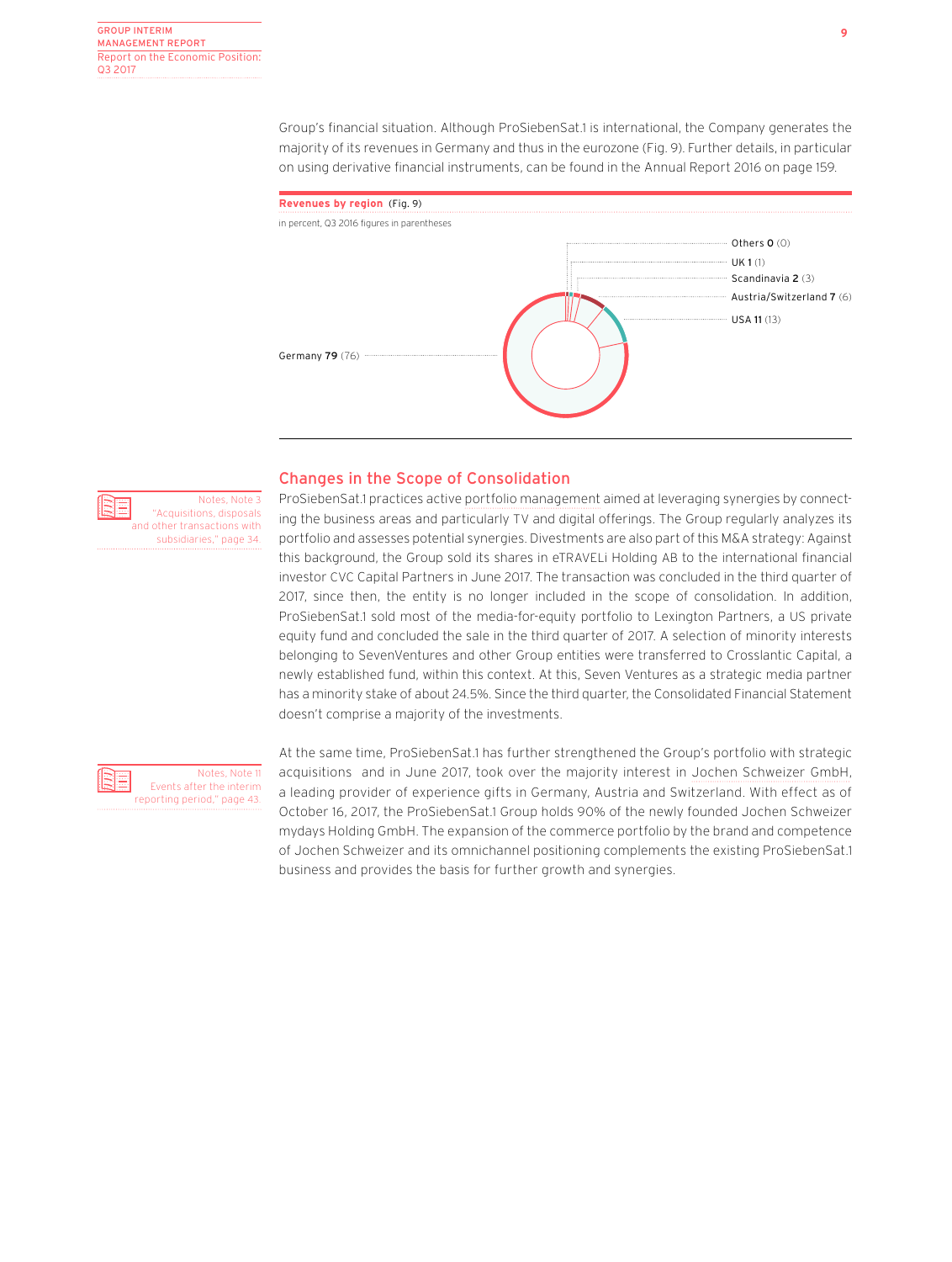## **Group Earnings**

## Revenue and Earnings Performance in the Third Quarter of 2017

| Reconciliation of the income statement (Fig. 10) |  |  |  |  |  |  |
|--------------------------------------------------|--|--|--|--|--|--|
|--------------------------------------------------|--|--|--|--|--|--|

| in EUR m                                                | Q3 2017<br><b>IFRS</b> | Adjust-<br>ments | Q3 2017<br>Adjusted |  |
|---------------------------------------------------------|------------------------|------------------|---------------------|--|
| Revenues                                                | 883                    | $-/-$            | 883                 |  |
| Total costs                                             | $-1.016$               | $-295$           | $-721$              |  |
| thereof operating costs                                 | $-685$                 | - / -            | $-685$              |  |
| thereof depreciation and amortization <sup>1</sup>      | $-108$                 | $-72$            | $-36$               |  |
| Other operating income                                  | 307                    | 302              | 5                   |  |
| Operating result (EBIT)                                 | 174                    |                  | 166                 |  |
| Financial result                                        | $-41$                  | $-21$            | $-21$               |  |
| Profit before income taxes                              | 132                    | $-13$            | 145                 |  |
| Income taxes                                            | $-5$                   | 35               | $-41$               |  |
| Consolidated net profit from continuing operations      | 127                    | 22               | 104                 |  |
| Earnings from discontinued operations after taxes       | $-/-$                  |                  | - / -               |  |
| CONSOLIDATED NET PROFIT                                 | 127                    | 22               | 104                 |  |
| Attributable to shareholders of ProSiebenSat 1 Media SF | 122                    | 24               | 992                 |  |
| Non-controlling interests                               | 4                      | $-2$             | 6                   |  |
| Profit before income taxes                              | 132                    | $-13$            | 145                 |  |
| Financial result                                        | $-41$                  | $-21$            | $-21$               |  |
| Operating result (EBIT)                                 | 174                    | 7                | 166                 |  |
| Depreciation. amortization and impairments              | $-108$                 | $-72$            | $-36$               |  |
| thereof purchase price allocations                      | $-45$                  | $-45$            | $-/-$               |  |
| <b>EBITDA</b>                                           | 281                    | 79               | 202 <sup>3</sup>    |  |

**1** Depreciation/amortization and impairment of other intangible assets and property, plant and equipment.

ProSiebenSat.1 Group also uses non-IFRS figures in the form of the adjusted net income (**2**) and adjusted EBITDA (**3**) At the beginning of financial year 2017, ProSiebenSat.1 publishes a full income statement adjusted for certain influencing factors. This publication takes into account the development of reporting practices for non-IFRS figures and more stringent regulatory transparency requirements in this area. The Annual Report 2016 comprises more detailed information on pages 73 and 74.

Business Development of the Segments, page 15.

Notes, Note 3 "Acquisitions, disposals and other transactions with subsidiaries," page 34. Consolidated revenues amounted to EUR 883 million in the third quarter of 2017 (previous year: EUR 857 million). As expected, advertising revenues in the Broadcasting German-speaking segment fell short of the previous year, so consolidated revenues grew by just 3% year-on-year.

Other operating income amounted to EUR 307 million (previous year: EUR 7 million). The increase reflects the gross proceeds of EUR 302 million from the sale of etraveli. In this context, selling costs of EUR 8 million accrued. They are reported in total costs.

Total costs increased by 40% or EUR 289 million in the third quarter of 2017 and amounted to EUR 1,016 million (Fig. 10). This includes consumption of programming assets totaling EUR 383 million (previous year: EUR 203 million). In the third quarter of 2017, ProSiebenSat.1 Group reevaluated its programming assets. This reevaluation was strategic and went beyond the common analysis as part of the regular impairment test. In this context, ProSiebenSat.1 identified a need to impair programming assets by around EUR 170 million.



Depreciation and amortization recognized as part of total costs increased by EUR 56 million to EUR 108 million. This was mainly due to impairments on brands.

Operating costs amounted to EUR 685 million (previous year: EUR 658 million). This equates to an increase of 4% compared to the third quarter of 2016. Operating costs are the relevant cost item for calculating adjusted EBITDA (Fig. 12).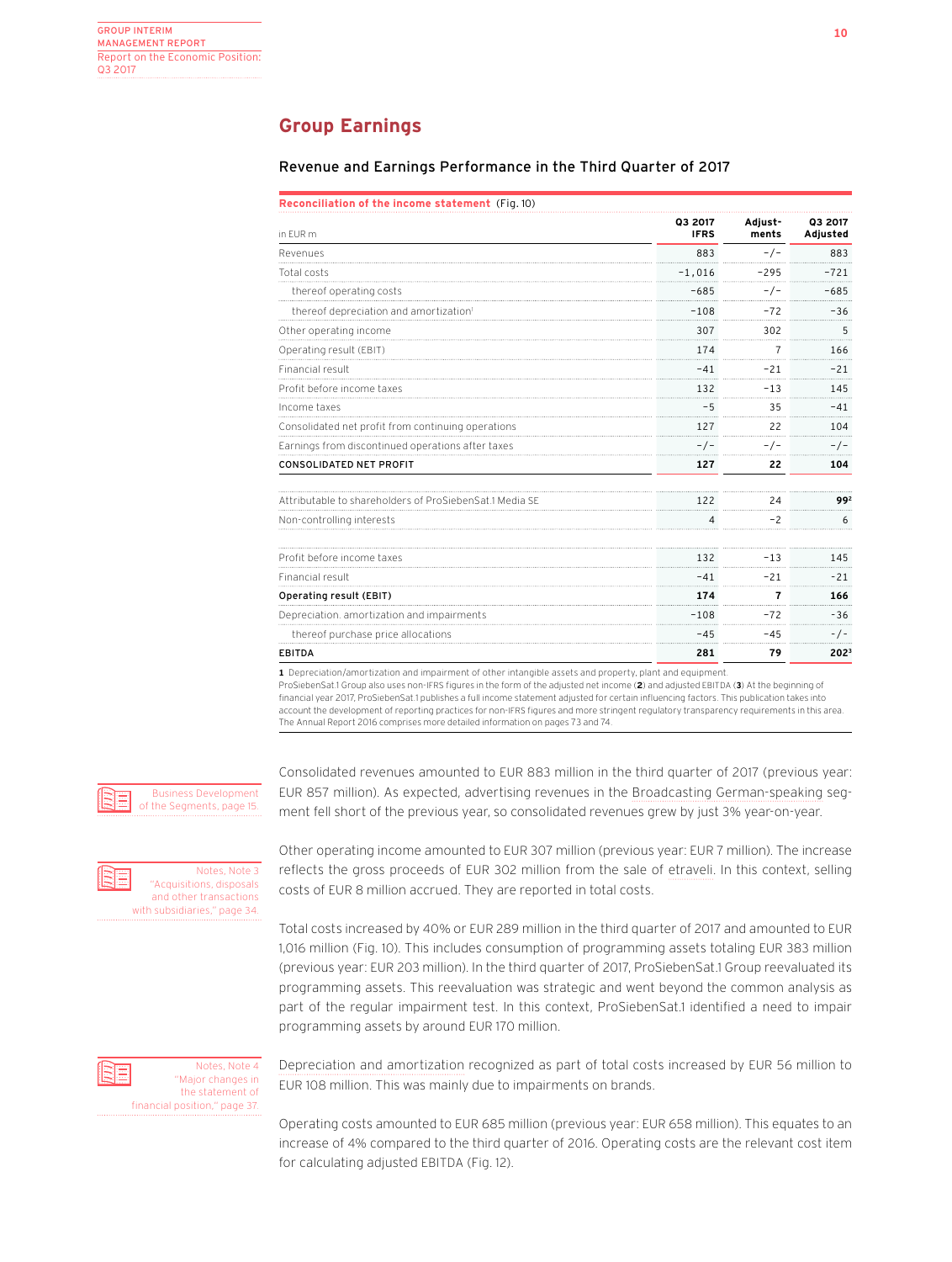**Total costs** (Fig. 11)

 $\pm$ 

in EUR m

| Q3 2017 | 722                                                                     |      | 133           | - 22<br>138 |     |
|---------|-------------------------------------------------------------------------|------|---------------|-------------|-----|
|         | 47                                                                      | 132  | $116 \quad 3$ |             |     |
| Q3 2016 |                                                                         |      |               |             | 727 |
|         | 250<br>그 친구는 어느 지수는 그 친구들에게 그 사람들은 그 사람들에게 그 사람들이 아니라 그 사람들이 어느 것이 없었다. | :500 | :750          | 1,000       |     |

■ Cost of sales ■ Selling expenses ■ Administrative expenses ■ Other operating expenses  $\Box$  Cost of sales  $\Box$  Selling expenses  $\Box$  Administrative expenses  $\Box$  Other operating expenses

 $\mathbf{r}$ 

## **Reconciliation of operating costs** (Fig. 12) in EUR m **Q3 2017 Q3 2016** Total costs  $1,016$   $727$ Expense adjustments –223 –17 Depreciation, amortization and impairments1 –108 –52 Operating costs **685 658 1** Depreciation/amortization and impairment of other intangible assets and property, plant and equipment.

Adjusted EBITDA developed stably and amounted to EUR 202 million (previous year: EUR 202 million). The corresponding adjusted EBITDA margin was 22.9% (previous year: 23.5%). In contrast, Group EBITDA was a considerable 49% up on the previous year at EUR 281 million (previous year: EUR 188 million). This figure is characterized by reconciling items totaling EUR 79 million (previous year: EUR –13 million), which comprise the following (Fig. 13): While the sale of etraveli resulted in a gross deconsolidation profit of EUR 302 million in the Digital Ventures & Commerce segment, the strategic reevaluation of parts of the programming assets led to expenses of EUR 170 million in the Broadcasting German-speaking segment. Expenses in connection with reorganizations amounted to EUR 20 million (previous year: EUR 7 million). They primarily reflect the reorganization of maxdome in the Digital Entertainment segment. Costs in the amount of EUR 12 million also resulted from M&A projects (previous year: EUR 3 million) that were mainly attributable to the Digital Ventures & Commerce segment. Other EBITDA effects amounted to EUR 21 million (previous year: EUR 3 million) and, among others, include positive valuation effects on cash-settled share-based payments (Group Share Plan) of EUR 5 million and expenses for building provisions for impending losses and other expenses.

| Reconciliation of adjusted EBITDA (Fig. 13)             |         |  |
|---------------------------------------------------------|---------|--|
| in FUR m                                                | 03 2017 |  |
| Profit before income taxes                              |         |  |
| Financial result                                        |         |  |
| Operating profit (EBIT)                                 |         |  |
| Depreciation, amortization and impairments <sup>1</sup> | $-108$  |  |
| thereof from purchase price allocations                 |         |  |
| FRITDA                                                  |         |  |
| Reconciling items (net) <sup>2</sup>                    | 79      |  |
| usted EBITDA                                            |         |  |

**1** Depreciation/amortization and impairment of other intangible assets and property, plant and equipment.

**2** Expense adjustments of EUR 223 million (previous year: EUR 17 million) less income adjustments of EUR 302 million

(previous year: EUR 3 million).

The financial result amounted to minus EUR 41 million (previous year: EUR –35 million) and is characterized by opposite developments: In the third quarter of this year, the Group reported impairments and reversals on financial assets of minus EUR 9 million (net) (previous year: EUR –11 million). These primarily resulted from an impairment of shares in Mad Rabbit and Cove Pictures. In contrast, the previous year's figure includes impairments on financial investments

H

Further information on the Group Share Plan can be found in the Annual Report 2016.

Business Development of the Segments, page 15.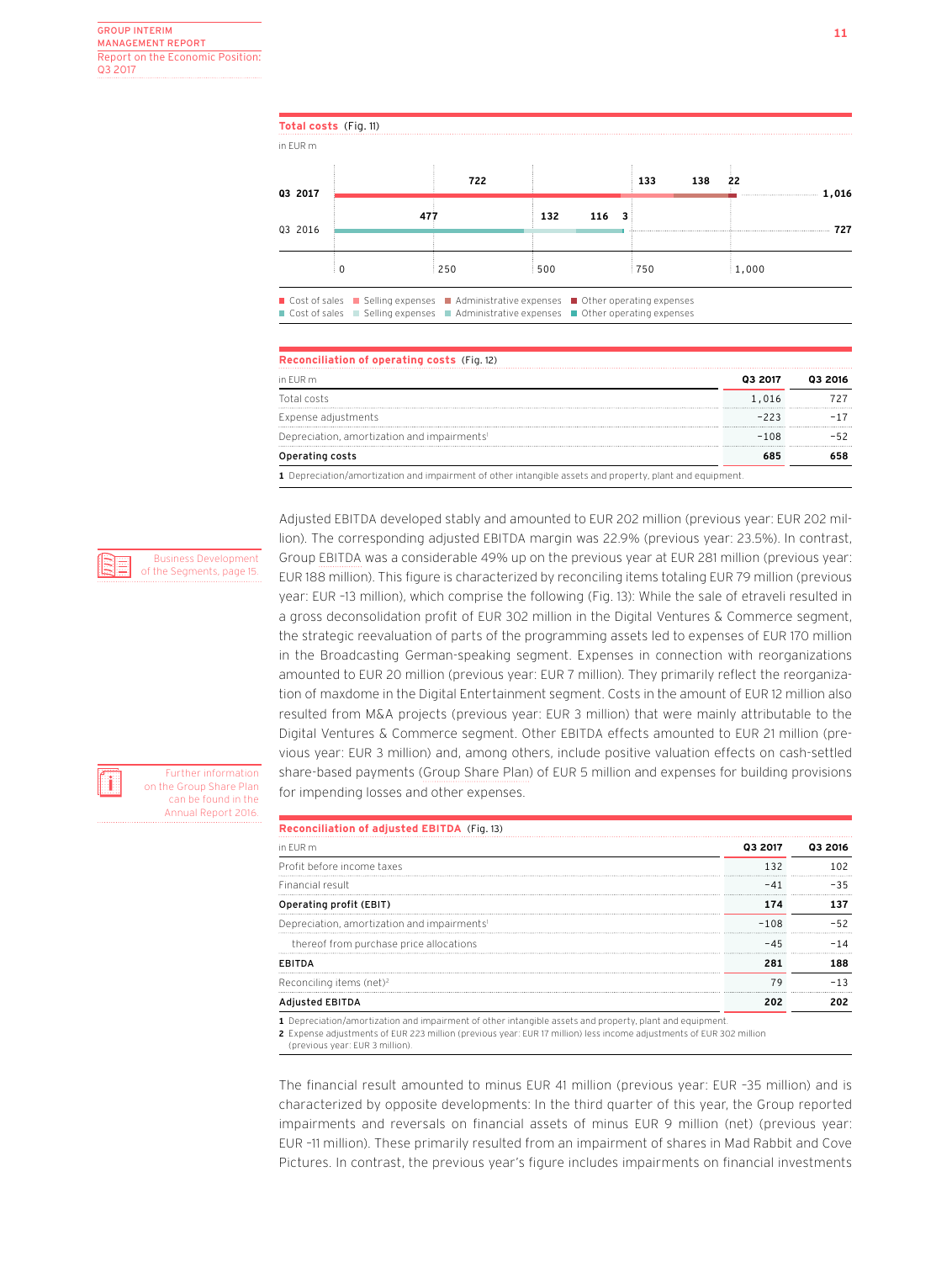of minus EUR 18 million. These primarily resulted from an impairment of shares in Aliph Com Inc. (Jawbone). In the third quarter of 2017, there was a positive valuation effect of EUR 5 million from the media-for-equity portfolio. This was offset by a positive valuation effect on shares in Stylight GmbH of EUR 9 million in the third quarter of 2016; the previously held shares in Stylight increased in value in connection with the majority acquisition in July 2016. In addition, the Group reported valuation adjustments of put option liabilities of minus EUR 9 million (previous year: EUR -5 million) in the third quarter of 2017.

While the other financial result improved to minus EUR 9 million for the reasons mentioned above (previous year: EUR –14 million), interest expenses increased to EUR 31 million (previous year: EUR 20 million). This is attributable to additions to provisions for interest on taxes, these are adjusted in the calculation of adjusted net income.

The developments described above resulted in pre-tax profit of EUR 132 million (previous year: EUR 102 million). Consolidated net profit from continuing operations amounted to EUR 127 million, corresponding to an increase of 82% or EUR 57 million. At the same time, consolidated net profit after non-controlling interests rose to EUR 122 million (previous year: EUR 68 million). The significant rise in these earnings figures reflects primarily the effects from the disposal of etraveli. Adjusted net income remained almost stable and amounted to EUR 99 million (previous year: EUR 98 million). Basic underlying earnings per share declined by 5% to EUR 0.43 (previous year: EUR 0.46).

| Reconciliation of adjusted net income from continuing operations (Fig. 14)                                    |         |         |
|---------------------------------------------------------------------------------------------------------------|---------|---------|
| in FUR m                                                                                                      | 03 2017 | Q3 2016 |
| Consolidated net profit after non-controlling interests                                                       | 122     | 68      |
| Deconsolidation of etraveli                                                                                   | $-302$  |         |
| Valuation effects from the Company's strategic realignments of Business Units                                 | 170     |         |
| Other EBITDA adjustments                                                                                      | 53      | 13      |
| Amortization from purchase price allocations <sup>1</sup>                                                     | 46      | 14      |
| Impairments on other financial investments                                                                    |         | 18      |
| Remeasurement of interests accounted for using the equity method in connection with initial<br>consolidations |         |         |
| Put options/earn-outs                                                                                         | 8       |         |
| Valuation effects from financial derivatives                                                                  |         |         |
| Reassessment of tax risks                                                                                     | 12      |         |
| Other effects <sup>2</sup>                                                                                    | 21      |         |
| Tax effects                                                                                                   | $-35$   |         |
| Minority interests                                                                                            | $-2$    |         |
| Adjusted net income                                                                                           | 99      | 98      |

1 Incl. effects on associates consolidated using the equity method.

**2** Other effects comprises valuation effects relating to strategic investments in the Digital Ventures & Commerce segment amounting to minus EUR 5 million (previous year: EUR 0 million) and impairments on leasehold improvements and other intangible assets in the amount of EUR 26 million (previous year: EUR 4 million)due to reorganizations in the Digital Entertainment segment.





Notes, Note 3 "Acquisitions, disposals and other transactions with subsidiaries," page 34.

Notes, Note 7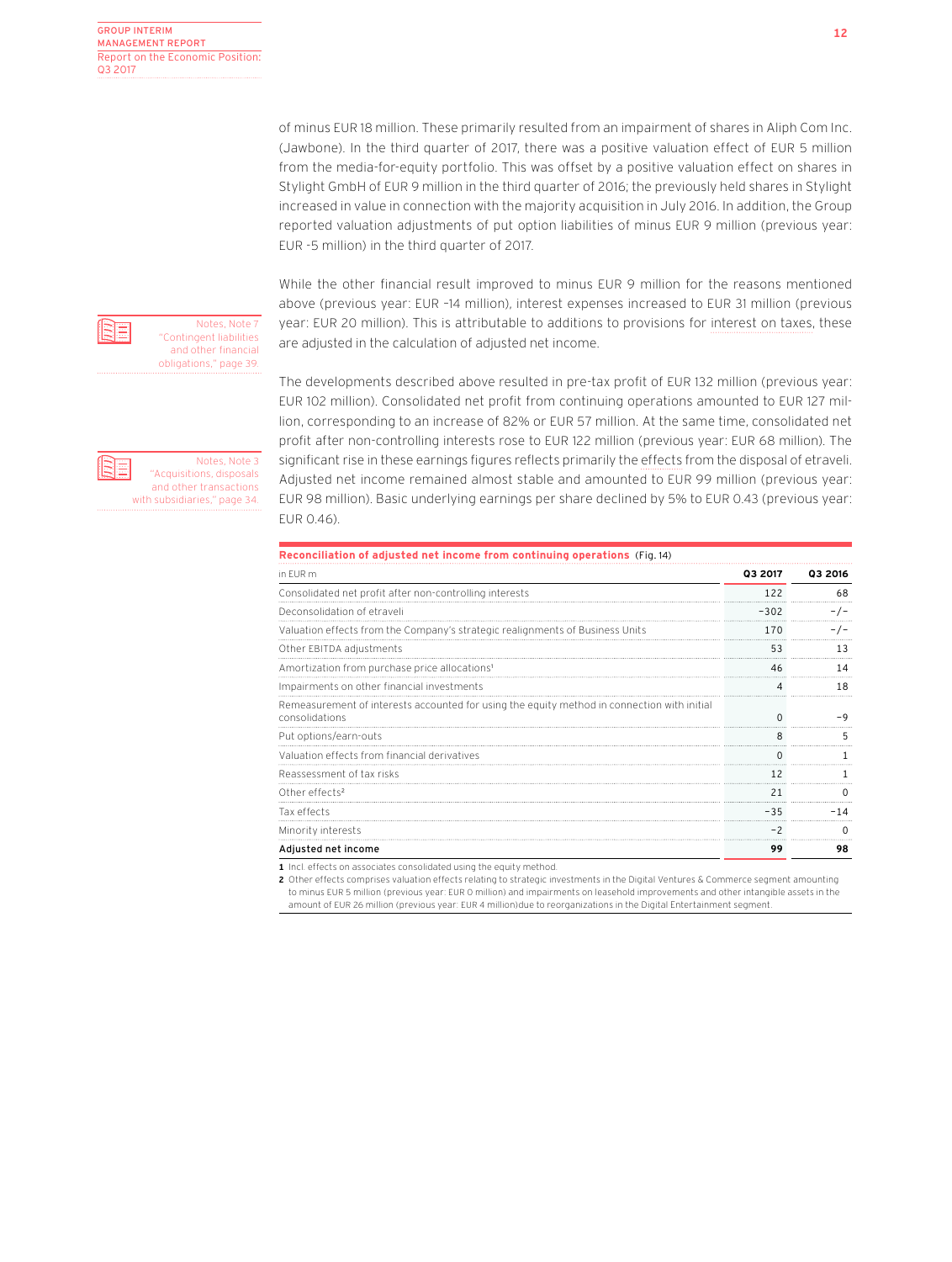| in EUR m                                                | Q1-Q3 2017<br><b>IFRS</b> | ments  | Adjust- Q1-Q3 2017<br>Adjusted |  |
|---------------------------------------------------------|---------------------------|--------|--------------------------------|--|
| Revenues                                                | 2,755                     | $-/-$  | 2,755                          |  |
| Total costs                                             | $-2,584$                  | $-370$ | $-2, 213$                      |  |
| thereof operating costs                                 | $-2,108$                  | $-/-$  | $-2,108$                       |  |
| thereof depreciation and amortization <sup>1</sup>      | $-215$                    | $-110$ | $-105$                         |  |
| Other operating income                                  | 316                       | 302    | 14                             |  |
| Operating result (EBIT)                                 | 487                       | $-69$  | 556                            |  |
| Financial result                                        | $-79$                     | $-16$  | $-62$                          |  |
| Profit before income taxes                              | 408                       | $-85$  | 493                            |  |
| Income taxes                                            | $-94$                     | 52     | $-146$                         |  |
| Consolidated net profit from continuing operations      | 315                       | $-33$  | 347                            |  |
| Earnings from discontinued operations after taxes       | $-/-$                     | -/-    | -/-                            |  |
| <b>CONSOLIDATED NET PROFIT</b>                          | 315                       | $-33$  | 347                            |  |
| Attributable to shareholders of ProSiebenSat.1 Media SE | 304                       | $-28$  | 331 <sup>2</sup>               |  |
| Non-controlling interests                               | 11                        | $-5$   | 16                             |  |
| Profit before income taxes                              | 408                       | $-85$  | 493                            |  |
| Financial result                                        | $-79$                     | $-16$  | $-62$                          |  |
| Operating result (EBIT)                                 | 487                       | -69    | 556                            |  |
| Depreciation, amortization and impairments              | $-215$                    | $-110$ | $-105$                         |  |
| thereof purchase price allocations                      | $-72$                     | $-72$  | $-/-$                          |  |
| <b>EBITDA</b>                                           | 702                       | 41     | $661^{3}$                      |  |

## Revenue and Earnings Performance in the First Nine Months of 2017

**1** Depreciation/amortization and impairment of other intangible assets and property, plant and equipment.

ProSiebenSat.1 Group also uses non-IFRS figures in the form of the adjusted net income (**2**) and adjusted EBITDA (**3**) At the beginning of financial year 2017, ProSiebenSat.1 publishes a full income statement adjusted for certain influencing factors. This publication takes into account the development of reporting practices for non-IFRS figures and more stringent regulatory transparency requirements in this area. The Annual Report 2016 comprises more detailed information on pages 73 and 74.

Business Development of the Segments, page 15.

The effects of the third quarter of 2017 influenced the earnings performance over the first nine months of the year: On a nine-month basis, the Group increased its total revenues by 8% or EUR 210 million to EUR 2,755 million. Operating costs rose by 9% and amounted to EUR 2,108 million (previous year: EUR 1,932 million). Against this backdrop, adjusted EBITDA increased by 6% to EUR 661 million (previous year: EUR 626 million).

EBITDA grew by 15% and amounted to EUR 702 million (previous year: EUR 608 million); this includes reconciling items of EUR 41 million (previous year: EUR –18 million). The positive effect from the sale of etraveli is offset by reconciling expenses of EUR 261 million (previous year: EUR 28 million). These include the consumption of programming assets of EUR 170 million in the context of the strategic reevaluation. On the other hand, expenses of EUR 40 million (previous year: EUR 9 million) resulted from reorganizations. These are primarily attributable to the Broadcasting German-speaking and Digital Entertainment segments and are mainly due to unscheduled consumption of programming assets in connection with the acquisition and reorganization of the Austrian broadcasting group ATV and the reorganization of maxdome. M&A projects also resulted in costs of EUR 21 million (previous year: EUR 11 million), particularly in the Digital Ventures & Commerce segment. Other EBITDA effects amounted to EUR 29 million (previous year: EUR –2 million) and, among others, include positive valuation effects on cash-settled share-based payments of EUR 3 million and expenses for building provisions for impending losses and other expenses.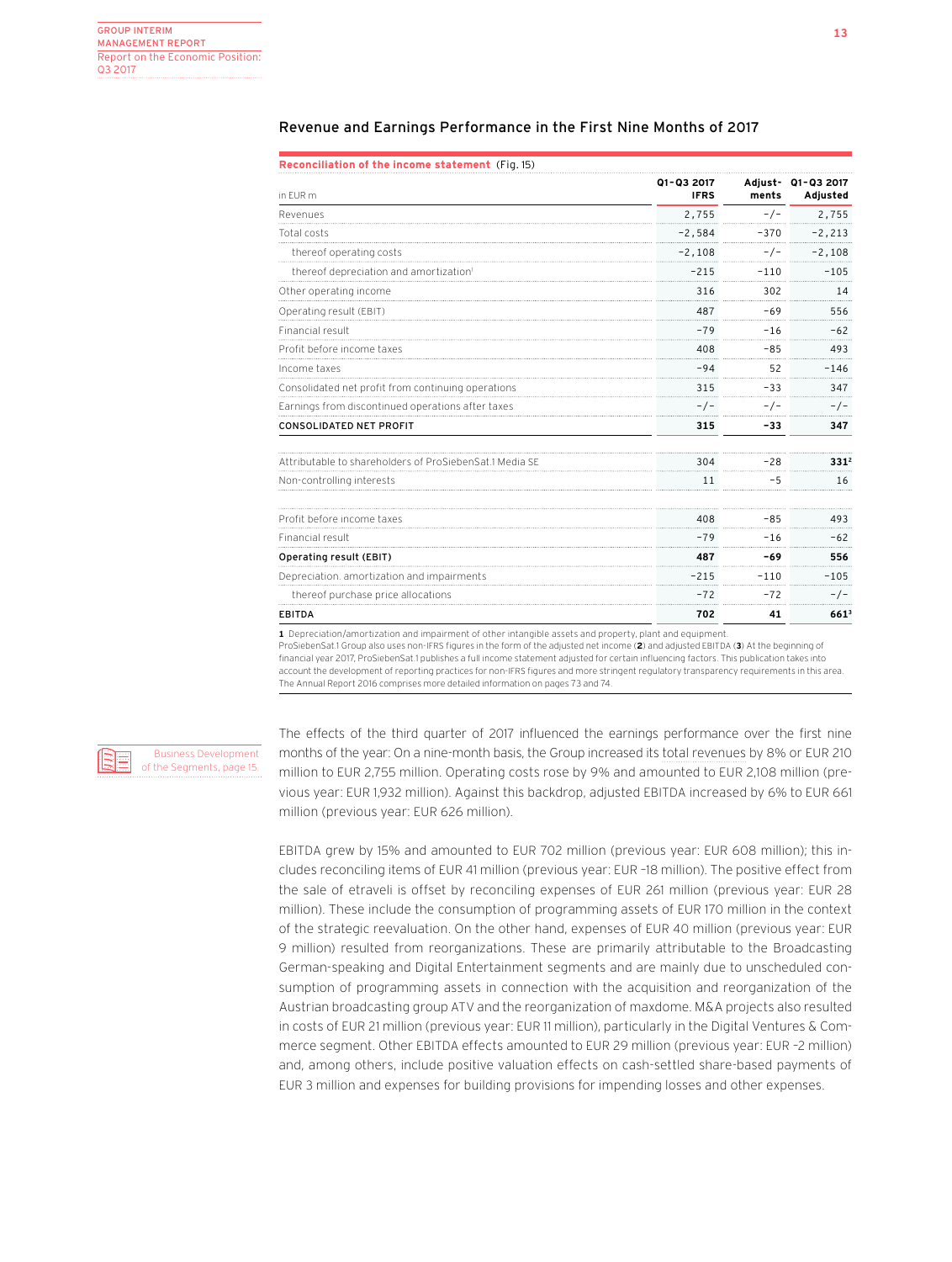| Reconciliation of adjusted EBITDA (Fig. 16)                                                             |        |                       |  |  |  |  |
|---------------------------------------------------------------------------------------------------------|--------|-----------------------|--|--|--|--|
| in FUR m                                                                                                |        | Q1-Q3 2017 Q1-Q3 2016 |  |  |  |  |
| Profit before income taxes                                                                              |        |                       |  |  |  |  |
| Financial result                                                                                        | -79    |                       |  |  |  |  |
| Operating profit (EBIT)                                                                                 |        |                       |  |  |  |  |
| Depreciation, amortization and impairments <sup>1</sup>                                                 | $-215$ | $-1.38$               |  |  |  |  |
| thereof from purchase price allocations                                                                 | -72    |                       |  |  |  |  |
| <b>FRITDA</b>                                                                                           | 702    | 608                   |  |  |  |  |
| Reconciling items (net) <sup>2</sup>                                                                    |        | $-18$                 |  |  |  |  |
| Adjusted EBITDA                                                                                         |        |                       |  |  |  |  |
| . Depreciation/amortization and impairment of other intangible assets and property, plant and equipment |        |                       |  |  |  |  |

**2** Expense adjustments of EUR 261 million (previous year: EUR 28 million) less income adjustments of EUR 302 million

(previous year: EUR 10 million).

While the pre-tax profit remained almost stable at EUR 408 million (previous year: EUR 401 million), consolidated net profit from continuing operations grew by a significant 14% to EUR 315 million year-on-year (previous year: EUR 275 million). This reflects the income tax expenses of EUR 94 million in the first nine months of 2017 (previous year: EUR 126 million) at a tax rate of 23% (previous year: 32%). The lower tax rate particularly reflects the sale of etraveli in the third quarter of 2017.

## **Reconciliation of adjusted net income from continuing operations** (Fig. 17)

| in EUR m                                                                                                      |        | Q1-Q3 2017 Q1-Q3 2016 |
|---------------------------------------------------------------------------------------------------------------|--------|-----------------------|
| Consolidated net profit after non-controlling interests                                                       | 304    | 271                   |
| Deconsolidation of etraveli                                                                                   | $-302$ | - / -                 |
| Valuation effects from the Company's strategic realignments of Business Units                                 | 170    |                       |
| Other EBITDA adjustments                                                                                      | 90     | 18                    |
| Amortization from purchase price allocations <sup>1</sup>                                                     | 76     | 39                    |
| Impairments on other financial investments                                                                    |        | 26                    |
| Remeasurement of interests accounted for using the equity method in connection with initial<br>consolidations |        | - 0                   |
| Valuation adjustments to shares in ZeniMax Media Inc.                                                         |        | -30                   |
| Put options/earn-outs                                                                                         | 5      | 9                     |
| Valuation effects from financial derivatives                                                                  |        |                       |
| Reassessment of tax risks                                                                                     | 13     |                       |
| Other effects <sup>2</sup>                                                                                    | 11     |                       |
| Tax effects                                                                                                   | $-52$  | $-19$                 |
| Minority interests                                                                                            |        |                       |
| Adjusted net income                                                                                           | 331    | 311                   |

**1** Incl. effects on associates consolidated using the equity method.

**2** Other effects comprises valuation effects relating to strategic investments in the Digital Ventures & Commerce segment amounting to minus EUR 27 million (previous year: EUR –6 million) and impairments on leasehold improvements and other intangible assets in the amount of EUR 38 million (previous year: EUR 4 million) due to reorganisations in the Digital Entertainment segment.

### **Review of definitions of non-IFRS figures** (Fig. 18)

The framework of definitions for the calculation of adjusted figures was revised as part of the ongoing review of the Group-wide management system. For example, the Group sees valuation effects relating to strategic realignments of business units, i.e. the level below the Group's operating segments, as an influencing factor that interferes with the

assessment of the Company's operating performance. Given the primary relationship of these strategic realignments with the underlying business objective or strategy, the Group's significant non-IFRS figures adjusted EBITDA and adjusted net income are now adjusted accordingly, starting from this quarter.

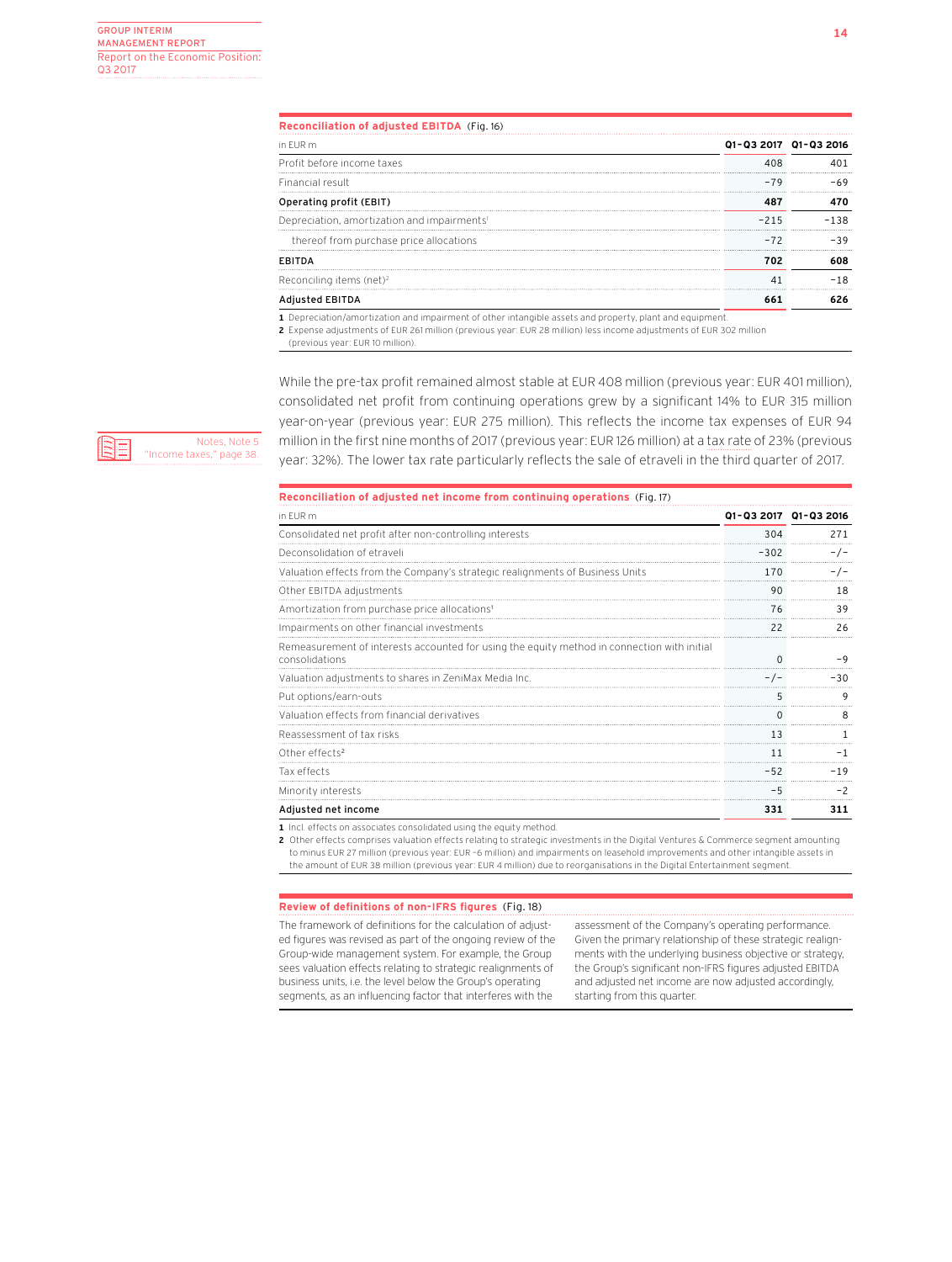## **Business Development of the Segments**



### Segment Broadcasting German-speaking Revenue and Earnings Performance in the Third Quarter of 2017 Notes, Note 2

'Seament reporting, page 33.

Future Business and Industry Environment,

Development of Economy and Advertising Market,

page 24.

page 5.

In the third quarter of 2017, external revenues in the Broadcasting German-speaking segment amounted to EUR 460 million. This equates to a decrease of 3% or EUR 12 million compared to the previous year. The development of revenues reflects the decline inTV advertising revenues in Germany. However, TV advertising revenues in Austria grew partly as a result of acquisitions. In April, ProSiebenSat.1 Group acquired ATV, an Austrian broadcasting group. At the same time, distribution revenues developed dynamically in the third quarter of 2017.

The segment's internal revenues further grew and amounted to EUR 29 million (previous year: EUR 24 million). This resulted from commercial relationships between the TV and commerce business, which increase the revenues of internal advertising customers.

Adjusted EBITDA decreased by 3% or EUR 4 million to EUR 143 million. The corresponding adjusted EBITDA margin remained close to the previous year's level at 29.2% (previous year: 29.5%). In contrast, EBITDA reduced significantly as a result of reconciling items and amounted to minus EUR 51 million (previous year: EUR 140 million). This was caused by expenses in the context of the strategic reevaluation of parts of the programming assets, which led to an unscheduled consumption of EUR 170 million.

## Revenue and Earnings Performance in the First Nine Months of 2017

The development of revenues and costs also impacts the nine-month period: From January to September, external segment revenues amounted to EUR 1,490 million, which was almost on a par with the previous year (previous year: EUR 1,506 million). Adjusted EBITDA increased by 2% or EUR 9 million to EUR 488 million. The adjusted EBITDA margin amounted to 30.7% (previous year: 30.4%). However, EBITDA decreased by 43% to EUR 270 million (previous year: EUR 473 million). In addition to the items above, the first nine months of the year also include reconciling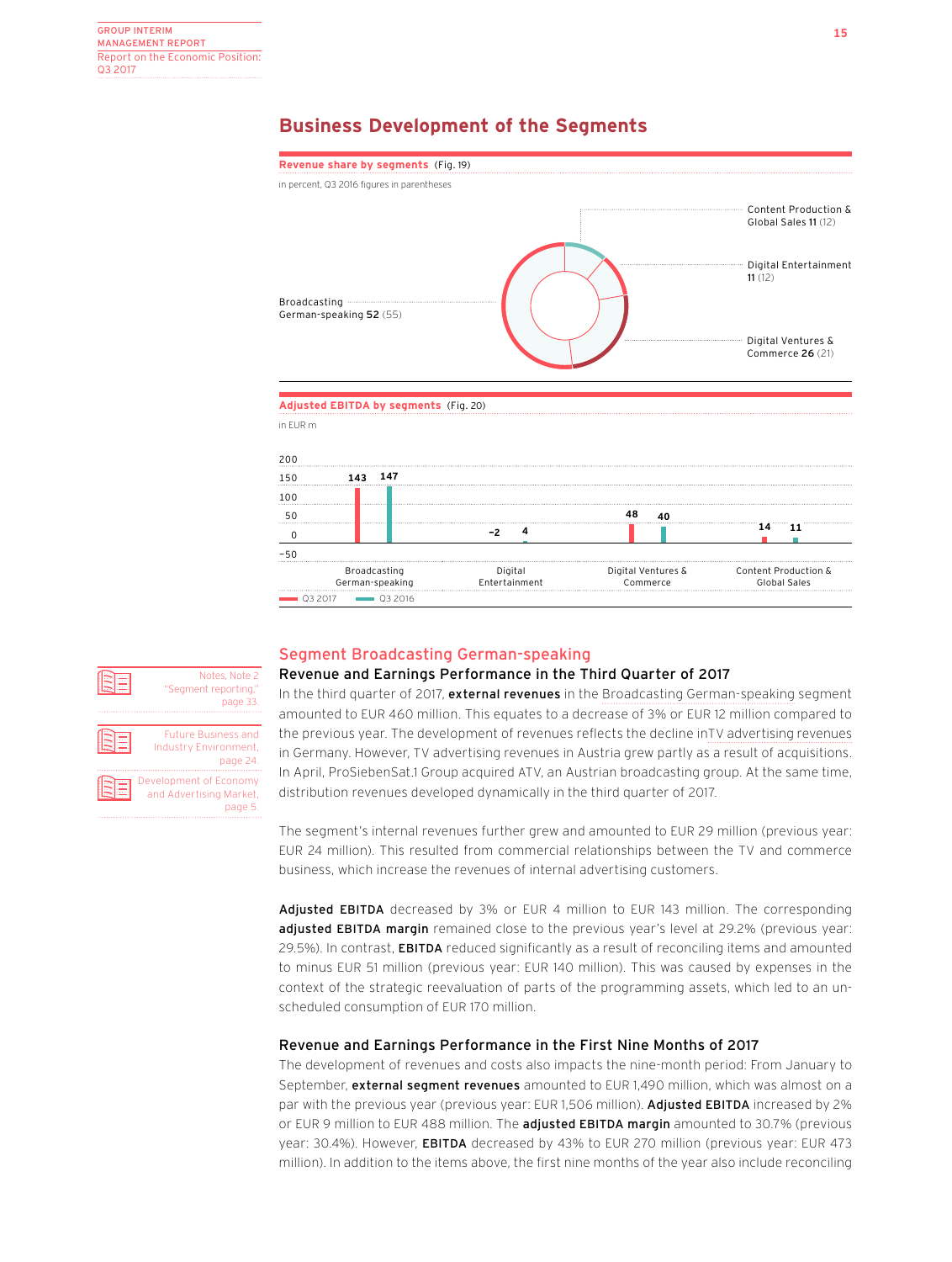Notes, Note 2 'Seament reporting, page 33. items that were particularly due to reorganizations in connection with the acquisition of ATV in the first quarter of 2017.

| in FUR m                                  | 03 2017 | 03 2016   |       |     |
|-------------------------------------------|---------|-----------|-------|-----|
| Segment revenues                          |         |           | 1.590 |     |
| External revenues                         |         |           | 1.490 | 506 |
| Internal revenues                         |         |           |       |     |
| FRITDA                                    |         | <br>1 4 N |       |     |
| Adjusted EBITDA                           |         | 147       |       |     |
| Adjusted EBITDA margin <sup>1</sup> (in%) | 29.2    |           |       |     |

## Segment Digital Entertainment

## Revenue and Earnings Performance in the Third Quarter of 2017

The Digital Entertainment segment saw a decline in external revenues by 3% to EUR 96 million in the third quarter of 2017 (previous year: EUR 99 million). This was due in particular to declining revenues in the music and event business (Adjacent) as a result of the further persistently challenging market environment. In addition, the revenues from the VoD portal maxdome were down on the previous year. In contrast, revenues in the Ad-VoD business developed positively. The main growth drivers were the MCN Studio71 and the area of digital advertising technology (AdTech) with the firms Virtual Minds and SMARTSTREAM.TV.

Adjusted EBITDA decreased to minus EUR 2 million (previous year: EUR 4 million) as a result of the revenue development. The corresponding adjusted EBITDA margin was minus 1.8% (previous year: 3.9%). EBITDA also decreased and amounted to minus EUR 21 million (previous year: EUR 6 million). Primarily, this includes expenses in connection with the reorganization at maxdome.

## Revenue and Earnings Performance in the First Nine Months of 2017

In the first nine months of the year, external revenues in the Digital Entertainment segment amounted to EUR 301 million, which was almost on a par with the previous year (previous year: EUR 304 million). Earnings figures declined at the same time: In the nine-month period, adjusted EBITDA amounted to EUR 3 million after EUR 19 million in the previous year. The corresponding adjusted **EBITDA margin** of the segment decreased to 1.0% (previous year: 6.1%). **EBITDA** amounted to minus EUR 17 million (previous year: EUR 24 million). The decline in earnings reflects the development of revenues in individual business areas.

| Key figures Digital Entertainment segment (Fig. 22) |         |         |                   |                           |  |  |  |
|-----------------------------------------------------|---------|---------|-------------------|---------------------------|--|--|--|
| in FUR m                                            | 03 2017 | 03 2016 | <b>Q1-Q3 2017</b> | 01-03 2016                |  |  |  |
| Segment revenues                                    |         |         |                   | ------------------------- |  |  |  |
| External revenues                                   |         |         |                   |                           |  |  |  |
| Internal revenues                                   |         |         |                   |                           |  |  |  |
|                                                     |         |         |                   |                           |  |  |  |
| Adjusted EBITDA                                     |         |         |                   |                           |  |  |  |
| Adjusted EBITDA margin <sup>1</sup> (in%)           |         |         |                   |                           |  |  |  |
| 1 Based on segment revenues.                        |         |         |                   |                           |  |  |  |

## Segment Digital Ventures & Commerce

## Revenue and Earnings Performance in the Third Quarter of 2017

**External revenues** in the Digital Ventures & Commerce segment continued to grow significantly (+25%) and amounted to EUR 226 million in the third quarter of 2017 (previous year: EUR 181 million). Revenues increased mainly due to acquisitions compared to the third quarter of 2016. Strongest growth drivers were the Online Dating vertical and Lifestyle Commerce vertical: In addition to the initial consolidation of the provider of health products WindStar, the dating portals Parship and ElitePartner contributed to growth since October 2016. In addition, Flaconi and



Notes, Note 2 'Seament reporting, page 33.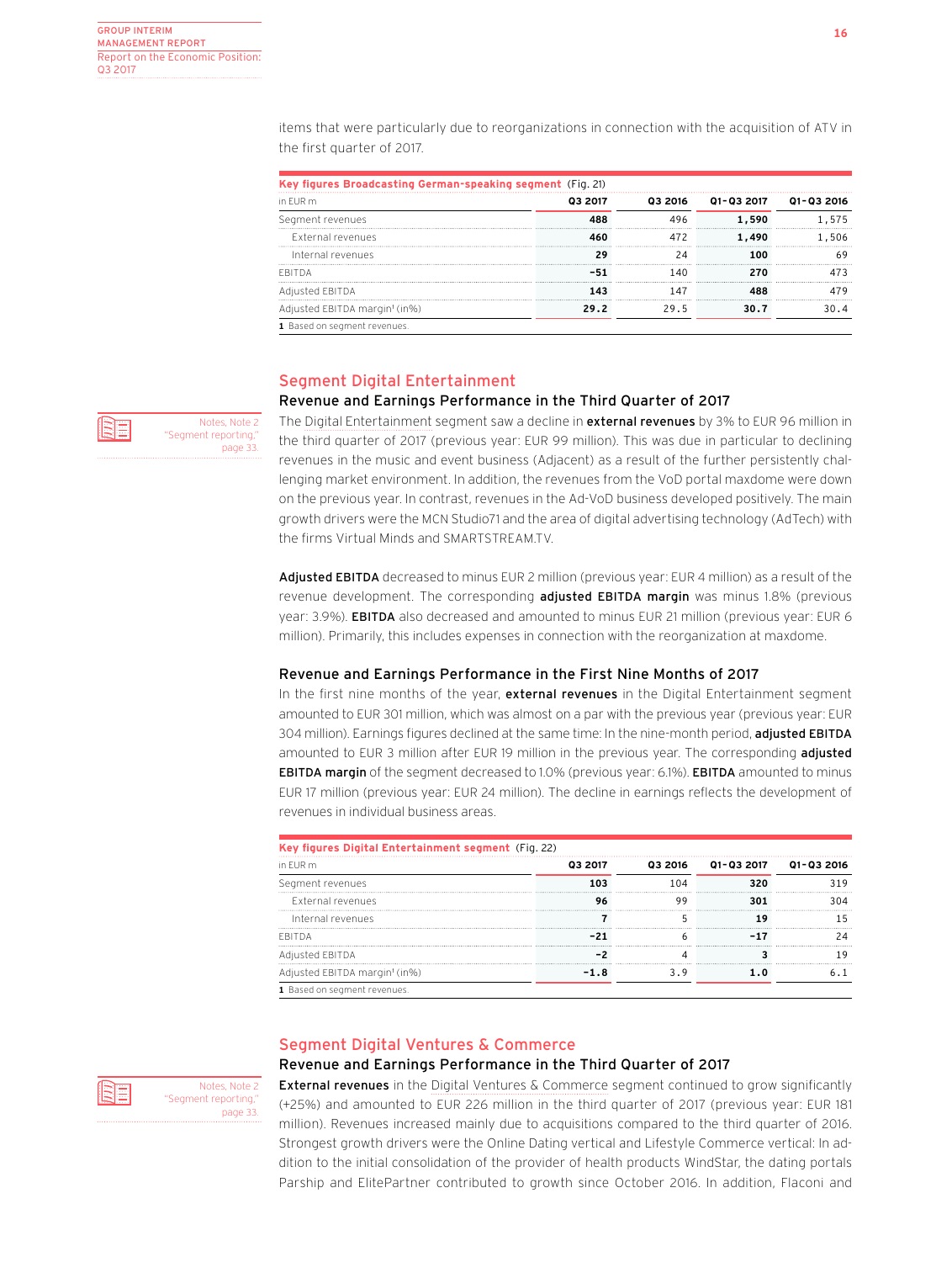Amorelie also contributed to the Group's organic growth. Revenues in the Ventures business with the business models media-for-revenue-share and media-for-equity saw solid growth slightly above the previous year's level. However, revenues in the Online Travel vertical decreased; this was mainly due to the deconsolidation of the online travel agency etraveli in the third quarter of 2017. Overall, however, the revenues from the PARSHIP ELITE Group significantly overcompensated the impacts of the deconsolidation of eTRAVELi Holding AB.

Compared to the third quarter of 2016, this dynamic revenue growth led to a 20% increase in adjusted EBITDA to EUR 48 million (previous year: EUR 40 million). The adjusted EBITDA margin was 20.9% (previous year: 21.9%). EBITDA increased by EUR 304 million to EUR 341 million. This includes reconciling income from the sale of etraveli in the third quarter of 2017.

## Revenue and Earnings Performance in the First Nine Months of 2017

The segment's revenues and earnings also grew by double digits in the first nine months of the year, this reflects the development of the third quarter. External revenues rose by 42% to EUR 683 million (previous year: EUR 483 million). Adjusted EBITDA increased by 32% to EUR 139 million (previous year: EUR 105 million) while the **adjusted EBITDA margin** amounted to 20.3% (previous year: 21.3%). EBITDA grew by EUR 324 million to EUR 421 million (previous year: EUR 97 million).

| in FUR m                                  | 03 2017 | 03 2016 | Q1-Q3 2017 Q1-Q3 2016 |                            |
|-------------------------------------------|---------|---------|-----------------------|----------------------------|
| Segment revenues                          |         |         |                       |                            |
| External revenues                         |         |         |                       |                            |
| Internal revenues                         |         |         |                       |                            |
|                                           |         | 36      |                       | -------------------------- |
| sted EBITDA                               |         |         |                       |                            |
| Adjusted EBITDA margin <sup>1</sup> (in%) | 20. Q   |         | 20.R                  |                            |

## Segment Content Production & Global Sales

## Revenue and Earnings Performance in the Third Quarter of 2017

In the Content Production & Global Sales segment, external revenues decreased by 6% to EUR 93 million (previous year: EUR 100 million). This is particularly due to the production business in the US market, which is subject to market-based fluctuations. In contrast, the British Red Arrow production subsidiary Endor Productions and the German production business with RedSeven Entertainment developed positively. In addition, the global sales business saw growth compared to the same period of the previous year.

Despite the slight decline in revenues, the operating earnings figures increased. This was due to temporary effects at exploitation rights of licenses in the sales business, among others. Adjusted **EBITDA** increased by 27% or EUR 3 million to EUR 14 million. The **adjusted EBITDA margin** grew to 13.4% (previous year: 10.1%). Compared to the third quarter of 2016, EBITDA increased by 16% to EUR 13 million (previous year: EUR 11 million).

## Revenue and Earnings Performance in the First Nine Months of 2017

In the first months of the year, external revenues rose by 9% to EUR 261 million (previous year: EUR 240 million). On the one hand, this is due to higher revenues in the sales business. On the other hand, Red Arrow production subsidiaries such as Endor Productions in Great Britain and the acquired US production company 44 Blue Studios developed dynamically. However, other production subsidiaries partly remained below the previous year's level. Adjusted EBITDA increased by 31% or EUR 8 million to EUR 35 million. The corresponding adjusted EBITDA margin rose to 11.1% (previous year: 9.4%). EBITDA grew by 36% or EUR 9 million to EUR 34 million.



ÈΞ

Notes, Note 2 "Segment reporting," page 33.

Group Earnings, page 10.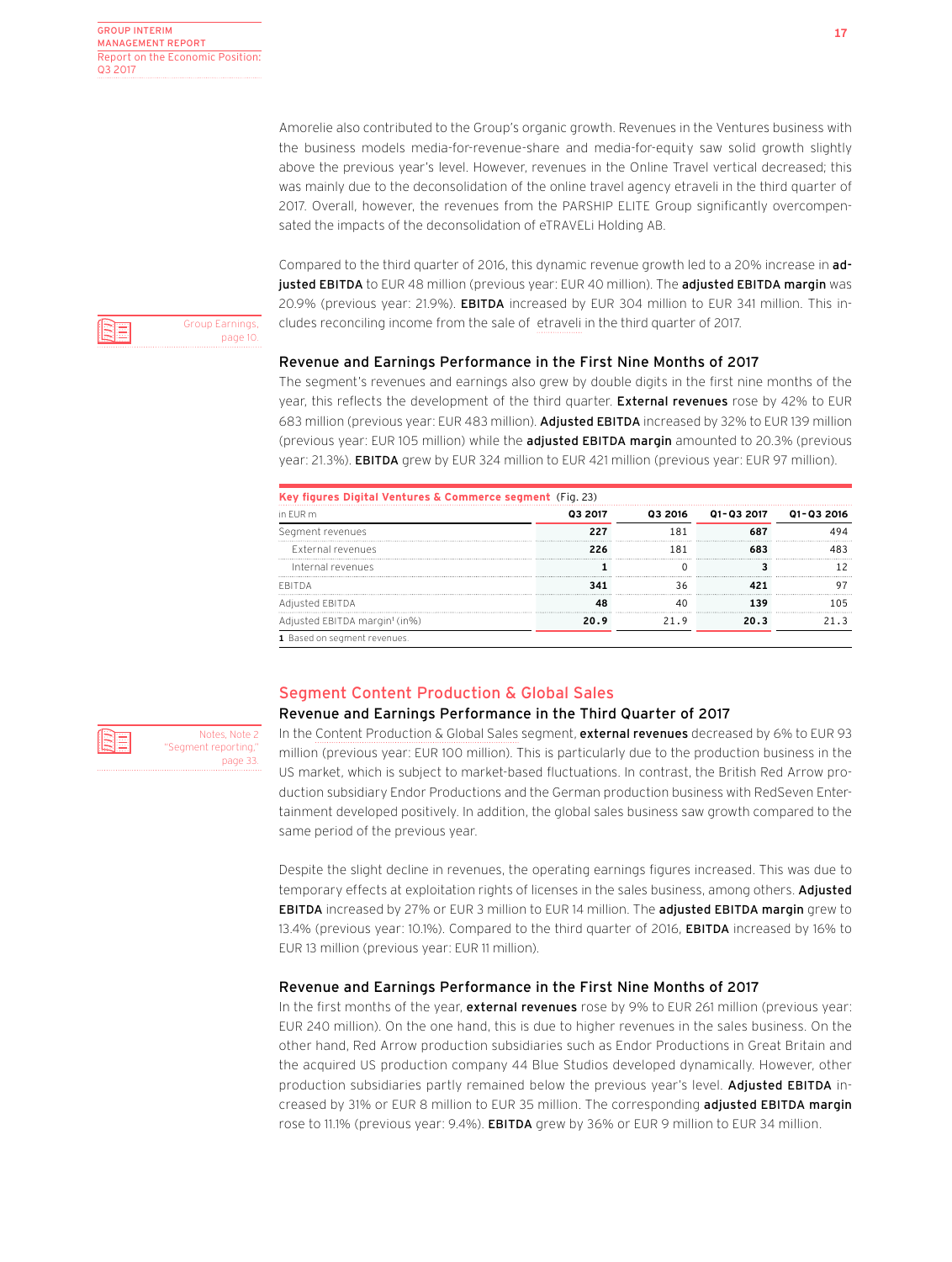**is a** Ratings represent an **independent** assessment of an entity's credit quality. However, rating agencies do not take ProSiebenSat.1 Group's loan agreement or notes into account in

**i** Further information on<br>
the different financing instruments can be found on pages 126 and 127 of the Annual Report 2016.

their credit ratings. Analysis of Assets and Capital Structure, page 21.

| Key figures Content Production & Global Sales segment (Fig. 24) |         |         |                       |      |  |  |  |
|-----------------------------------------------------------------|---------|---------|-----------------------|------|--|--|--|
| in EUR m                                                        | 03 2017 | 03 2016 | Q1-Q3 2017 Q1-Q3 2016 |      |  |  |  |
| Segment revenues                                                | 106     |         |                       | 284  |  |  |  |
| External revenues                                               |         | 1 በበ    |                       | 240. |  |  |  |
| Internal revenues                                               |         |         |                       |      |  |  |  |
| <b>FBITDA</b>                                                   |         |         |                       |      |  |  |  |
| Adjusted EBITDA                                                 |         |         |                       |      |  |  |  |
| Adjusted EBITDA margin <sup>1</sup> (in%)                       |         |         |                       |      |  |  |  |
| 1 Based on segment revenues.                                    |         |         |                       |      |  |  |  |

## **Group Financial Position and Performance**

## Borrowings and Financing Structure

As of September 30, 2017, ProSiebenSat.1 Group's debt capital had a share of 82% in total assets (December 31, 2016: 78%; September 30, 2016: 87%). At 63% or EUR 3,185 million, the majority of debt capital was attributable to the Group's non-current and current financial liabilities (December 31, 2016: 62%; September 30, 2016: 61%).

ProSiebenSat.1 uses various financing instruments and practices active financial management. In April 2017, the Group extended the duration of the term loan and the revolving credit facility (RCF) until April 2022 and at the same time increased the nominal volume of the RCF by EUR 150 million to EUR 750 million. In addition, ProSiebenSat.1 Group adjusted other contract terms. In the context of these refinancing measures, the previous financial covenant was also eliminated.

Interest payable on the term loan and the RCF is variable and based on Euribor money market rates plus an additional credit margin. ProSiebenSat.1 Group hedges potential risks from changes in variable interest rates with derivative financial instruments in the form of interest rate swaps and interest rate options. The proportion of fixed interest was approximately 98% of the entire long-term financing portfolio as of September 30, 2017 (December 31, 2016: approx. 98%; September 30, 2016: 100%). The average fixed rate of the interest rate swaps was 1.88% per annum as of September 30, 2017. The average interest rate ceiling of the interest rate caps was 0% per annum.

Net financial debt amounted to EUR 1,865 million (December 31, 2016: EUR 1,913 million; September 30, 2016: EUR 2,419 million). The leverage ratio, which is the ratio of net debt to adjusted EBITDA over the last twelve months (LTM adjusted EBITDA), was 1.8 and thus within the target range (December 31, 2016: 1.9; September 30, 2016: 2.5) of between 1.5 and 2.5 at the end of the relevant year. This development primarily reflects the net proceeds from the sale of etraveli in August 2017 of EUR 469 million, minus the dividend payment in May 2017 of EUR 435 million (previous year: EUR 386 million). The leverage ratio is a key indicator for Group-wide financial and investment planning.

| Group net financial debt <sup>1</sup> (Fig. 25) |     |                                                                                                            |       |       |       |       |       |
|-------------------------------------------------|-----|------------------------------------------------------------------------------------------------------------|-------|-------|-------|-------|-------|
| in EUR m                                        |     |                                                                                                            |       |       |       |       |       |
| 09/30/2017                                      |     |                                                                                                            |       |       |       |       | 1,865 |
|                                                 |     |                                                                                                            |       |       |       |       |       |
| 12/31/2016                                      |     |                                                                                                            |       |       |       |       | 1,913 |
| 09/30/2016                                      |     |                                                                                                            |       |       |       |       | 2.419 |
|                                                 |     |                                                                                                            |       |       |       |       |       |
|                                                 | 500 | 1.000                                                                                                      | 1.500 | 2.000 | 2.500 | 3.000 |       |
|                                                 |     | 1 After reclassification of cash and cash equivalents of held-for-sale businesses in the travel portfolio. |       |       |       |       |       |

The target range may be exceeded for a short period of time as a result of fluctuations during the year.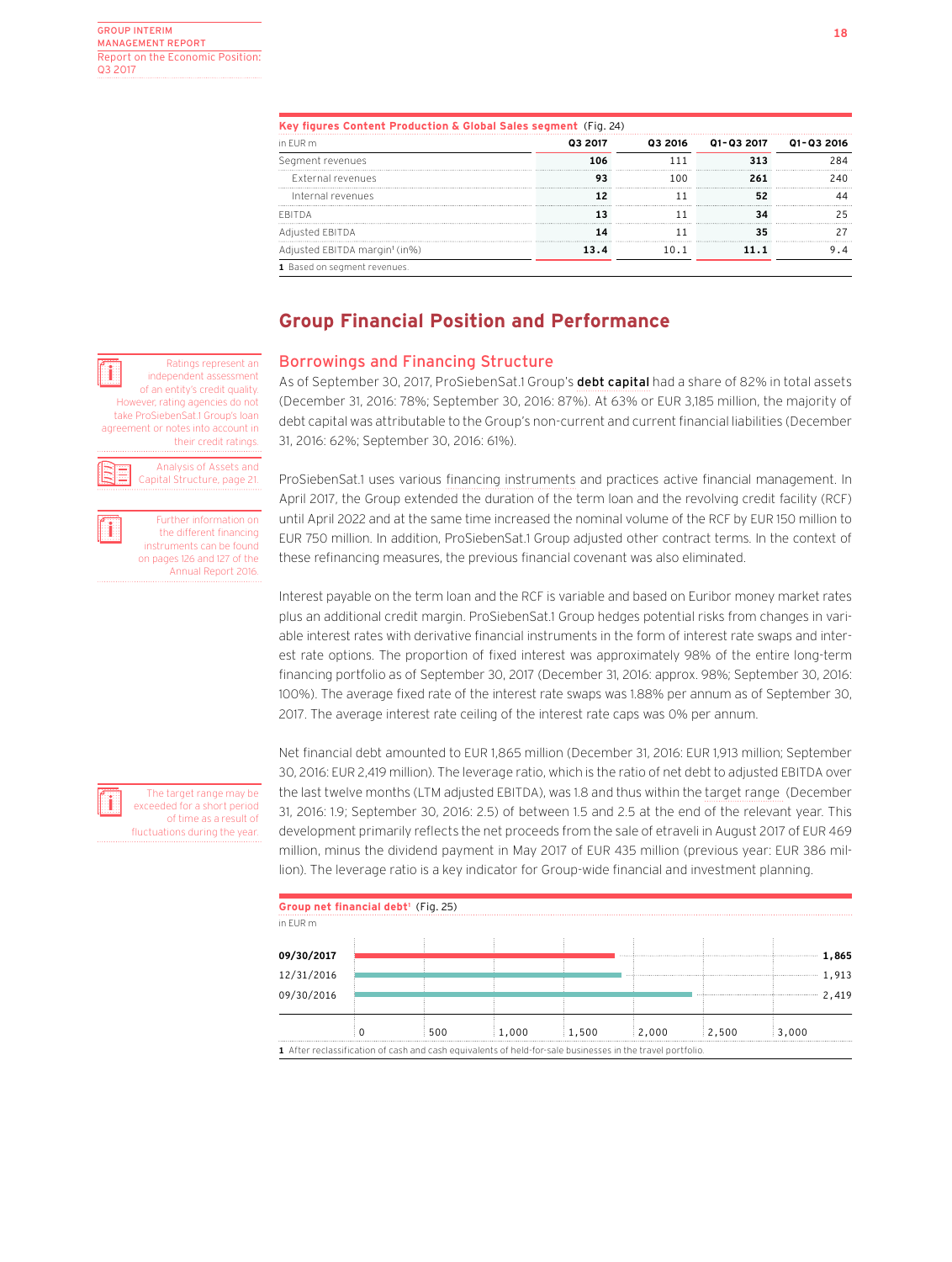| 09/30/2016 |  |  | ጋ 5<br> |
|------------|--|--|---------|
| 12/31/2016 |  |  |         |
|            |  |  |         |
| 09/30/2017 |  |  |         |
| in EUR m   |  |  |         |
|            |  |  |         |

**n of cash and cash equivalents of held-for-sale businesses in the travel portfolio. Net financial debt is defi** total borrowings minus cash and cash equivalents and certain current financial assets. The leverage ratio is derived by calculating the ratio of net financial debt to adjusted EBITDA of the last twelve months (LTM adjusted EBITDA).

## Analysis of Liquidity and Capital Expenditure

| <b>Statement of cash flows</b> (Fig. 27)                                           |         |        |                    |            |
|------------------------------------------------------------------------------------|---------|--------|--------------------|------------|
| in FUR m                                                                           | Q3 2017 |        | Q3 2016 Q1-Q3 2017 | Q1-Q3 2016 |
| Result from continuing operations                                                  | 127     | 70     | 315                | 275        |
| Result from discontinued operations                                                | $-/-$   | -/-    | $-/-$              | $-42$      |
| Cash flow from operating activities of<br>continuing operations                    | 308     | 326    | 957                | 1,001      |
| Cash flow from operating activities of<br>discontinued operations                  | $-/-$   | -/-    | $-/-$              | -42        |
| Cash flow from investing activities of<br>continuing operations                    | 213     | $-344$ | $-472$             | $-1,022$   |
| Free cash flow of continuing operations                                            | 521     | $-18$  | 484                | $-21$      |
| Free cash flow of discontinued operations                                          | $-/-$   | -/-    | $-/-$              | $-42$      |
| Free cash flow (total)                                                             | 521     | $-18$  | 484                | $-63$      |
| Cash flow from financing activities of<br>continuing operations                    | $-9$    | $-343$ | $-414$             | $-359$     |
| Effect of foreign exchange rate changes on<br>cash and cash equivalents            | $-3$    | $-1$   | $-9$               | -4         |
| Change in cash and cash equivalents total                                          | 510     | $-362$ | 62                 | $-425$     |
| Cash and cash equivalents at beginning of reporting period                         | 8241    | 672    | 1,271              | 734        |
| Cash and cash equivalents available for sale at<br>the end of the reporting period | 13      | $-/-$  | 13                 | $-/-$      |
| Cash and cash equivalents at end of reporting period <sup>2</sup>                  | 1,320   | 309    | 1,320              | 309        |
|                                                                                    |         |        |                    |            |

**1** Includes cash and cash equivalents of companies held-for-sale.

**2** Cash and cash equivalents shown in the statement of cash flows correspond to the cash and cash equivalents reported

on the statement of financial position as of the respective closing date.

Cash flow from operating activities amounted to EUR 308 million in the third quarter of 2017 (previous year: EUR 326 million). The 6% decrease is characterized by the earnings performance. Working capital developed in the other direction, increasing to EUR 3 million (previous year: EUR –7 million). Lower receivable portfolios and changes in program liabilities in particular had a positive impact here.

In the first nine months of 2017, operating cash flow decreased by 4% and amounted to EUR 957 million (previous year: EUR 1,001 million). This is primarily due to changes in working capital totaling minus EUR 80 million (previous year: EUR –32 million). This was mainly due to increases in receivable portfolios and changes in program liabilities. This was offset by the development of operative earnings and a decline in interest payments of EUR 48 million (previous year: EUR 70 million).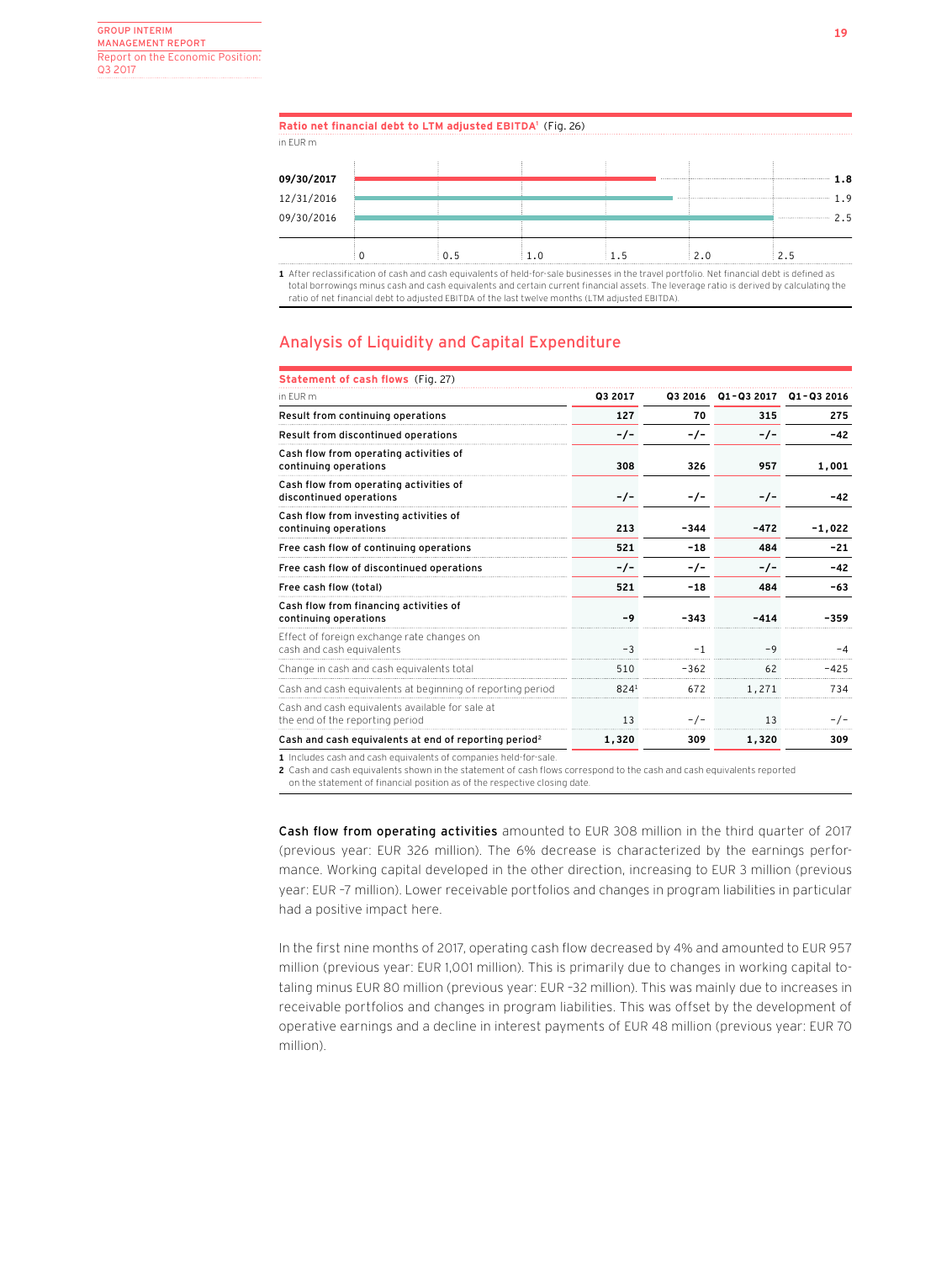

Cash flow from investing activities resulted in cash flows of EUR 213 million in the third quarter (previous year: EUR –344 million) and minus EUR 472 million in the first nine months of 2017 (previous year: EUR – 1,022 million). Cash flows were as follows:

- > In the third quarter of 2017, cash inflow from the sale of consolidated subsidiaries amounted to EUR 470 million (previous year: EUR –4 million). It includes the net cash inflow from the sale of etraveli of EUR 469 million.
- > Cash outflow from additions to the scope of consolidation amounted to EUR 0 million in the third quarter of 2017 (previous year: EUR 83 million). In the first nine months, the corresponding cash outflow amounted to EUR 91 million (previous year: EUR 157 million). In the first nine months of the year, cash flow above all includes deferred purchase price payments for the production companies Kinetic Content and Left/Right and the purchase price payment for the acquisition of the ATV broadcasting group of EUR 28 million. The comparatively higher previous year figures reflect the acquisition of 44 Blue and Stylight in the third quarter of 2016 and the acquisition of Dorsey Pictures and deferred purchase price payments for SMARTSTREAM.TV and etraveli in the first nine months of the year.
- > The cash outflow for the acquisition of programming rights amounted to EUR 250 million in the third quarter of 2017 (previous year: EUR 239 million). This is an increase of 5% or EUR 11 million compared to the previous year. In the first nine months of the year, cash outflows increased by 2% to EUR 774 million (previous year: EUR 757 million). Programming investments were mostly attributable to the Broadcasting German-speaking segment (Q3 2017: 99%; Q1 –Q3 2017: 97%) and were shared between licensed programs (Q3 2017: 58%; Q1-Q3 2017: 62%) and commissioned productions (Q3 2017: 41%; Q1 –Q3 2017: 37%).
- > Investments in property, plant and equipment amounted to EUR 10 million in the third quarter (previous year: EUR 8 million) and EUR 27 million in the first nine months of the year (previous year: EUR 19 million). Most of this was attributable to the Broadcasting German-speaking segment (Q3 2017: 71%; Q1-Q3 2017: 67%) and was related to technical facilities and leasehold improvements at the Unterföhring site. In the third quarter, a total of EUR 34 million went into other intangible assets (previous year: EUR 30 million). In the first nine months of the year, cash outflows amounted to EUR 83 million (previous year: EUR 84 million). The Group invested in other intangible assets primarily in the Digital Entertainment segment (Q3 2017: 51%; Q1 –Q3 2017: 46%).

Assets resulting from initial n consolidations are not reported as segment-specific investments. Funds used for the acquisition of the initially consolidated entities are shown as "cash outflow from additions to the scope of consolidation.

H

are a focal point in investing activities. In addition to the purchasing of licensed formats and commissioned productions, in-house formats secure the Group's programming supply. They are based on the development and implementation of own ideas and, unlike commissioned productions, are produced primarily for broadcasting in the near future. For this reason, they are recognized immediately as an expense in cost of sales and are not considered as an investment.

Programming investments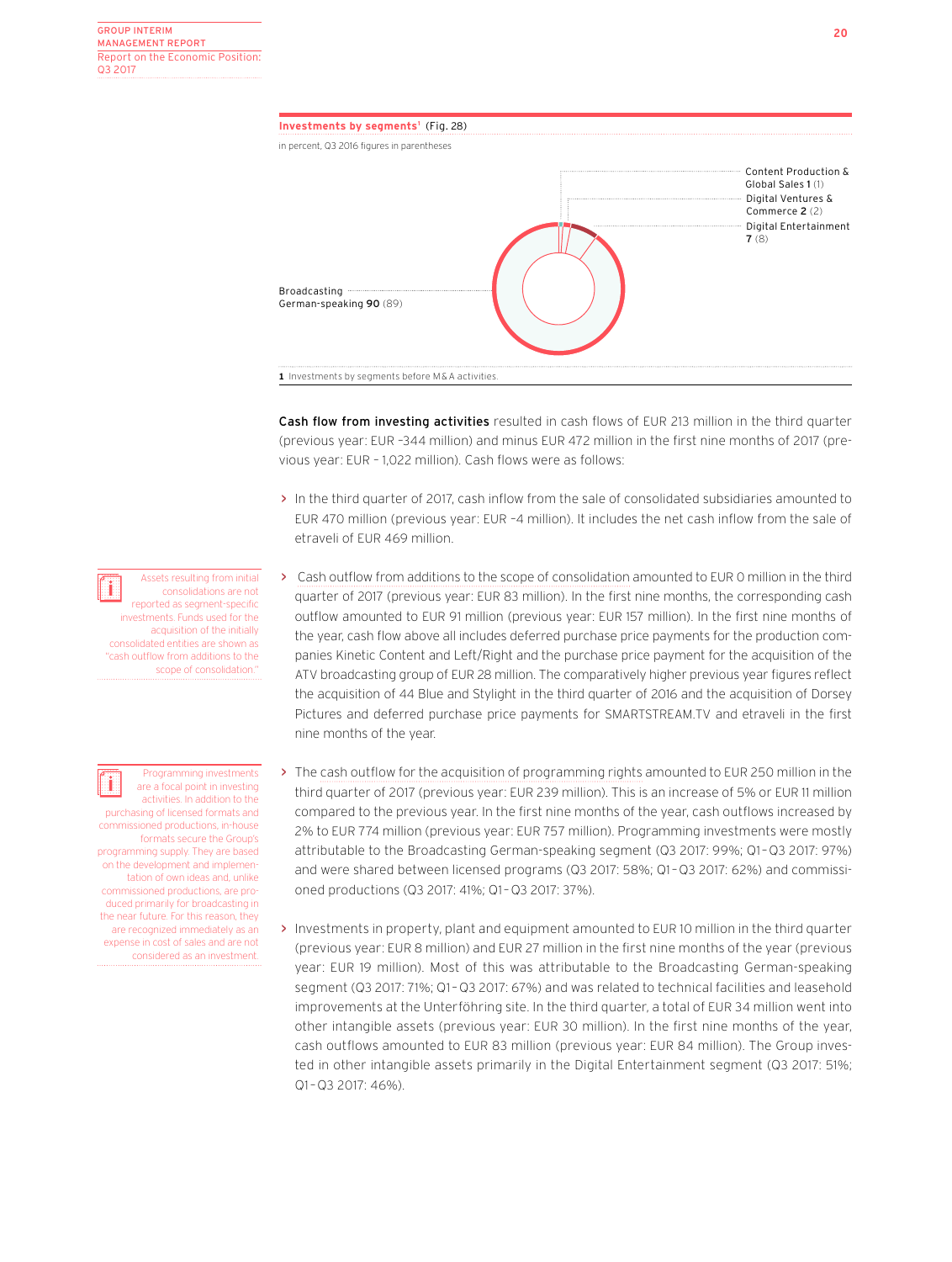

 Free cash flow: Total cash and cash equivalents generated in operating business less the balance of cash used and generated in the context of investing activities. Free cash flow before M&A: Free cash flow adjusted for cash used and generated by M&A transactions (excl. transaction costs) related to majority acquisitions that are carried out and planned and the purchase and sale of investments accounted for using the equity method.

The free cash flow for the third quarter of 2017 amounted to EUR 521 million (previous year: EUR –18 million). Before M&A measures, the figure was EUR 47 million (previous year: EUR 56 million). In the first nine months of the year, the free cash flow amounted to EUR 484 million (previous year: EUR –21 million) and the free cash flow before M&A measures to EUR 117 million (previous year: EUR 151 million). The main reason for the high free cash flow is the cash inflow from the sale of etraveli.

Cash flow from financing activities increased by EUR 334 million to minus EUR 9 million in the third quarter. The comparatively high previous year figure was influenced by the dividend payment for the financial year 2015 - due to the late Annual General Meeting in the third quarter and by net cash inflow from the drawing of EUR 50 million from the RCF. In the first nine months of the year, cash flow from financing activities amounted to minus EUR 414 million (previous year: EUR –359 million). The year-on-year deviation is mainly due to the EUR 49 million higher dividend payment for the financial year 2016 and the above drawing from the RCF. This was offset by a capital increase at Studio71. At the beginning of the year, the Group added a further two partners, TF1 Group and Mediaset, to its MCN and generated an inflow of EUR 51 million.

The Group has a comfortable level of liquidity. Based on the cash flows described above, cash and cash equivalents increased to EUR 1,320 million as of September 30, 2017, compared to EUR 309 million as of September 30, 2016. As of December 31, 2016, cash and cash equivalents amounted to EUR 1,271 million. Within the Group's financial year, the fourth quarter is usually the period with the highest cash flow.



## Analysis of Assets and Capital Structure

Total assets fell by 6% to EUR 6,194 million as of September 30, 2017 (December 31, 2016: EUR 6,603 million). This decline is primarily attributable to the disposal of eTRAVELi Holding AB as of August 3, 2017. As of the reporting date, ProSiebenSat.1 Group also put further entities from the travel portfolio up for sale in an attempt to streamline the portfolio. This is why the corresponding assets and liabilities are reported separately as assets held for sale and related liabilities in the consolidated statement of financial position. Accordingly, various items of the statement of financial position decreased for this reason. With an equity ratio of 18%, ProSiebenSat.1 Group has a solid asset and capital structure.

> Current and non-current assets: Goodwill amounted to EUR 1.714 million (December 31, 2016; EUR 1,860 million) and accounted for 28% of total assets (December 31, 2016: 28%). Other intangible assets declined by 16% to EUR 685 million (December 31, 2016: EUR 817 million). The decline is primarily due to the sale of etraveli and the planned disposal of other assets in the travel portfolio.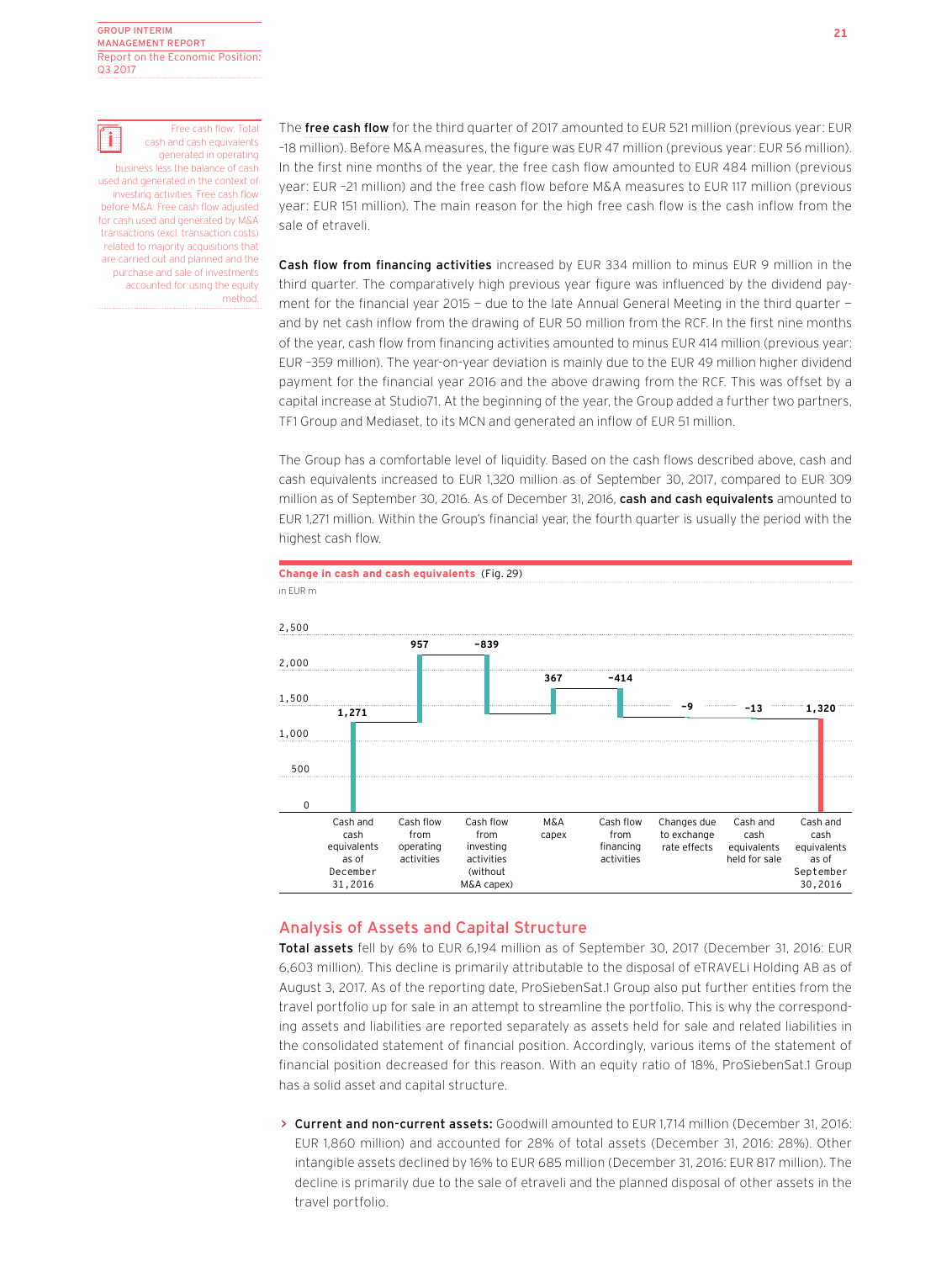Other non-current financial and non-financial assets amounted to EUR 197 million as of September 30, 2017 (December 31, 2016: EUR 342 million). This 42% decline is primarily attributable to valuation effects from currency hedging instruments. Other current financial and non-financial assets also decreased within this context and amounted to EUR 128 million (December 31, 2016: EUR 148 million). In addition, current trade receivables decreased by EUR 19 million to EUR 427 million (December 31, 2016: EUR 446 million).



Programming assets amounted to EUR 1,232 million (December 31, 2016: EUR 1,312 million). Along with goodwill, programming assets are among the most important assets; their share in total assets of 20% remained unchanged compared to the end of 2016.

Compared to the end of 2016, cash and cash equivalents increased by 4% to EUR 1,320 million (December 31, 2016: EUR 1,271 million). This primarily reflects the net proceeds from the sale of etraveli of EUR 469 million. The dividend payments of EUR 435 million in May 2017 had an opposite effect.

- > Equity: Equity fell by 21% to EUR 1,129 million (December 31, 2016: EUR 1,432 million). On the one hand, this is attributable to the dividend distribution of EUR 435 million in May 2017 (previous year: EUR 386 million). On the other hand, the decreasing effects of currency hedging recognized outside profit or loss had an impact. These effects were partially offset by the positive consolidated net profit of EUR 315 million. This resulted in an equity ratio of 18% (December 31, 2016: 22%).
- > Current and non-current liabilities: Debt capital did not change significantly compared to the closing date in 2016. Liabilities and provisions totaled EUR 5,065 million as of September 30, 2017 (December 31, 2016: EUR 5,172 million), including in particular non-current and current financial liabilities totaling EUR 3,185 million (December 31, 2016: EUR 3,185 million).



## **Structure of the Statements of Financial Position** (Fig. 30)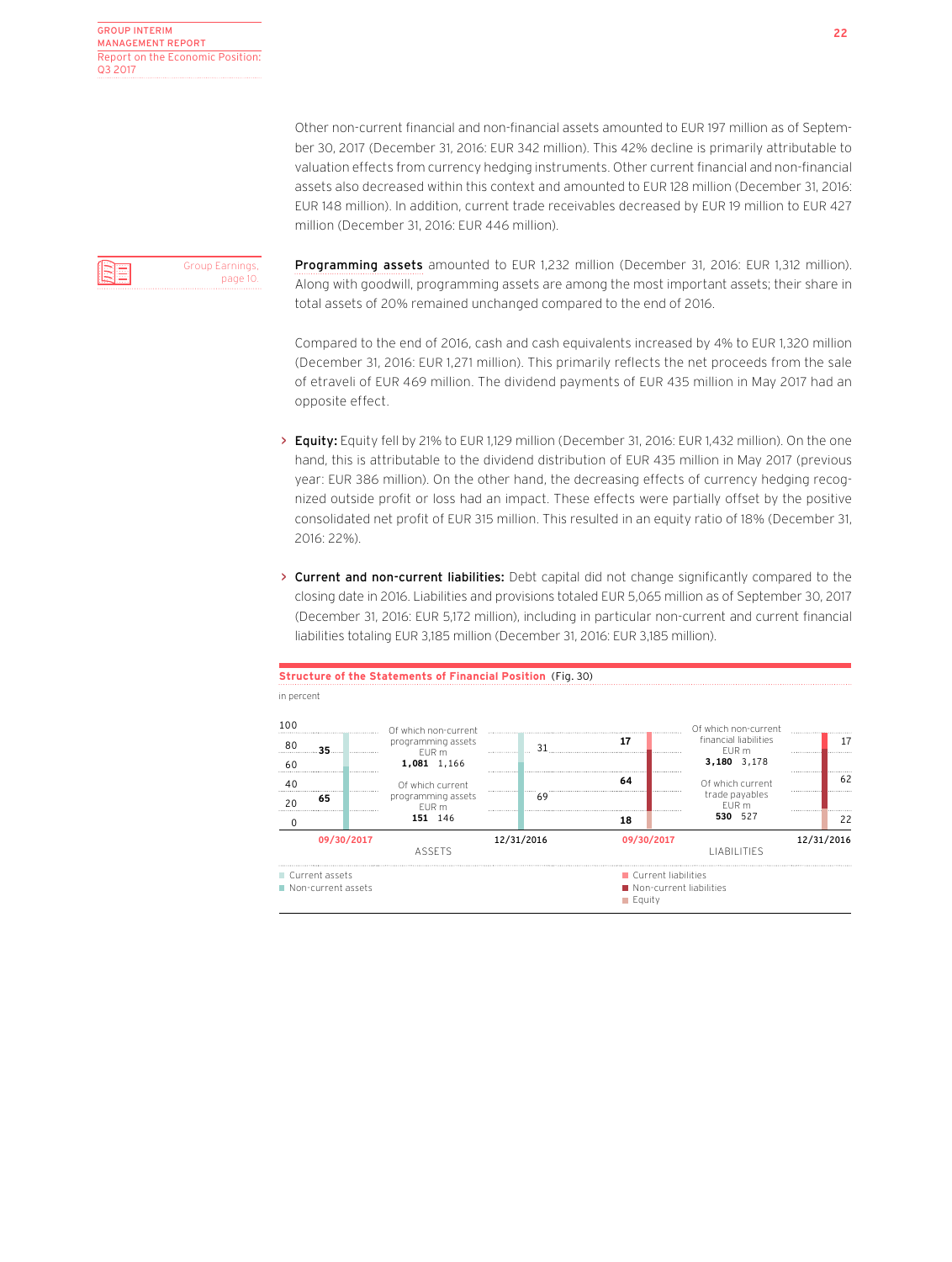## Risk and Opportunity Report

We estimate that there are currently no risks that, individually or in combination with other risks, could have a material or lasting adverse effect on the earnings, financial position and performance. The identified risks pose no threat to the Company as a going concern, even looking into the future. As of the date this statement was prepared, the Executive Board still considers the overall risk situation as limited and manageable.



Impact of General Conditions on the Business Performance, page 7.

In the Half-Year Financial Report 2017 ProSiebenSat.1 assessed the overall risk for the Group as slightly increased compared to the end of 2016, as the Group had identified a slight increase of risks in the categories "sales risks," "content risks" and "compliance risks" combined with a decline in the "external risks" category. In the third quarter, individual risks changed as follows compared to June 30, 2017: The risk from selling advertising time (sales risks) increased as a result of the adjusted guidance for the TV advertising market announced on August 28, 2017. We now believe the risk is likely to occur. We continue to classify the risk impact as very high and the significance of the risk as high. For changes in tax risks (compliance risks), please refer to note 7 "Contingent liabilities and other financial liabilities," page 39. Overall, we therefore continue to assess the overall risk situation as slightly increased compared to December 31, 2016. There were no fundamental changes in the overall risk situation compared to the end of 2016. We still rate the majority of the issues presented in the latest Annual Report as a slight risk.

|                            | Development of risk clusters and the overall risk situation of the Group as of September 30, 2017 (Fig. 31)                        |                  |                        |                    |                     |                    |                     |                |                              |
|----------------------------|------------------------------------------------------------------------------------------------------------------------------------|------------------|------------------------|--------------------|---------------------|--------------------|---------------------|----------------|------------------------------|
| Change Q3 2017 vs. FY 2016 |                                                                                                                                    |                  |                        |                    |                     |                    |                     |                |                              |
|                            |                                                                                                                                    |                  |                        |                    |                     |                    |                     |                |                              |
| External<br>risks          | Sales<br>risks                                                                                                                     | Content<br>risks | Technological<br>risks | Personnel<br>risks | Investment<br>risks | Financial<br>risks | Compliance<br>risks | Other<br>risks | Overall<br>risk<br>situation |
|                            | $\rightarrow$ unchanged $\rightarrow$ slightly increased $\uparrow$ increased $\searrow$ slightly decreased $\downarrow$ decreased |                  |                        |                    |                     |                    |                     |                |                              |

The opportunity situation has not changed compared to the end of 2016. The risks and opportunities identified as significant are described in the Annual Report 2016 from page 148. The organizational requirements for risk and opportunity management are also explained here. The Annual Report was published on March 16, 2017, and is available at: annual-report2016.prosiebensat1.com. We also refer to the remarks on the predictive statements in the Quarterly Statement on page 25.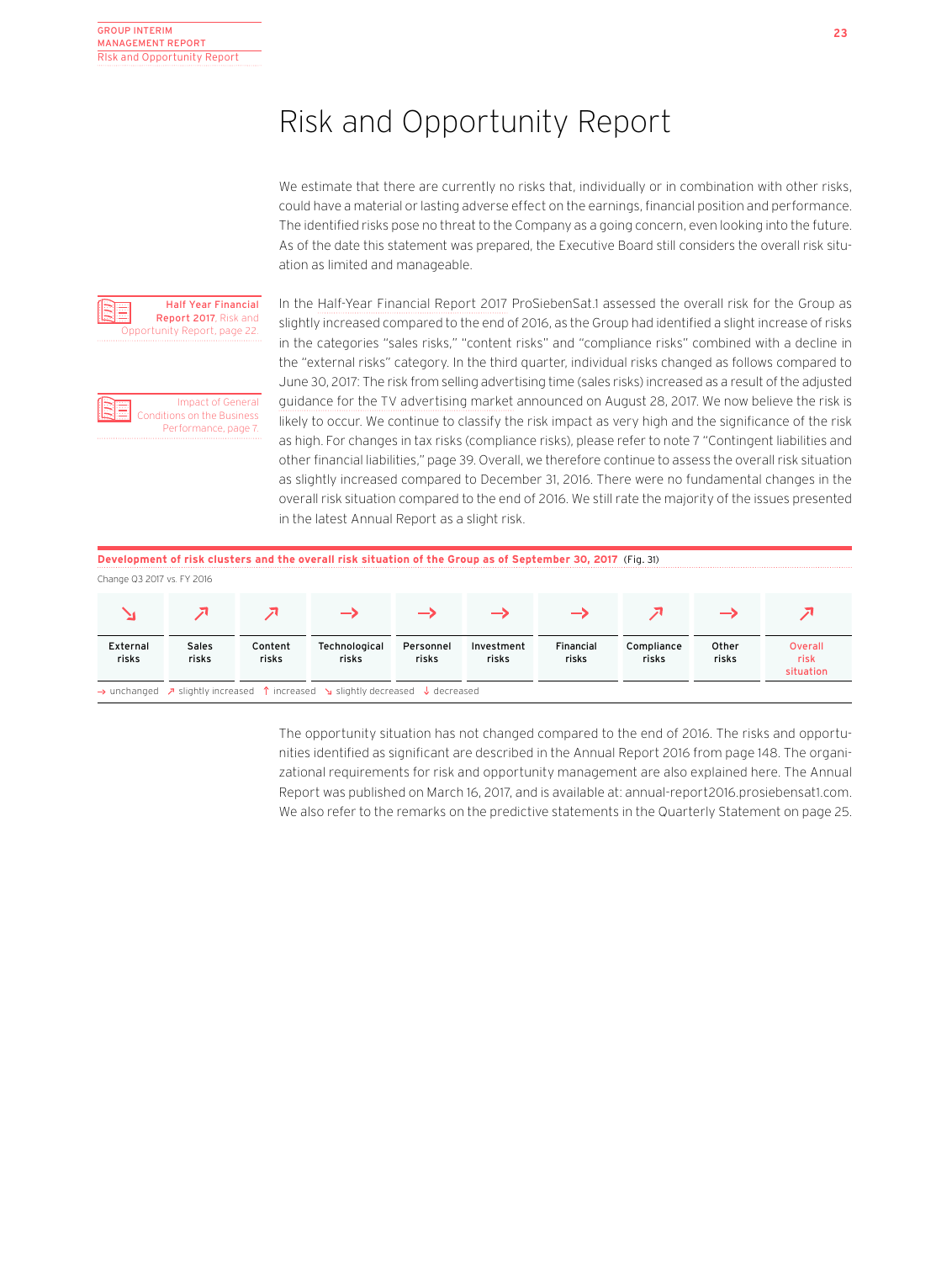## Outlook

## **Future Business and Industry Environment**

Development of Economy and Advertising Market, page 5. The leading German market research institutions expect the German economy to continue its robust upward trend over the rest of 2017. The economic research institutes of the Joint Economic Analysis Group anticipate growth in gross domestic product (GDP) of 1.9% (previously 1.5%). Private consumption is expected to grow by 1.8%. The growth rates that have been forecast for 2018 are similarly high. For the eurozone, the International Monetary Fund (IMF) anticipates growth of 2.1% for 2017 (previously: 1.9%); the global economy is likely to expand by 3.6% (previously: 3.5%). However, at the same time there are significant geopolitical uncertainty factors such as the conflict in North Korea, ongoing Brexit negotiations and the unclear course of the US administration.

Development of Economy and Advertising Market, page 5 Company Outlook, page 25.

The German net TV advertising market did not benefit from the positive macroeconomic data in the first nine months of 2017. This is due to sector-specific effects. Against this backdrop, agency groups expect the German TV advertising market to achieve net growth of between 1.0% and 2.9% in 2017 (WARC: +2.9%, ZenithOptimedia: +1.0%, Magna Global: +1.5%).

The current slowdown is not affecting the TV advertising market in Germany alone, but the entire European advertising market. The major advertising agencies WPP and Havas already revised their revenue forecasts in August 2017. The agency groups thus expect the German overall advertising market to record net growth of a low single-digit percentage in 2017 (WARC: 2.2%, Zenith-Optimedia: +1.3%, Magna Global: 2.2%). The online advertising market is expected to grow by just under 8% (WARC: 6.8%, ZenithOptimedia: 8.1%, Magna Global: 8.5%).

### **Forecasts for real gross domestic product, private consumption and net TV advertising market in countries important for ProSiebenSat.1** (Fig. 32)



in percent, change vs. previous year

**2017 2018** Sources:

GER: Joint Economic Analysis Group (Gemeinschaftsdiagnose), Fall 2017 AT: European Commission, European Economic Forecast Spring 2017 CH: SECO, economic forecast by Federal Government's Expert Group, September 2017.

**1** ZenithOptimedia, Advertising Expenditure Forecasts September 2017, figures adjusted on a net basis, nonetheless methodological differences between different countries and sources.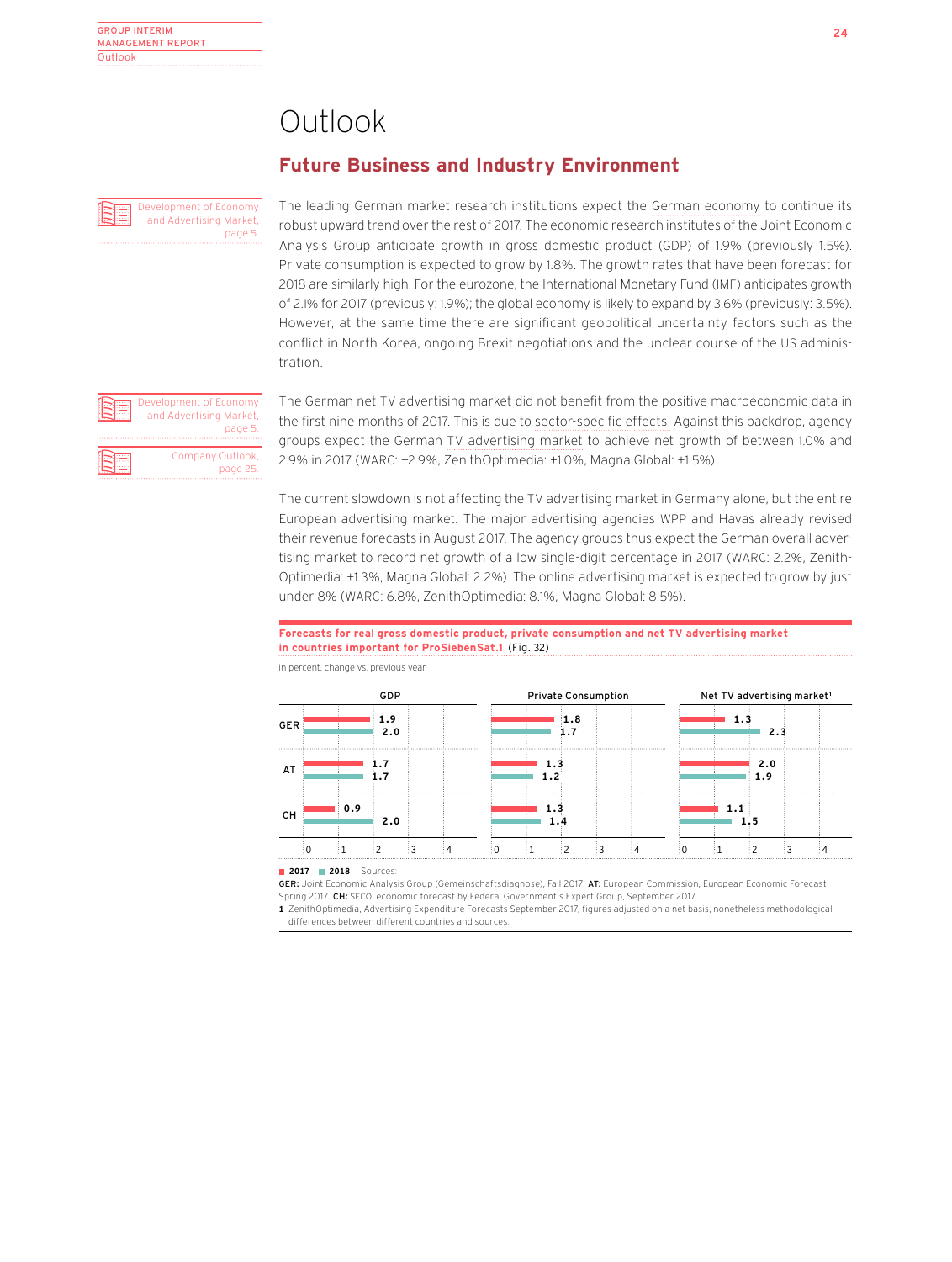We published the Company ii. Outlook for 2017 at the Annual Press Conference on February 23, 2017, and in the Annual Report 2016 on March 16, 2017. The Company outlined its individual targets and planning assumptions in detail on pages 172 to 175 of the Annual Report 2016.

## **Company Outlook**

In the first six weeks of the fourth quarter 2017, the Group's TV advertising business developed positively as expected and has grown by a mid-single digit percentage compared to the previous year. An overall statement regarding the TV advertising business in the fourth quarter will however only be possible after the end of the month of December which shows strong comparable figures versus the previous year for ProSiebenSat.1.

The Content Production & Global Sales segment is expected to record a double-digit percentage decrease in revenues in the fourth quarter compared to the previous year's period. Main reasons for this development are strong comparison figures as well as shifts of some productions to the next year. Furthermore, the structural challenges for parts of the Digital Entertainment segment are continuing. In combination with a planned increase in programming costs in the Broadcasting German-speaking segment in the fourth quarter, ProSiebenSat.1 currently expects that both adjusted EBITDA (Q4 2016: EUR 392 million) and adjusted net income (Q4 2016: EUR 226 million) for the Group will be below the respective previous year's figure in the fourth quarter.

Therefore, ProSiebenSat.1 adjusts its financial outlook for the full year 2017 and now anticipates Group revenues to grow by a mid single-digit percentage range (2016: EUR 3,799 million). Previously, ProSiebenSat.1 expected an increase at least at a high single-digit percentage. Besides the expected revenue development in the fourth quarter 2017, this adjustment reflects the respective slight decrease in revenues in the Broadcasting German-speaking and Digital Entertainment segments in the first nine months as well as the deconsolidation effects from the disposal of etraveli.

Against the backdrop of the expected earnings development in the fourth quarter, ProSiebenSat.1 now anticipates for the full year a more moderate earnings improvement than before and expects the Group's adjusted EBITDA (2016: EUR 1,018 million) and adjusted net income (2016: EUR 536 million) to slightly exceed the previous year's level, respectively.

Previously, ProSiebenSat.1 expected both the Group's adjusted EBITDA and adjusted net income for the full year to exceed the previous year's level.

ProSiebenSat.1 confirms the communicated dividend policy with a distribution ratio of 80% to 90% of adjusted net income and the target range for the leverage ratio (1.5 – 2.5).

In the third quarter of 2017, ProSiebenSat.1 Group launched a review of its segment structure. The aim is to align the Company to a dynamically shifting media landscape. The top priority is a three-pillar structure combining the Broadcasting German-speaking and Digital Entertainment segments into one joint Entertainment segment. In the medium term, this will entail the realization of appreciable cost synergies.

Further information on the current forecasts for all relevant financial and non-financial performance indicators can be found on page 3 of this report.

## **Predictive Statements on Future Earnings, Financial Position and Performance** (Fig. 33)

Our forecasts are based on current assessments of future developments. In this context, we draw on our budget and comprehensive market and competitive analyses. However, forecasts naturally entail certain insecurities, which could lead to positive or negative deviations from planning. If imponderables occur or if the assumptions on which the forward-looking statements are made do not apply, actual results may deviate materially from the statements made or the results implicitly expressed. Developments that could negatively impact this forecast include, for example, lower

economic momentum than expected at the time the statement was prepared. These and other factors are explained in detail in the Risk and Opportunity Report of the Annual Report 2016 and in this Quarterly Statement. We also report on additional growth potential. Opportunities that we have not yet or not fully budgeted for could arise from corporate strategy decisions, for example. Significant events after the end of the period are explained in the Notes, Note 11. The publication date of the Quarterly Statement is November 9, 2017.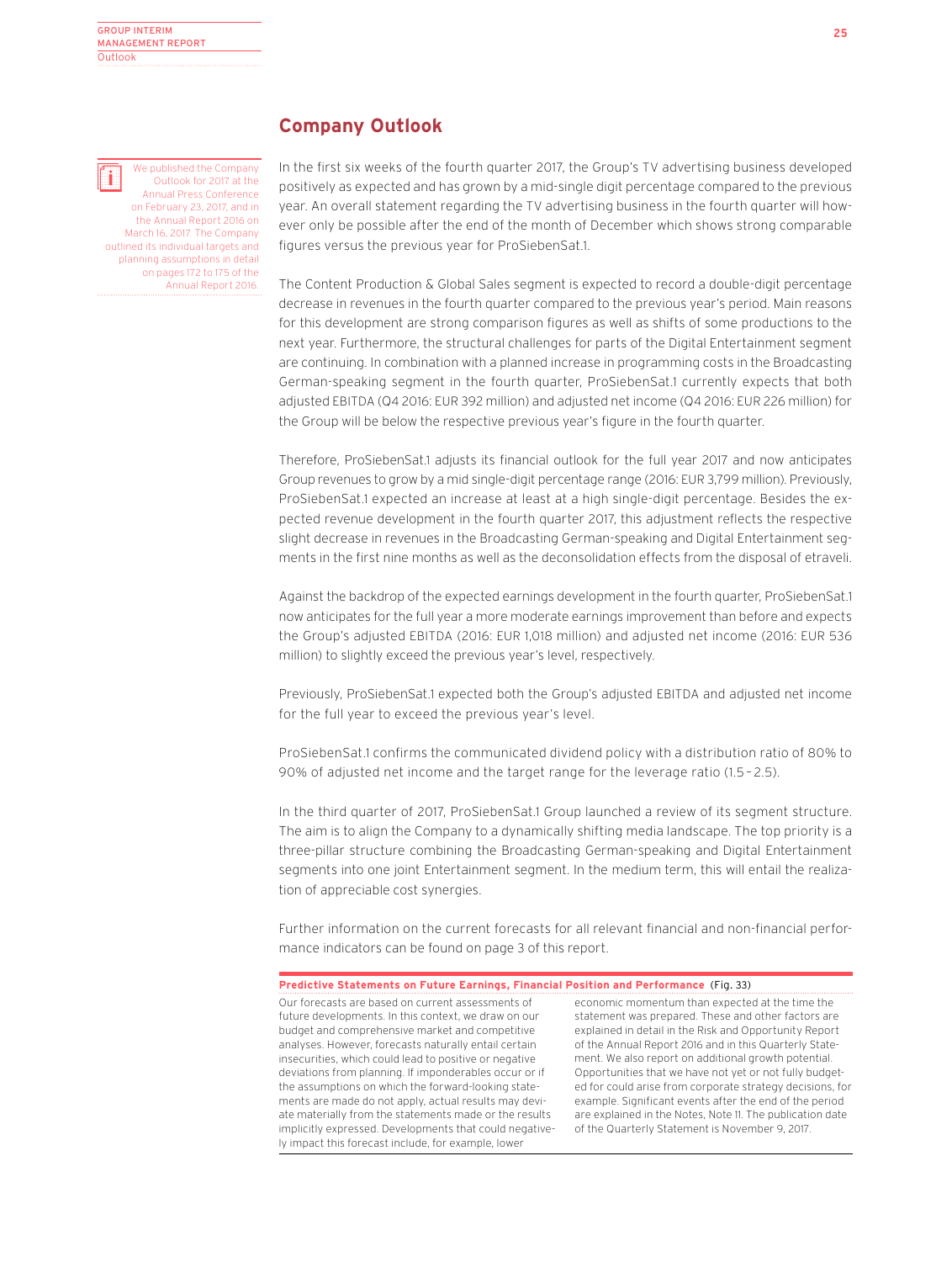# B. INTERIM CONSOLIDATED FINANCIAL STATEMENT

## Income Statement

|          | Income Statement of ProSiebenSat.1 Group (Fig. 34)            |                |                |                |                |
|----------|---------------------------------------------------------------|----------------|----------------|----------------|----------------|
| In EUR m |                                                               | Q3 2017        | Q3 2016        | Q1-Q3 2017     | Q1-Q3 2016     |
|          | CONTINUING OPERATIONS                                         |                |                |                |                |
|          | 1. Revenues                                                   | 883            | 857            | 2,755          | 2,545          |
|          | 2. Cost of sales                                              | $-722$         | $-477$         | $-1,720$       | $-1,392$       |
|          | 3. Gross profit                                               | 160            | 380            | 1,034          | 1,152          |
|          | 4. Selling expenses                                           | $-133$         | $-132$         | $-421$         | $-354$         |
|          | 5. Administrative expenses                                    | $-138$         | $-116$         | $-416$         | $-344$         |
|          | 6. Other operating expenses                                   | $-22$          | $-3$           | $-27$          | $-8$           |
|          | 7. Other operating income                                     | 307            | $\overline{7}$ | 316            | 23             |
|          | 8. Operating result                                           | 174            | 137            | 487            | 470            |
| 9.       | Interest and similar income                                   | $\mathbf{1}$   | $1\,$          | $\overline{c}$ | $\overline{3}$ |
| 10.      | Interest and similar expenses                                 | $-31$          | $-20$          | $-68$          | - 68           |
|          | 11. Interest result                                           | $-30$          | $-19$          | - 66           | $-65$          |
| 12.      | Result from investments accounted for using the equity method | $-2$           | $-1$           | $-5$           | $\mathbf{1}$   |
| 13.      | Other financial result                                        | $-9$           | $-14$          | $-7$           | $-5$           |
|          | 14. Financial result                                          | $-41$          | -35            | $-79$          | - 69           |
|          | 15. Result before income taxes                                | 132            | 102            | 408            | 401            |
|          | 16. Income taxes                                              | $-5$           | $-32$          | $-94$          | $-126$         |
|          | 17. Result for the period from continuing operations          | 127            | 70             | 315            | 275            |
|          | DISCONTINUED OPERATIONS                                       |                |                |                |                |
|          | 18. Result from discontinued operations (net of income taxes) | $-/-$          | $-/-$          | $-/-$          | $-42$          |
|          | RESULT FOR THE PERIOD                                         | 127            | 70             | 315            | 232            |
|          |                                                               |                |                |                |                |
|          | Attributable to shareholders of ProSiebenSat.1 Media SE       | 122            | 68             | 304            | 228            |
|          | Non-controlling interests                                     | $\overline{4}$ | $\overline{c}$ | 11             | 4              |
|          |                                                               |                |                |                |                |
| in EUR   |                                                               |                |                |                |                |
|          | Earnings per share                                            |                |                |                |                |
|          | Basic earnings per share                                      | 0.53           | 0.32           | 1.33           | 1.06           |
|          | Diluted earnings per share                                    | 0.51           | 0.32           | 1.32           | 1.05           |
|          |                                                               |                |                |                |                |
|          | Earnings per share from continuing operations                 |                |                |                |                |
|          | Basic earnings per share                                      | 0.53           | 0.32           | 1.33           | 1.26           |
|          | Diluted earnings per share                                    | 0.51           | 0.32           | 1.32           | 1.24           |
|          | Earnings per share from discontinued operations               |                |                |                |                |
|          | Basic earnings per share                                      | -/-            | -/-            | -/-            | $-0.20$        |
|          | Diluted earnings per share                                    | $-/-$          | $-/-$          | $-/-$          | $-0.20$        |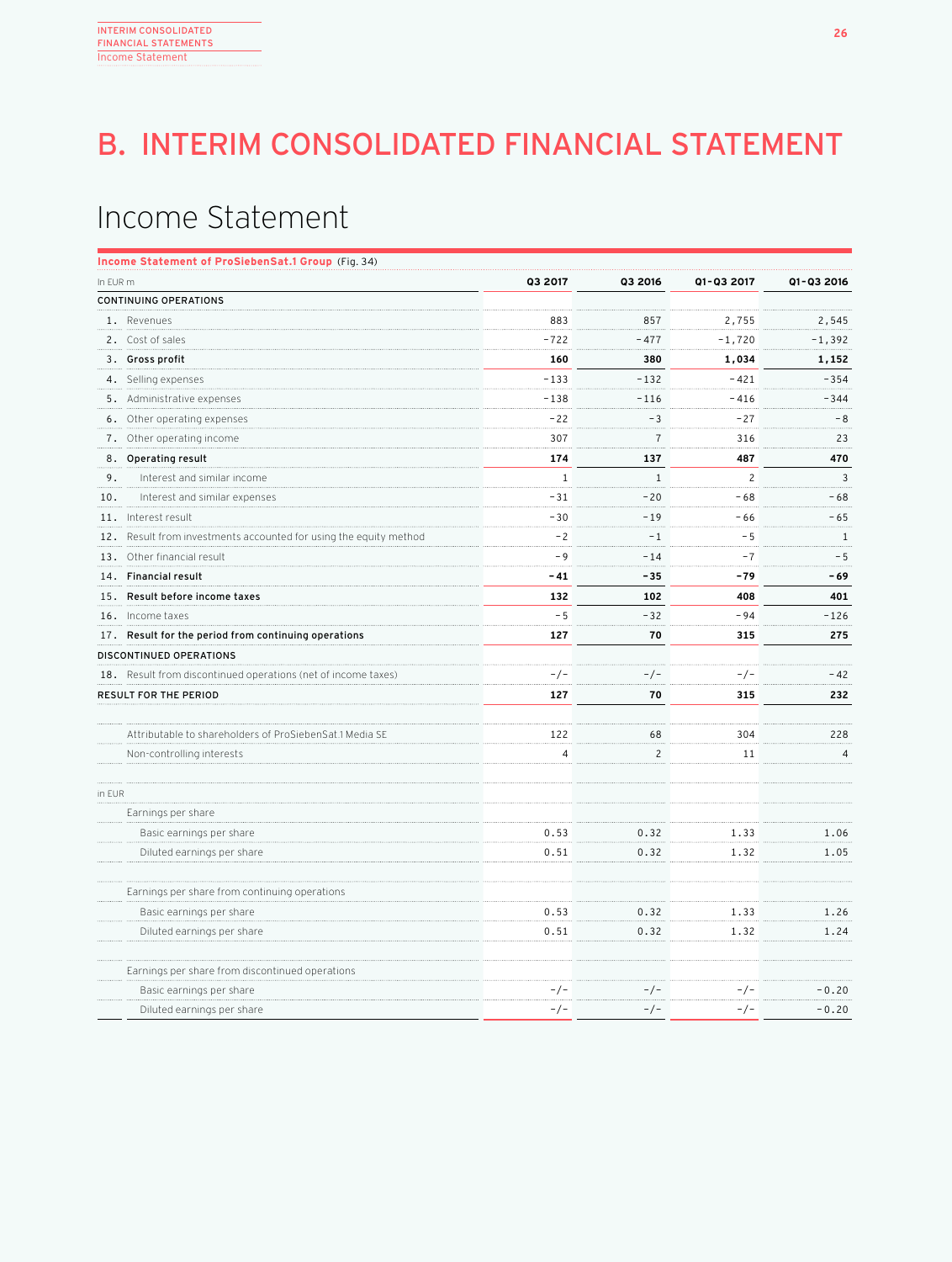## Statement of Comprehensive Income

| Statement of Comprehensive Income of ProSiebenSat.1 Group (Fig. 35) |                |         |            |            |
|---------------------------------------------------------------------|----------------|---------|------------|------------|
| In FUR m                                                            | <b>Q3 2017</b> | 03 2016 | 01-03 2017 | 01-03 2016 |
| Result for the period                                               | 127            | 70      | 315        | 232        |
| Items subsequently reclassified to profit or loss                   |                |         |            |            |
| Change in foreign currency translation adjustment <sup>1</sup>      |                | -8      | $-35$      |            |
| Changes in fair value of cash flow hedges                           |                | $-33$   | $-179$     |            |
| Deferred tax on other comprehensive income                          | 16             | q       | 50         |            |
| Deconsolidation reclassifications                                   |                |         |            |            |
| Items subsequently not reclassified to profit or loss               |                |         |            |            |
| Effects from valuation of pension obligations                       |                | $-2$    | $-1-$      |            |
| Deferred tax on effects from valuation of pension obligations       |                |         |            |            |
| Other comprehensive income for the period                           | - 39           |         | -156       |            |
| Total comprehensive income for the period                           | 87             | 36      | 159        | 172        |
| Attributable to Shareholders of ProSiebenSat.1 Media SE             | 84             | 34      | 150        | 168        |
| Non-controlling interests                                           | 3              | 2       |            |            |

1 Includes non-controlling interests from change in foreign currency translation adjustment in Q1–Q3 2017 of minus 2 EUR m (Q1–Q3 2016: 0 EUR m) and for Q3 2017 of<br>12 minus 1 EUR m (Q3 2016: 0 EUR m). Furthermore the posit (Q1 –Q3 2016: 0 EUR m) and 4 EUR m for the third quarter 2017 (Q3 2016: 0 EUR m).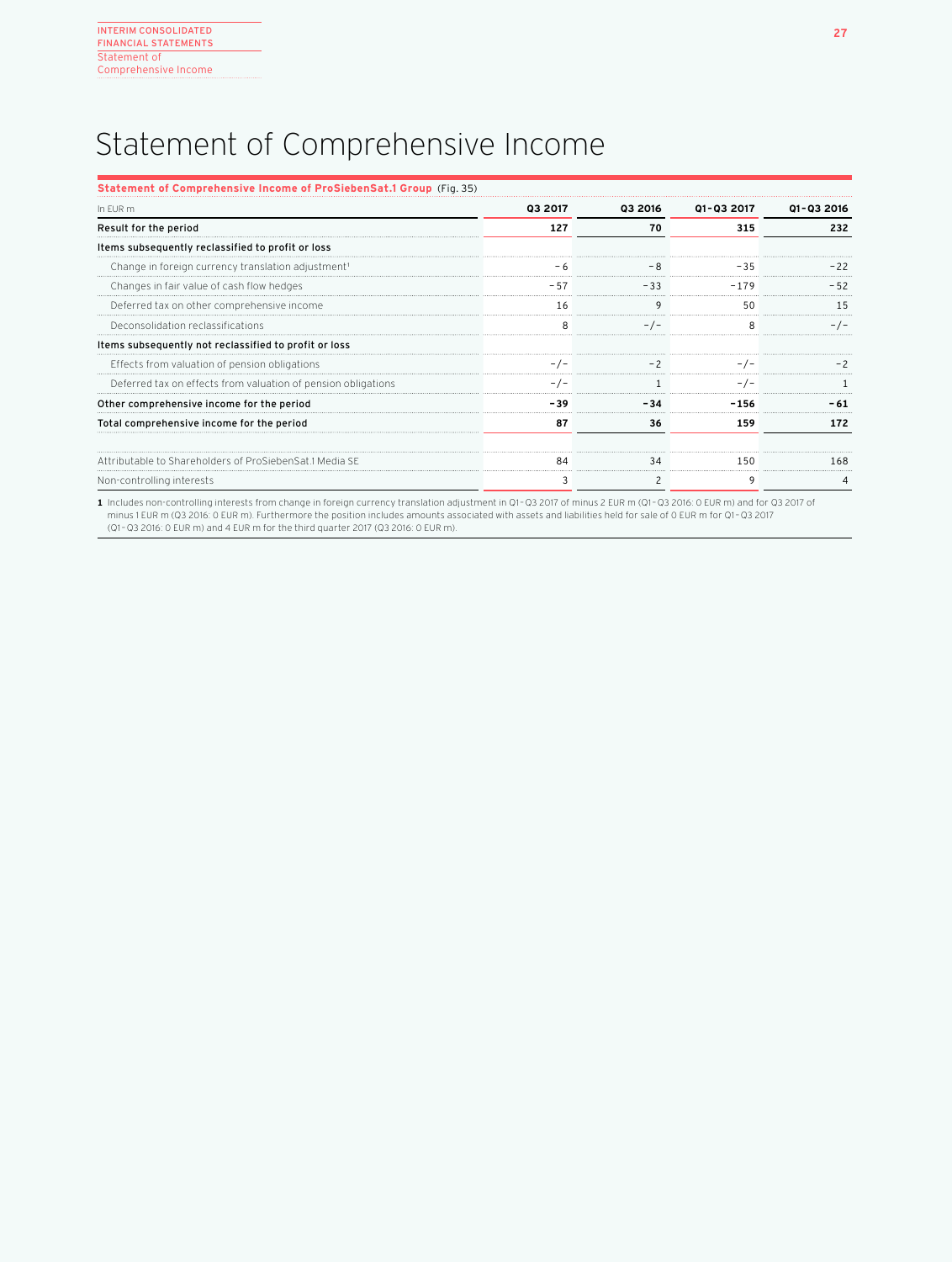## Statement of Financial Position

## **Statement of Financial Position of ProSiebenSat.1 Group** (Fig. 36)

| In EUR m |                                                       | 09/30/2017 | 12/31/2016 |
|----------|-------------------------------------------------------|------------|------------|
|          | A. Non-current assets                                 |            |            |
|          | I. Goodwill                                           | 1.714      | 1,860      |
|          | II. Other intangible assets                           | 685        | 817        |
|          | III. Property, plant and equipment                    | 193        | 216        |
|          | IV. Investments accounted for using the equity method | 123        | 109        |
|          | V. Non-current financial assets                       | 193        | 331        |
|          | VI. Programming assets                                | 1,081      | 1,166      |
|          | VII. Other receivables and non-current assets         |            | 11         |
|          | VIII. Deferred tax assets                             | 25         | 30         |
|          |                                                       | 4,018      | 4,540      |
|          | <b>B.</b> Current assets                              |            |            |
|          | I. Programming assets                                 | 151        | 146        |
|          | II. Inventories                                       | 43         | 29         |
|          | III. Current financial assets                         | 58         | 91         |
|          | IV. Trade receivables                                 | 427        | 446        |
|          | V. Current tax assets                                 | 76         | 23         |
|          | VI. Other receivables and current assets              | 70         | 57         |
|          | VII. Cash and cash equivalents                        | 1,320      | 1,271      |
|          | VIII. Assets held for sale                            | 31         | $-/-$      |
|          |                                                       | 2,176      | 2,064      |
|          | Total assets                                          | 6,194      | 6,603      |
|          |                                                       |            |            |

| In EUR m |                                                                      | 09/30/2017 | 12/31/2016 |
|----------|----------------------------------------------------------------------|------------|------------|
|          | A. Equity                                                            |            |            |
|          | I. Subscribed capital                                                | 233        | 233        |
|          | II. Capital reserves                                                 | 1,055      | 1,054      |
|          | III. Consolidated equity generated                                   | - 89       | 42         |
|          | IV. Treasury shares                                                  | $-14$      | $-14$      |
|          | V. Accumulated other comprehensive income                            | 18         | 171        |
|          | VI. Other equity                                                     | $-103$     | $-79$      |
|          | Total equity attributable to shareholders of ProSiebenSat.1 Media SE | 1,101      | 1,408      |
|          | VII. Non-controlling interests                                       | 28         | 24         |
|          |                                                                      | 1,129      | 1,432      |
|          | <b>B.</b> Non-current liabilities                                    |            |            |
|          | I. Non-current financial debt                                        | 3,180      | 3,178      |
|          | II. Other non-current financial liabilities                          | 424        | 406        |
|          | III. Trade payables                                                  | 51         | 70         |
|          | IV. Other non-current liabilities                                    | 11         | 16         |
|          | V. Provisions for pensions                                           | 27         | 26         |
|          | VI. Other non-current provisions                                     | 43         | 42         |
|          | VII. Deferred tax liabilities                                        | 247        | 335        |
|          |                                                                      | 3,983      | 4,073      |
|          | C. Current liabilities                                               |            |            |
|          | I. Current financial debt                                            | 5          |            |
|          | II. Other current financial liabilities                              | 95         | 102        |
|          | III. Trade payables                                                  | 530        | 527        |
|          | IV. Other current liabilities                                        | 260        | 303        |
|          | V. Provisions for taxes                                              | 60         | 76         |
|          | VI. Other current provisions                                         | 111        | 83         |
|          | VII. Liabilities associated with assets held for sale                | 20         | $-/-$      |
|          |                                                                      | 1,081      | 1,099      |
|          | Total equity and liabilities                                         | 6,194      | 6,603      |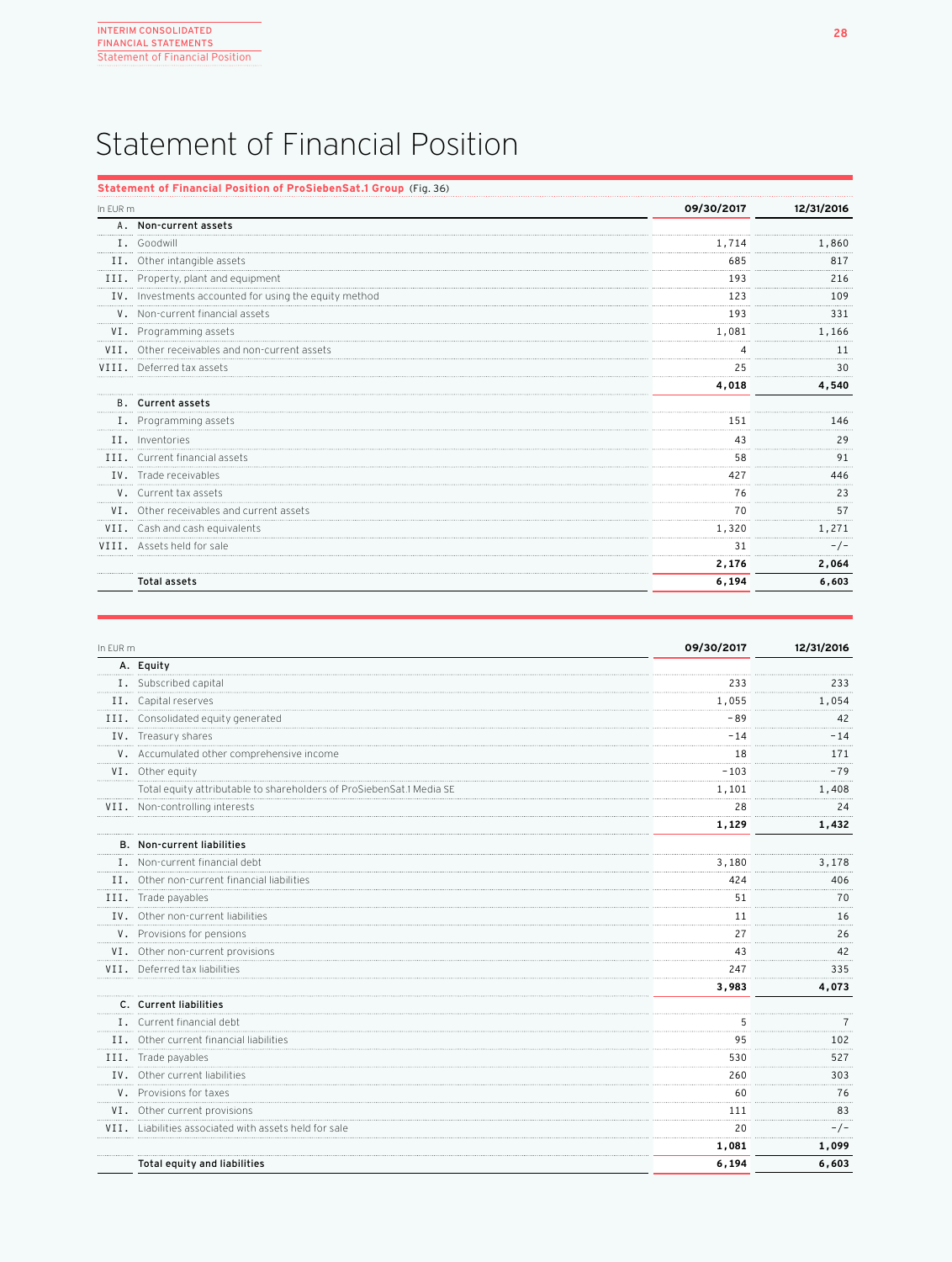## Cash Flow Statement

## **Cash Flow Statement of ProSiebenSat.1 Group** (Fig. 37)

| In EUR m                                                                                                           | Q3 2017     | <b>Q3 2016</b> | 01-03 2017     | Q1-Q3 2016   |
|--------------------------------------------------------------------------------------------------------------------|-------------|----------------|----------------|--------------|
| Result from continuing operations                                                                                  | 127         | 70             | 315            | 275          |
| Result from discontinued operations (net of income taxes)                                                          | $-/-$       | $-/-$          | $-/-$          | $-42$        |
| Result for the period                                                                                              | 127         | 70             | 315            | 232          |
| Income taxes                                                                                                       | 5           | 32             | 94             | 126          |
| Financial result                                                                                                   | 41          | 35             | 79             | 69           |
| Depreciation/amortization and impairment of<br>other intangible and tangible assets                                | 108         | 52             | 215            | 138          |
| Consumption/reversal of impairment of programming assets                                                           | 382         | 204            | 834            | 650          |
| Change in provisions for pensions and other provisions                                                             | 13          | $\mathbf{1}$   | 4              | 5            |
| Gain/loss on the sale of assets                                                                                    | -303        | $\mathbf{1}$   | $-300$         | $-5$         |
| Other non-cash income/expenses                                                                                     | 0           | 3              | 3              | $-2$         |
| Change in working capital                                                                                          | 3           | $-7$           | $-80$          | $-32$        |
| Dividends received                                                                                                 | $\mathbf 0$ | $\mathbf{0}$   | $\overline{7}$ | 6            |
| Income tax paid                                                                                                    | - 58        | $-52$          | -166           | $-162$       |
| Interest paid                                                                                                      | -10         | $-12$          | - 48           | $-70$        |
| Interest received                                                                                                  | 0           | $\mathbf{1}$   | 1              | 3            |
| Cash flow from operating activities of continuing operations                                                       | 308         | 326            | 957            | 1,001        |
| Cash flow from operating activities of discontinued operations                                                     | $-/-$       | $-/-$          | $-/-$          | $-42$        |
| Cash flow from operating activities total                                                                          | 308         | 326            | 957            | 959          |
| Proceeds from disposal of non-current assets                                                                       | 35          | 30             | 36             | 31           |
| Payments for the acquisition of other intangible and tangible assets                                               | $-43$       | $-38$          | -111           | $-104$       |
| Payments for the acquisition of financial assets                                                                   | - 6         | $-18$          | $-24$          | $-35$        |
| Proceeds from disposal of programming assets                                                                       | 7           | 7              | 19             | 11           |
| Payments for the acquisition of programming assets                                                                 | $-250$      | $-239$         | $-774$         | $-757$       |
| Proceeds from the repayment of external loan receivables                                                           | 1           | $\mathbf 0$    | 1              | $\mathbf{0}$ |
| Cash flows from obtaining control of subsidiaries or other business<br>(net of cash and cash equivalents acquired) | $\mathbf 0$ | $-83$          | $-91$          | $-157$       |
| Cash flows from losing control of subsidiaries or other business<br>(net of cash and cash equivalents disposed of) | 470         | $-4$           | 470            | $-10$        |
| Cash flow from investing activities total                                                                          | 213         | -344           | -472           | $-1,022$     |
| Free cash flow of continuing operations                                                                            | 521         | $-18$          | 484            | $-21$        |
| Free cash flow of discontinued operations                                                                          | -/-         | -/-            | -/-            | $-42$        |
| Free cash flow                                                                                                     | 521         | $-18$          | 484            | - 63         |
| Dividends paid                                                                                                     | $-/-$       | $-386$         | $-435$         | -386         |
| Repayment of interest-bearing liabilities                                                                          | $\mathbf 0$ | $-100$         | $-7$           | $-101$       |
| Proceeds from issuance of interest-bearing liabilities                                                             | 1           | 150            | 6              | 150          |
| Repayment of finance lease liabilities                                                                             | - 4         | $-4$           | -11            | $-11$        |
| Proceeds from the sale of treasury shares                                                                          | 1           | 0              | 1              | 6            |
| Proceeds from the sale of shares in other entities without change in control                                       | 0           | $-/-$          | 52             | -/-          |
| Payments for shares in other entities without change in control                                                    | - 5         | 0              | - 5            | $-2$         |
| Proceeds from non-controlling interests                                                                            | 1           | 0              | 1              | 1            |
| Payments in connection with refinancing measures                                                                   | -/-         | $-/-$          | $-4$           | $-/-$        |
| Dividend payments to non-controlling interests                                                                     | $-3$        | -3             | -12            | $-16$        |
| Cash flow from financing activities total                                                                          | - 9         | -343           | - 414          | -359         |
| Effect of foreign exchange rate changes on cash and cash equivalents                                               | $-3$        | $-1$           | $-9$           | $-4$         |
| Change in cash and cash equivalents total                                                                          | 510         | -362           | 62             | - 425        |
| Cash and cash equivalents at beginning of reporting period                                                         | 8241        | 672            | 1,271          | 734          |
| Cash and cash equivalents at end of reporting period                                                               | 1,3331      | 309            | 1,3331         | 309          |
| Cash and cash equivalents classified under assets held for sale at end of<br>reporting period                      | 13          | -/-            | 13             | $-/-$        |
| Cash and cash equivalents of continuing operations at end of reporting<br>period (statement of financial position) | 1,320       | 309            | 1,320          | 309          |
| 1 Includes the cash and cash equivalents of the companies held for sale                                            |             |                |                |              |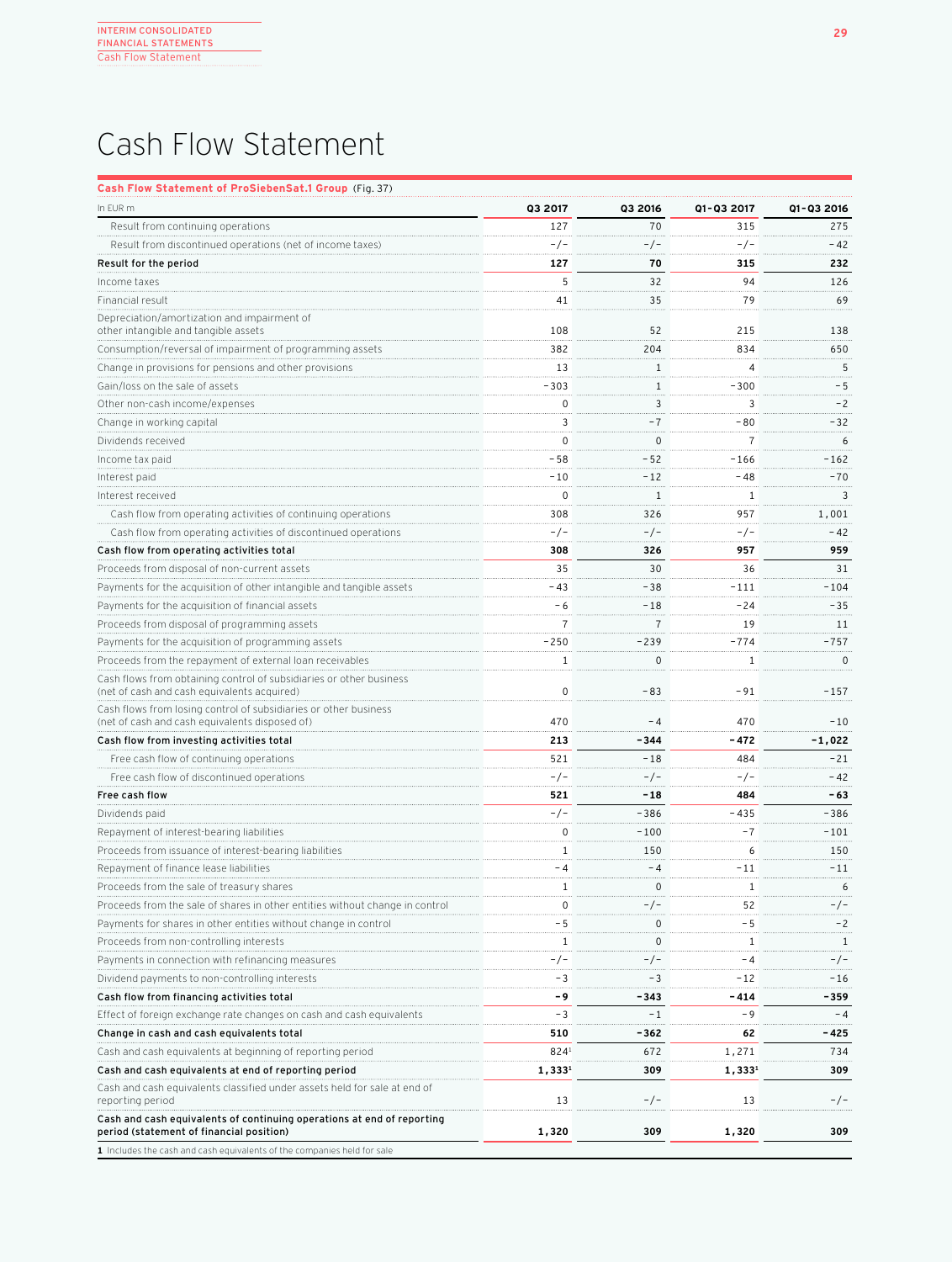## Statement of Changes in Equity

## **Statement of Changes in Equity of ProSiebenSat.1 Group for Q1 – Q3 2016** (Fig. 38)

|                                  |                            |                     |                                          |                         | Accumulated other comprehensive income                |                                                    |                                                  |                        |                 |                                                                                  |                                       |                 |
|----------------------------------|----------------------------|---------------------|------------------------------------------|-------------------------|-------------------------------------------------------|----------------------------------------------------|--------------------------------------------------|------------------------|-----------------|----------------------------------------------------------------------------------|---------------------------------------|-----------------|
| In EUR m                         | Sub-<br>scribed<br>capital | Capital<br>reserves | Consoli-<br>dated<br>equity<br>generated | Trea-<br>sury<br>shares | Foreign<br>currency<br>translation<br>adjust-<br>ment | Fair value<br>changes<br>of<br>cash flow<br>hedges | Valuation<br>οf<br>provisions<br>for<br>pensions | De-<br>ferred<br>taxes | Other<br>equity | Total equity<br>attributable to<br>shareholders of<br>ProSiebenSat.1<br>Media SE | Non-<br>con-<br>trolling<br>interests | Total<br>equity |
| December 31, 2015                | 219                        | 600                 | 26                                       | $-20$                   | 22                                                    | 185                                                | - 8                                              | $-50$                  | $-54$           | 922                                                                              | 21                                    | 943             |
| Result for the period            | $-/-$                      | $-/-$               | 228                                      | $-/-$                   |                                                       |                                                    | - / -                                            | $-/-$                  | $-/-$           | 228                                                                              | 4                                     | 232             |
| Other<br>comprehensive<br>income |                            |                     |                                          |                         | $-22$                                                 | $-52$                                              | $-2$                                             | 15                     | $-/-$           | $-61$                                                                            | 0                                     | - 61            |
| Total<br>comprehensive<br>income |                            | -7-                 | 228                                      | $-1-$                   | $-22$                                                 | $-52$                                              | $-2$                                             | 15                     | $-1-$           | 168                                                                              | 4                                     | 172             |
| Dividends                        | $-1-$                      | $-1-$               | $-386$                                   | $-1-$                   | $-1-$                                                 | - / -                                              | -<br>' –                                         | $-1-$                  | $-/-$           | $-386$                                                                           | $-16$                                 | $-402$          |
| Share-based<br>payments          |                            | $-57$               | - / -                                    | 6                       |                                                       | $-/-$                                              | $-/-$                                            | $-/-$                  | $-/-$           | $-51$                                                                            | $-/-$                                 | $-51$           |
| Other changes                    | $-/-$                      | 2                   | $\Omega$                                 | $\Omega$                | $-/-$                                                 | - / -                                              | $-/-$                                            | $-/-$                  | $-16$           | $-14$                                                                            | 11                                    | $-3$            |
| September 30, 2016               | 219                        | 545                 | -132                                     | $-14$                   | 1                                                     | 133                                                | $-10$                                            | -34                    | -70             | 637                                                                              | 21                                    | 658             |

## **Statement of Changes in Equity of ProSiebenSat.1 Group for Q1 – Q3 2017** (Fig. 39)

|                                      |                            |                     |                                          |                         | Accumulated other comprehensive income                |                                                    |                                                  |                        |                 |                                                                                  |                                       |                 |
|--------------------------------------|----------------------------|---------------------|------------------------------------------|-------------------------|-------------------------------------------------------|----------------------------------------------------|--------------------------------------------------|------------------------|-----------------|----------------------------------------------------------------------------------|---------------------------------------|-----------------|
| In EUR m                             | Sub-<br>scribed<br>capital | Capital<br>reserves | Consoli-<br>dated<br>equity<br>generated | Trea-<br>sury<br>shares | Foreign<br>currency<br>translation<br>adjust-<br>ment | Fair value<br>changes<br>of<br>cash flow<br>hedges | Valuation<br>οf<br>provisions<br>for<br>pensions | De-<br>ferred<br>taxes | Other<br>equity | Total equity<br>attributable to<br>shareholders of<br>ProSiebenSat.1<br>Media SE | Non-<br>con-<br>trolling<br>interests | Total<br>equity |
| December 31, 2016                    | 233                        | 1,054               | 42                                       | $-14$                   | 18                                                    | 221                                                | $-9$                                             | $-59$                  | $-79$           | 1,408                                                                            | 24                                    | 1,432           |
| Result for the period                | $-/-$                      | $-/-$               | 304                                      | $-/-$                   | $-/-$                                                 | $-/-$                                              | $-/-$                                            | $-/-$                  | $-/-$           | 304                                                                              | 11                                    | 315             |
| Other<br>comprehensive<br>income     | - / -                      | $-/-$               |                                          | - / -                   | $-33$                                                 | $-179$                                             | $-/-$                                            | 50                     | $-/-$           | $-162$                                                                           | $-2$                                  | $-164$          |
| Deconsolidation<br>reclassifications | $-/-$                      | $-1-$               | $-/-$                                    | - / -                   | 8                                                     | - / -                                              | $-/-$                                            | $-1-$                  | $-1-$           | 8                                                                                | - / -                                 |                 |
| Total<br>comprehensive<br>income     | $-/-$                      | $-/-$               | 304                                      | $-/-$                   | $-25$                                                 | $-179$                                             | $-/-$                                            | 50                     | $-/-$           | 150                                                                              | 9                                     | 159             |
| Dividends                            | $-/-$                      | $-/-$               | $-435$                                   | $-/-$                   | $-/-$                                                 | $-/-$                                              | $-/-$                                            | $-/-$                  | $-/-$           | $-435$                                                                           | $-12$                                 | $-447$          |
| Share-based<br>payments              |                            | $\overline{c}$      |                                          | $\Omega$                |                                                       | - / -                                              | $-1-$                                            | $-/-$                  | $-/-$           |                                                                                  | $-/-$                                 |                 |
| Other changes                        | $-/-$                      | $\Omega$            | <sup>n</sup>                             | $-/-$                   | $-/-$                                                 | - / -                                              | $-/-$                                            | $-/-$                  | $-24$           | $-24$                                                                            |                                       | $-17$           |
| September 30, 2017                   | 233                        | 1,055               | -89                                      | $-14$                   | -6                                                    | 42                                                 | - 9                                              | - 9                    | $-103$          | 1,101                                                                            | 28                                    | 1,129           |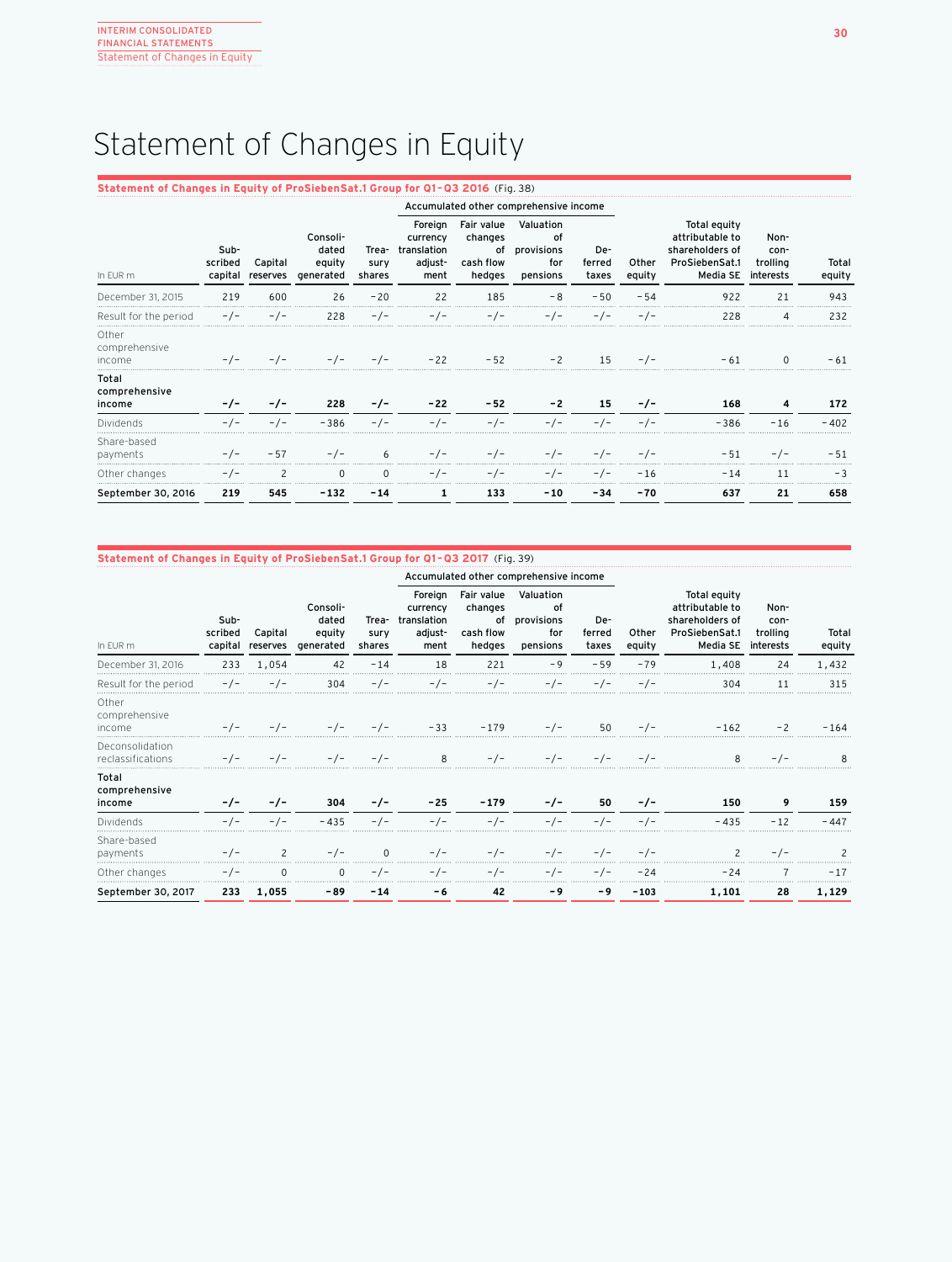## Notes to the Interim Financial Statement of ProSiebenSat.1 Group at September 30, 2017



## General Disclosures

The Interim Consolidated Financial Statements of ProSiebenSat.1 Media SE and its subsidiaries (together "the Company", "the Group" or "ProSiebenSat.1 Group") as of September 30, 2017, have been prepared in compliance with the IFRS applicable to interim financial reporting, as published by IASB and adopted by the EU, and should be read in conjunction with the Consolidated Financial Statements as of December 31, 2016.

The accounting and valuation principles applied to the Interim Consolidated Financial Statements as of September 30, 2017 are identical with those underlying the Consolidated Financial Statements for the financial year 2016.

The Group's core business is subject to significant seasonal fluctuations. The results generated in the first nine months of the financial year 2017 therefore do not necessarily allow for predictions on the further development of business.

The way in which hedge ineffectiveness is reported in the Income Statement has been changed. They are now shown in other financial results (see note 11 "Interest Result" in the Notes to the Consolidated Financial Statements as of December 31, 2016). Due to rounding, some of the figures in this Interim Consolidated Financial Statements may not add up exactly to the stated sum or indicated percentage values may not exactly reflect the corresponding absolute figures.

With regard to the appropriation of the net profit, the Annual General Meeting of ProSiebenSat.1 Media SE on May 12, 2017 resolved the allocation to the revenue reserve in the amount of EUR 800 million and the distribution of a dividend for the financial year 2016 in the amount of EUR 1.90 per share. The total dividend payment amounted to EUR 435 million and was disbursed on May 17, 2017.

## Effects of the change to accounting standards

ProSiebenSat.1 Group is currently in the process of implementing new accounting standards, which have been adopted by the IASB (cf. Annual Report 2016, pp. 265 – 267). In detail, these are the standards IFRS 9 "Financial Instruments", IFRS 15 "Revenue from Contracts with Customers" and IFRS 16 "Leases". With the exception of IFRS 16, the standards have already been implemented in European Law by the European Commission.

In a group-wide project, the Company is currently analyzing the effects of the initial application of IFRS 9 on the Consolidated Financial Statements as of December 31, 2018 or on the intra-year quarterly reporting. To date, the following decisions have been made regarding the transition:

## > Classification and measurement of financial instruments as well as impairment of financial assets

The relevant provisions of IFRS 9 will be applied for the first time from January 1, 2018. According to the current status of the project, the Group will record any resulting effects as of the reporting date in the consolidated equity generated. The corresponding figures for financial year 2017 are not expected to be adjusted. ProSiebenSat.1 Group is currently analyzing the quantitative effects, which — according to current knowledge — are expected due to the earlier recognition of impairments on cash and cash equivalents, receivables and positive contract balances pursuant to IFRS 15 in the context of the so-called "expected loss model".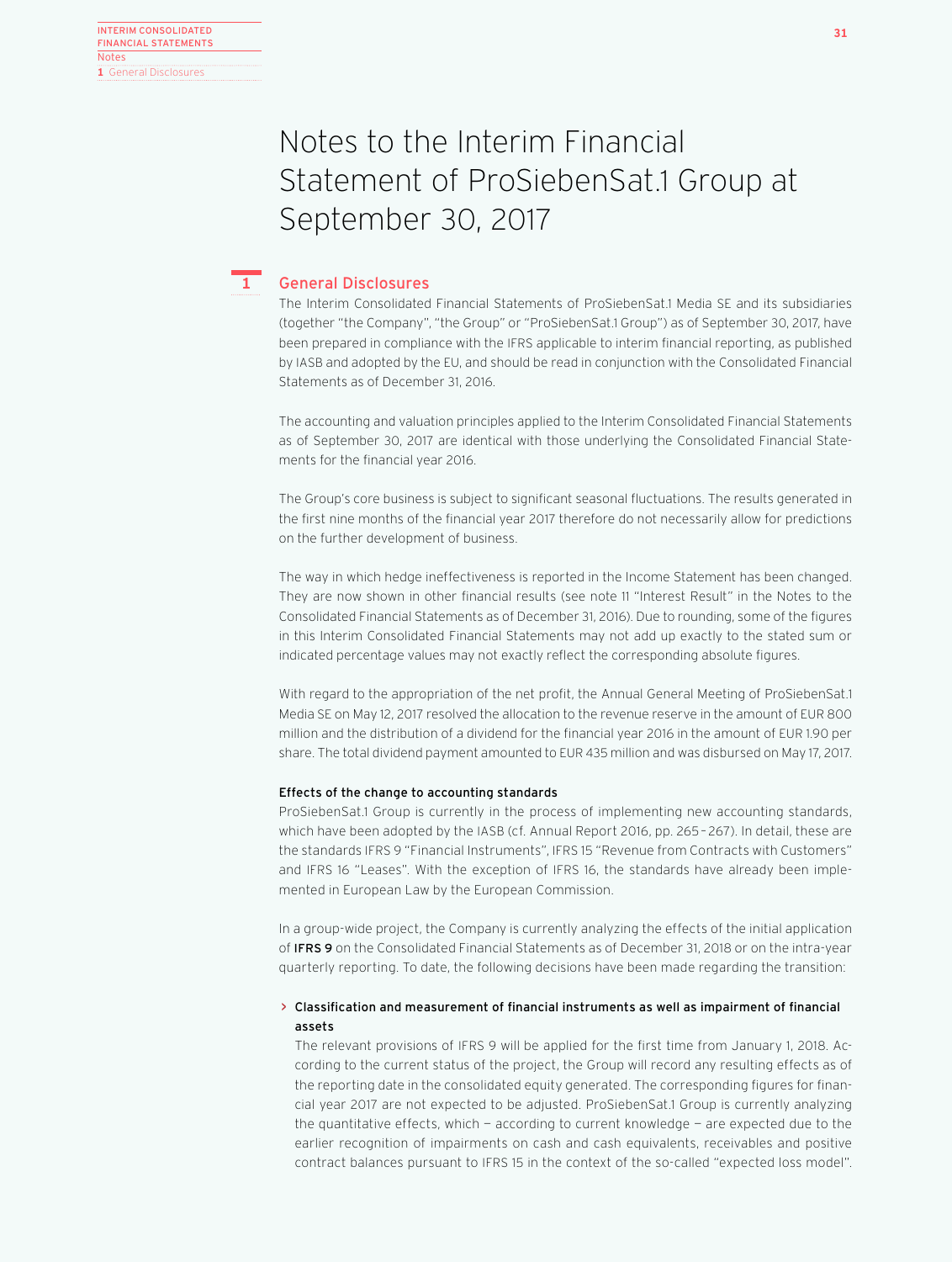Reliable quantitative data are not yet available at this time; currently, one-off adjustment effects are expected in the high single-digit million range. Past modifications of financial liabilities are also expected to have an impact.

## > Hedge accounting

The Group will probably not apply the hedge accounting provisions of IFRS 9 from January 1, 2018, but will instead avail itself of the choice to continue accounting pursuant to IAS 39.

ProSiebenSat.1 Group will probably fully apply the revenue recognition provision of IFRS 15 with retrospective effect. The quantitative effect resulting from the transition will be recognized as of January 1, 2017 in the generated consolidated equity. The clarifications regarding IFRS 15 in European law, which have been published by the IASB in April 2016, have yet to be implemented, which is expected to be done in the fourth quarter of 2017. Based on the current contract portfolio, the implementation is not expected to have any major effects on the Group's earnings, financial & asset position.

Subject to the timely endorsement of **IFRS 16** in European law, the Group plans to implement its regulations early, beginning from financial year 2018. Pursuant to IFRS 16.C5(b), the transition will take place by recognizing the cumulative and quantitative transition effects as of January 1, 2018 in the generated consolidated equity. The financial information for the financial year 2017 is not expected to be adjusted in the Consolidated Financial Statements 2018 pursuant to IFRS 16.C7.

As things stand, the Group is expected to apply the relief regulations of IFRS 16.C3(b) when transitioning to IFRS 16, and will not review contracts, which pursuant to IAS 17 "Leases" in conjunction with IFRIC 4 "Determining whether an Arrangement contains a Lease" are not classified as leases, based on the definition of a lease in IFRS 16. This primarily affects the Group's existing satellite, transponder and cable feed agreements, which under the regulations of IAS 17 in conjunction with IFRIC 4 were classified as service agreements — the accounting treatment of existing agreements will not be affected.

ProSiebenSat.1 Group is currently implementing a group-wide IT system, which is expected to be used for IFRS 16 leases accounting; given the ongoing system implementation, reliable quantitative results are not yet available at this time. ProSiebenSat.1 Group will publish them in its Consolidated Financial Statements as of December 31, 2017.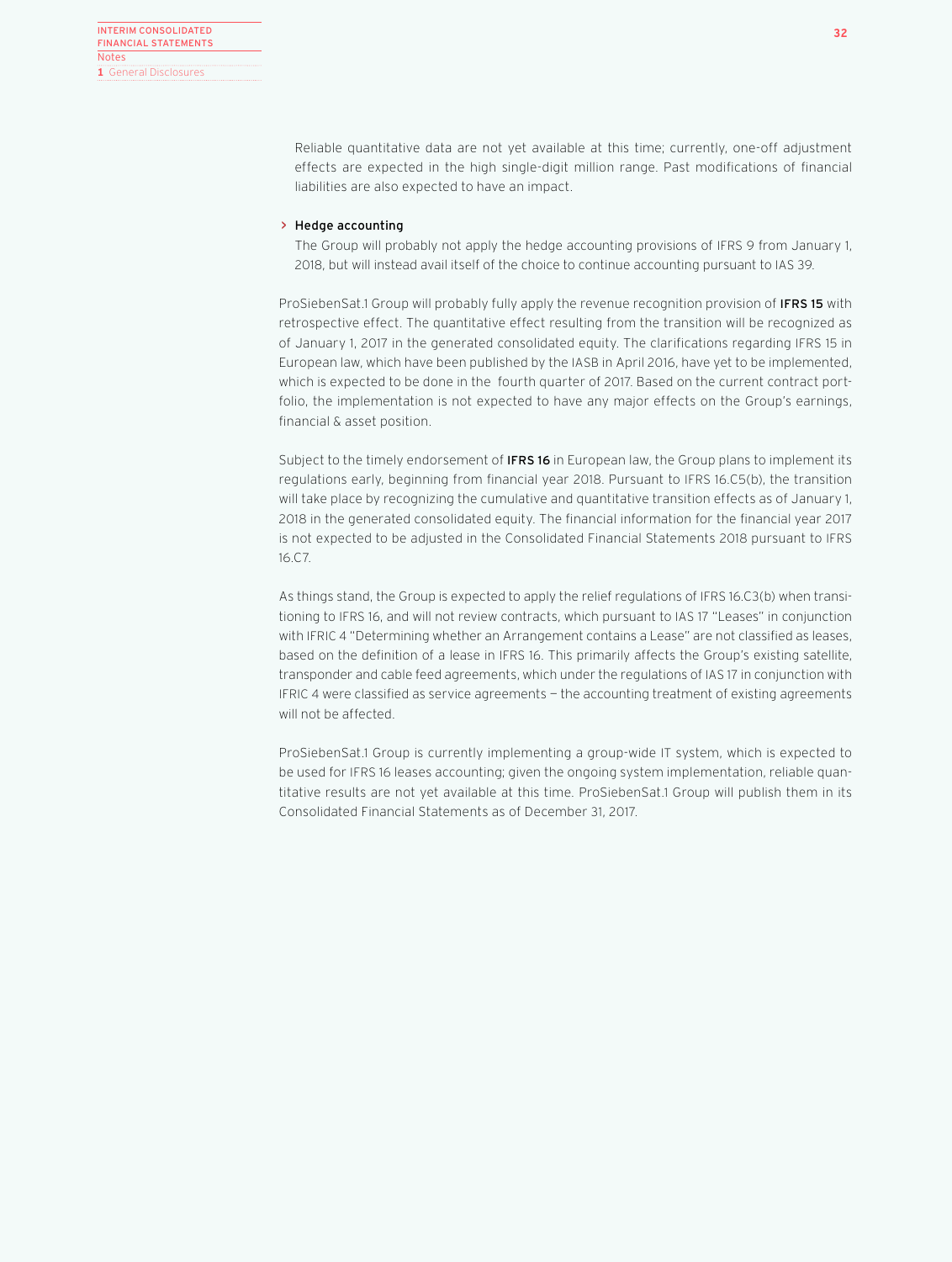## **2**

## Segment reporting

The Group is divided into four reporting segments: "Broadcasting German-speaking", "Digital Entertainment", "Digital Ventures & Commerce" and "Content Production & Global Sales". In the third quarter, the ProSiebenSat.1 Group reviewed the Group segment structure and is expected to change its reporting into three report segments in the coming financial year (see outlook within the management report). The segments "Broadcasting German-speaking" and "Digital Entertainment" are to be put together in addition to further individual adjustments.

The following table contains the segment information of ProSiebenSat.1 Group:

|                   | of ProSiebenSat.1 Group Q3 (Fig. 40)                                             |                 |                               |                                                   |                |         |                                         |  |  |  |  |
|-------------------|----------------------------------------------------------------------------------|-----------------|-------------------------------|---------------------------------------------------|----------------|---------|-----------------------------------------|--|--|--|--|
|                   | Segment<br>Broadcasting<br>German-speaking                                       | Seament<br>Ente | Segment<br>Digital Ventures & | <b>Segment Content</b><br><b>Production &amp;</b> | Total<br>nents | Other/  | Total consolidated<br>interim financial |  |  |  |  |
| in EUR m          | 03 2017                                                                          | 03 2017         | 03 2017                       | 03 2017                                           | 03 2017        | 03 2017 | <b>03 2017</b>                          |  |  |  |  |
| Revenues          |                                                                                  |                 |                               |                                                   |                |         | 883                                     |  |  |  |  |
| External revenues |                                                                                  |                 | 226                           |                                                   |                |         |                                         |  |  |  |  |
| Internal revenues | 29                                                                               |                 |                               |                                                   | 49             | - 49    |                                         |  |  |  |  |
|                   |                                                                                  |                 |                               |                                                   |                |         |                                         |  |  |  |  |
| Adiusted EBITDA   |                                                                                  |                 |                               |                                                   |                |         | 202                                     |  |  |  |  |
|                   | 1 This information is provided on a voluntary basis as part of segment reporting |                 |                               |                                                   |                |         |                                         |  |  |  |  |

|                   | sec<br>Bro<br>adcasting<br>German-spe                                            | t nte |      | Segment<br>Pro | Total<br>nents | ther<br>F lin | ınt                                   |
|-------------------|----------------------------------------------------------------------------------|-------|------|----------------|----------------|---------------|---------------------------------------|
| in EUR m          | 2016<br>03                                                                       | 2016  | 2016 | 2016           | 2016           | 2016          | 2016                                  |
| Revenues          |                                                                                  |       | 8    |                |                |               | 857                                   |
| External revenues |                                                                                  | qc    | 181  | 1 ດ ເ          |                |               | ******************************<br>85. |
| Internal revenues |                                                                                  |       |      |                |                |               |                                       |
| FRITDA            |                                                                                  |       |      |                |                |               | 188                                   |
|                   |                                                                                  |       |      |                |                |               | 202                                   |
|                   | 1 This information is provided on a voluntary basis as part of segment reporting |       |      |                |                |               |                                       |

## **Segmentinformationen der ProSiebenSat**.**1 Group Q1 – Q3** (Fig. 41)

|                   | Segment<br>Broadcasting<br>German-speaking                     | seament<br>'tainment<br>t nte | Segment<br>Digital Ventures & | Segment Content<br>Production & | Total<br>Segments | )ther/<br>Elim<br>niations | <b>Total consolidated</b><br>interim financia |
|-------------------|----------------------------------------------------------------|-------------------------------|-------------------------------|---------------------------------|-------------------|----------------------------|-----------------------------------------------|
| in EUR m          | 01-03 2017                                                     | 01-03 2017                    | 01-03 2017                    | 01-03 2017                      | 01-03 2017        | 01-03 2017                 | 01-03 2017                                    |
| Revenues          | 590                                                            |                               | 687                           |                                 | 2,910             | -155                       | 2.755                                         |
| External revenues | 1.490                                                          |                               | 683                           | 261                             | 2,736             |                            | 2.755                                         |
| Internal revenues | 100                                                            |                               |                               |                                 |                   |                            |                                               |
| <b>FBITDA</b>     |                                                                |                               |                               |                                 | 708               |                            | 702                                           |
| Adjusted EBITDA   |                                                                |                               | 39 ا                          |                                 |                   |                            | 661                                           |
|                   | 1 This information is provided on a voluntary basis as part of | i seament                     |                               |                                 |                   |                            |                                               |

|                   | Segment<br>Broadcasting<br>German-speaking                               | seament    | Segment<br>Digital Ventures & | Segment Content<br>Production &<br>. Sales | Total<br>ments | Other/<br><b>Flim</b><br>iniations | Total consolidated<br>interim financial |
|-------------------|--------------------------------------------------------------------------|------------|-------------------------------|--------------------------------------------|----------------|------------------------------------|-----------------------------------------|
| in EUR m          | 01-03 2016                                                               | 01-03 2016 | 01-03 2016                    | 01-03 2016                                 | 01-03 2016     | 01-03 2016                         | 01-03 2016                              |
| Revenues          | .575                                                                     | 319        | 494                           | 284                                        | 2.672          |                                    | 2.545                                   |
| External revenues | 1.506                                                                    | 304        | 48?                           | 240                                        | 2,533          |                                    | 2,545                                   |
| Internal revenues | 69                                                                       |            |                               | ΛΛ                                         | 140            | $-140$                             |                                         |
| <b>FRITDA</b>     |                                                                          | 24         |                               |                                            | 618            | $-1$                               | 608                                     |
| Adjusted EBITDA   |                                                                          | 19         | 105                           |                                            |                |                                    | 626                                     |
|                   | 市场 しょうぶん スパイストレース しょうこう じょうしょう こうこうしょうしょう しょうしょう こうこうしょう こうこうこうしゅう こうしょう |            |                               |                                            |                |                                    |                                         |

**1** This information is provided on a voluntary basis as part of segment reporting.

The Executive Board, as the chief operating decision-maker, measures the success of the segments by means of a segment profit figure referred to as "adjusted EBITDA" in internal management and reporting since January 1, 2017.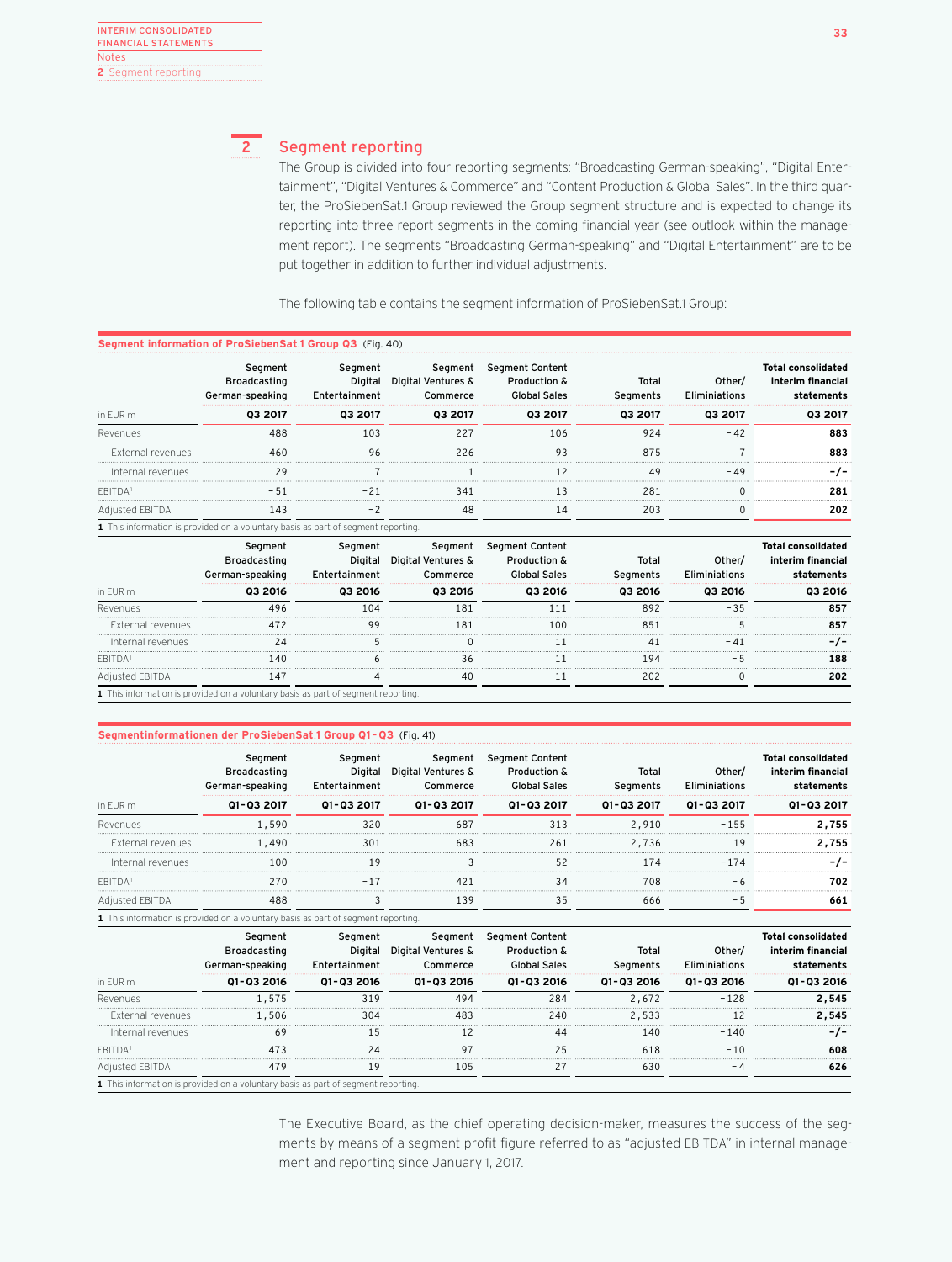The transition from segment values to the corresponding group values is shown below:

| in FUR m                               | 03 2017 |                                    | 03 2016  01-03 2017  01-03 2016 |                       |
|----------------------------------------|---------|------------------------------------|---------------------------------|-----------------------|
| Adjusted EBITDA of reportable segments |         | ---------------------------------  |                                 | ********************* |
| Other / Eliminations                   |         |                                    |                                 | <b></b>               |
| Adjusted EBITDA of the Group           |         |                                    | 661                             |                       |
| Reconciling Items                      |         |                                    |                                 |                       |
| Financial result                       |         | -35                                | -79                             |                       |
| Depreciation and amortization          |         | ---------------------------------- |                                 |                       |
| Impairment                             |         |                                    |                                 |                       |
| Consolidated profit before taxes       |         |                                    |                                 |                       |

Entity-wide disclosures for ProSiebenSat.1 Group are provided below:

| Entity-wide disclosures (Fig. 43) |                   |               |               |               |                   |                   |                   |                   |               |               |                   |               |                                                          |                   |
|-----------------------------------|-------------------|---------------|---------------|---------------|-------------------|-------------------|-------------------|-------------------|---------------|---------------|-------------------|---------------|----------------------------------------------------------|-------------------|
| Geographical breakdown            | <b>GER</b>        |               | US            |               | AT/CH             |                   | Scandinavia       |                   | UK            |               | Other             |               | Total<br>consolidated<br>interim financial<br>statements |                   |
| in EUR m                          | Q3<br>2017        | Q3<br>2016    | Q3<br>2017    | QЗ<br>2016    | Q3<br>2017        | QЗ<br>2016        | Q3<br>2017        | Q3<br>2016        | QЗ<br>2017    | Q3<br>2016    | Q3<br>2017        | Q3<br>2016    | Q3<br>2017                                               | QЗ<br>2016        |
| <b>External Revenues</b>          | 694               | 652           | 100           | 110           | 60                | 55                | 14                | 29                | 12            | 9             | Δ                 | $\mathcal{P}$ | 883                                                      | 857               |
| Geographical breakdown            | <b>GER</b>        |               | US            |               | AT/CH             |                   | Scandinavia       |                   | UK            |               | Other             |               | Total<br>consolidated<br>interim financial<br>statements |                   |
| in EUR m                          | $Q1 - Q3$<br>2017 | Q1-Q3<br>2016 | Q1-Q3<br>2017 | Q1-Q3<br>2016 | $Q1 - Q3$<br>2017 | $Q1 - Q3$<br>2016 | $Q1 - Q3$<br>2017 | $Q1 - Q3$<br>2016 | 01-03<br>2017 | Q1-Q3<br>2016 | $Q1 - Q3$<br>2017 | Q1-Q3<br>2016 | $Q1 - Q3$<br>2017                                        | $Q1 - Q3$<br>2016 |
| <b>External Revenues</b>          | 2,139             | 1,966         | 281           | 255           | 196               | 182               | 103               | 111               | 24            | 25            | 11                | 6             | 2.755                                                    | 2.545             |

### Acquisitions and other transactions relating to subsidiaries Acquisition of 100 percent of shares in ATV broadcasting group **3**

With effect as of April 6, 2017, ProSiebenSat.1 Group has acquired a 100.0 percent share in ATV Privat TV GmbH & Co KG, Vienna, Austria, and of ATV Privat TV GmbH, Vienna, Austria, thus gaining control. ATV is an Austrian broadcasting group, operating the Austrian TV channels ATV and ATV2. The Companies are allocated to the "Broadcasting German-speaking" segment (see note 2 "Segment reporting"). In the context of the companies' acquisition, incidental acquisition costs of EUR 1 million were recognized in the Income Statement.

The purchase price pursuant to IFRS 3 amounts to EUR 24 million and consists of a base purchase price of EUR 28 million and standard adjustment to the assumed net financial resources and net current assets in the amount of in EUR minus 4 million.

The following table shows the fair values of the identified acquired assets and of the assumed liabilities in connection with the acquisition, each as of the time of acquisition. Due to the ongoing purchase price negotiation, the following amounts have been measured provisionally, pending the finalization of a full independent purchase price allocation by an audit firm.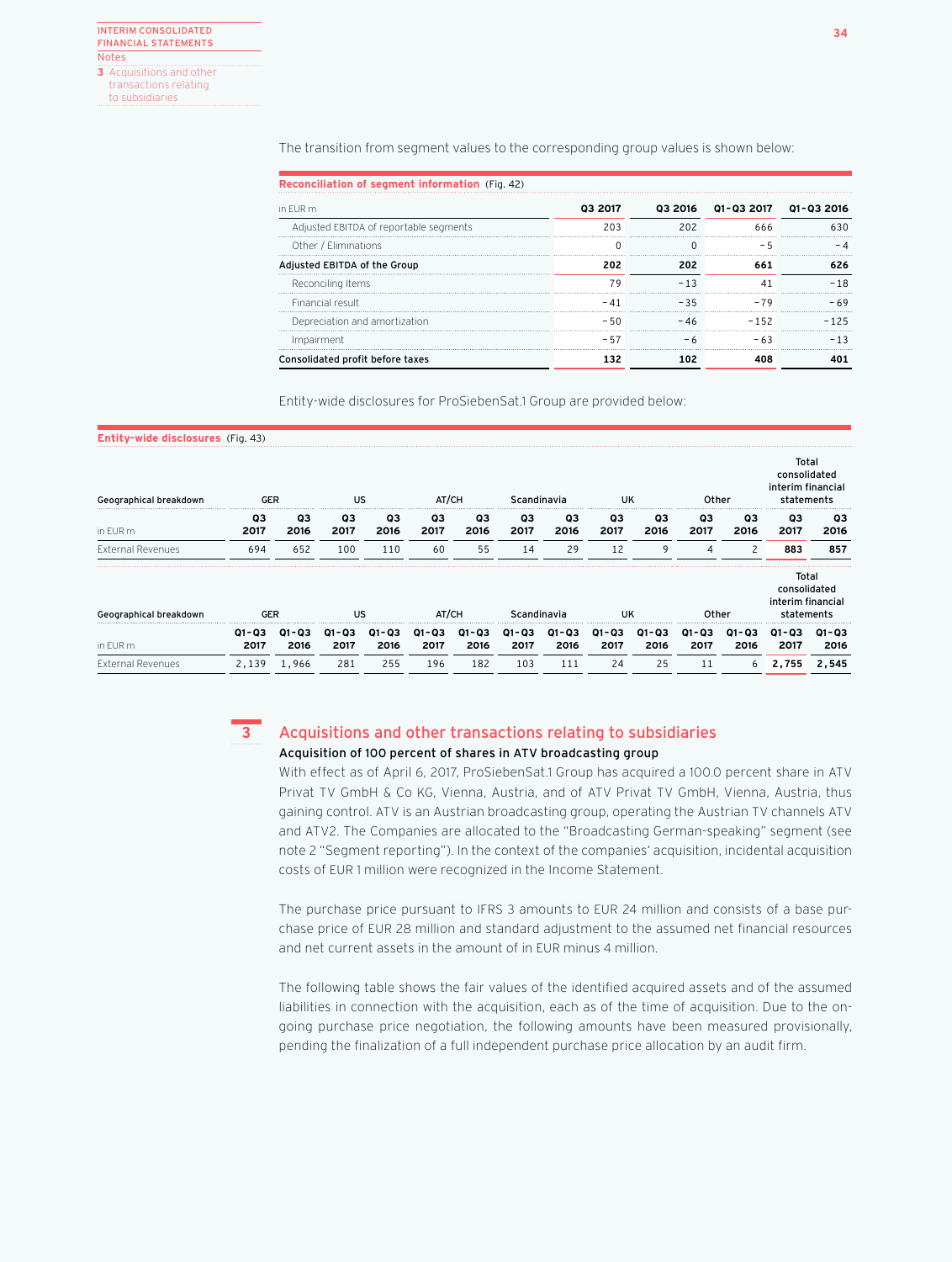transactions relating to subsidiaries

## **Acquisition ATV Broadcasting Group** (Fig. 44)

| in EUR m                                                                  | Fair value at<br>acquisition |
|---------------------------------------------------------------------------|------------------------------|
| Other intangible assets                                                   |                              |
| thereof assets identified in the context of the purchase price allocation | 12                           |
| Property, plant and equipment                                             |                              |
| Non-current assets                                                        | 13                           |
| Trade receivables                                                         | 3                            |
| Other current receivables and assets                                      | h                            |
| Cash and cash equivalents                                                 |                              |
| Current assets                                                            | 10                           |
| Trade payables                                                            |                              |
| Other provisions                                                          | 12 <sup>1</sup>              |
| Other liabilities                                                         | Δ                            |
| Current liabilities and provisions                                        | 23                           |
| Net assets                                                                | 0                            |
| Purchase price pursuant to IFRS 3                                         | 24                           |
| Goodwill                                                                  | 24                           |

**1** Provisions for the provisional purchase price allocation were adjusted by EUR 2 million to the extent that they had not been adjusted to the income statement. Goodwill increased accordingly by this amount.

The identified goodwill is tax-deductible over 15 years and is recognized in Euro as the functional currency. It represents special synergy potentials from the expansion of business activities on the Austrian TV market. It is therefore allocated to the cash-generating "Broadcasting Germanspeaking" segment.

In the context of the provisional purchase price allocation, a brand with an indefinite useful life and a fair value of EUR 12 million was applied separately from the goodwill.

Including the companies from the start of the financial year until initial consolidation in April 2017 would have had the following effect on the earnings, financial & asset position of ProSiebenSat.1 Group: Additional revenues of EUR 7 million and earnings after taxes in the amount of minus EUR 13 million. Between the initial consolidation and September 30, 2017, the companies contributed revenues of EUR 13 million and earnings after taxes in the amount of minus EUR 4 million to the consolidated net profit.

## Disposal of eTRAVELi Holding AB

By signing the agreements on June 19, 2017 all Scandinavian travel activities under the etraveli brand that had been allocated to the Segment Digital Ventures & Commerce (see note 2 "Segment Reporting") were sold by ProSiebenSat.1 Group. The total underlying enterprise value of said transaction amounted to EUR 508 million. The disposal followed a strategic review of the Group's online travel business with the aim of creating a structural focus on the Group's segments. The sale was formally and legally closed on August 3, 2017. Due to the loss of control associated with the transaction, the relevant entities were deconsolidated as of said date. The disposal had the following effects on the Group's earnings, financial position & performance: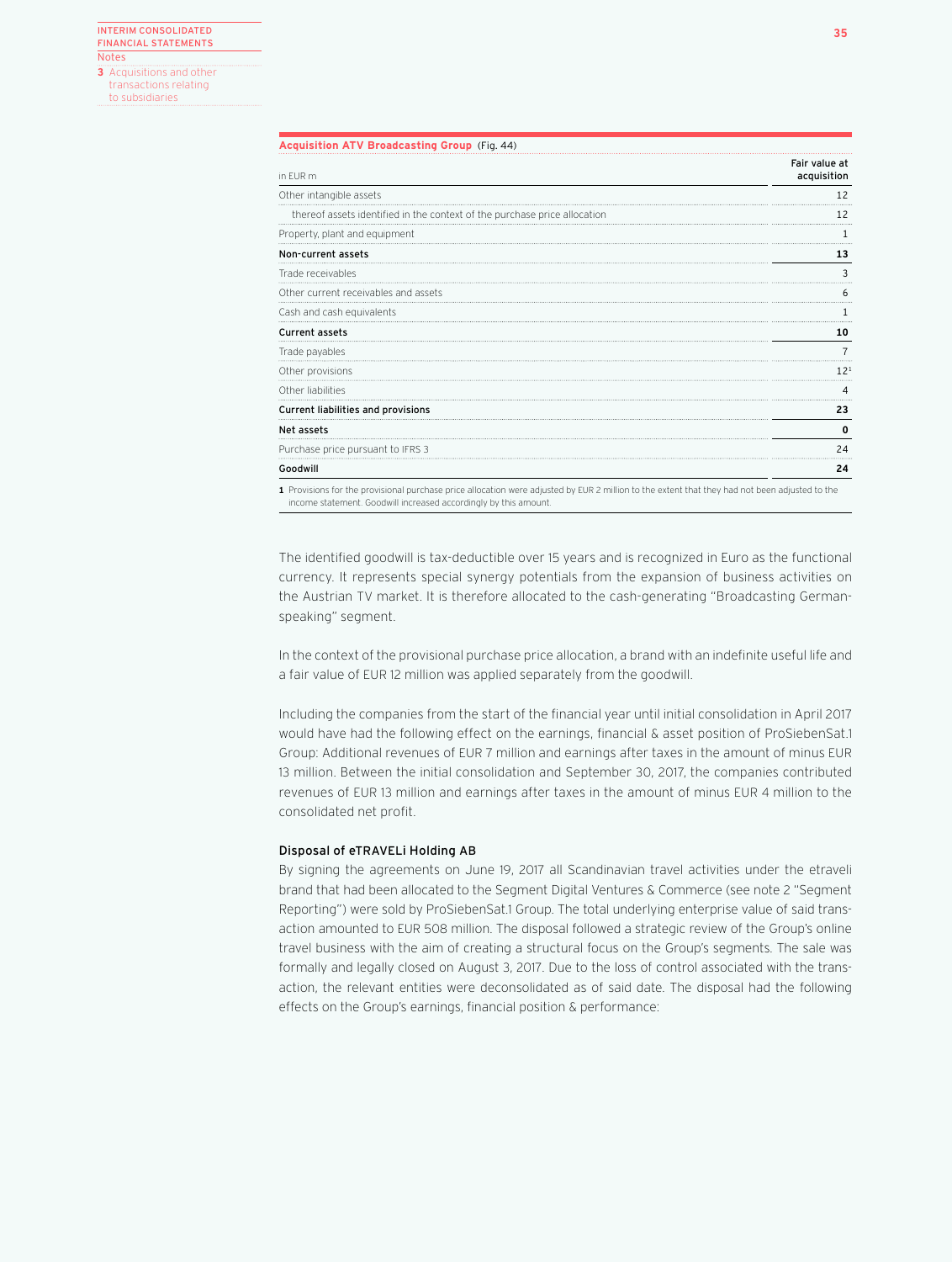transactions relating to subsidiaries

|                                                          | Values as of                |
|----------------------------------------------------------|-----------------------------|
| in EUR m                                                 | the deconsolidation<br>date |
| Purchase price                                           | 538                         |
| Cash purchase price                                      | 538                         |
| Disposal costs                                           | $-8$                        |
| Purchase price minus disposal costs                      | 530                         |
| Cash purchase price                                      | 538                         |
| Outgoing cash and cash equivalents                       | $-69$                       |
| Net cash inflow                                          | 469                         |
| Goodwill                                                 | 151                         |
| Intangible assets                                        | 47                          |
| Property, plant and equipment                            | $\overline{c}$              |
| Other assets (incl. deferred tax assets)                 | 50                          |
| Cash and cash equivalents                                | 69                          |
| Currency effects included in other comprehensive results | 8                           |
| Provisions                                               | - 4                         |
| Deferred tax liabilities                                 | $-22$                       |
| Other liabilities                                        | $-65$                       |
| Net assets                                               | 236                         |
| Deconsolidation result                                   | 294                         |

The reported deconsolidation profit from selling the subsidiaries amounts to EUR 294 million and is fully ascribed to the shareholders of ProSiebenSat.1 Media SE.

As of the deconsolidation date, currency effects attributable to the discontinued operations in an amount of EUR 8 million were deleted at fair value from the other comprehensive results. The disposal costs of EUR 8 million primarily comprise consulting services in the context of the sale process.

## Assets and liabilities held for sale

Non-current assets held for sale (or groups of assets or debt held for sale) are assets which can be sold in their current state, and where a sale is highly probable within the coming year. They are valued at the lower of its carrying amount and fair value less costs to sell, unless IFRS 5 is not applicable to the valuation. In line with IFRS 5.40, the previous year's balance sheet figures are not adjusted.

Due to a planned portfolio adjustment, as of September 30, 2017, ProSiebenSat.1 Group has made additional companies from the travel portfolio available for negotiation. Negative revaluation effects in the amount of EUR 16 million were recorded in this context, largely attributable to brands with an indefinite useful life. The affected companies are part of the segment Digital Ventures & Commerce. Pursuant to IFRS 5, assets held for sale in this context as well as associated liabilities are reported separately in the balance sheet, together with the assets and liabilities that were reclassified already as of June 30, 2017 following the disposal of the minority holdings in a private equity fund largely recognized pursuant to IAS 39. Following the partial completion of the latter transaction in July 2017 and the associated disposal of the corresponding equity interests, the economic closing of the remaining part and a book value of EUR 3 million will be carried out in the fourth quarter 2017

As of the reporting date, the assets held for sale / the associated liabilities are distributed among the following main items: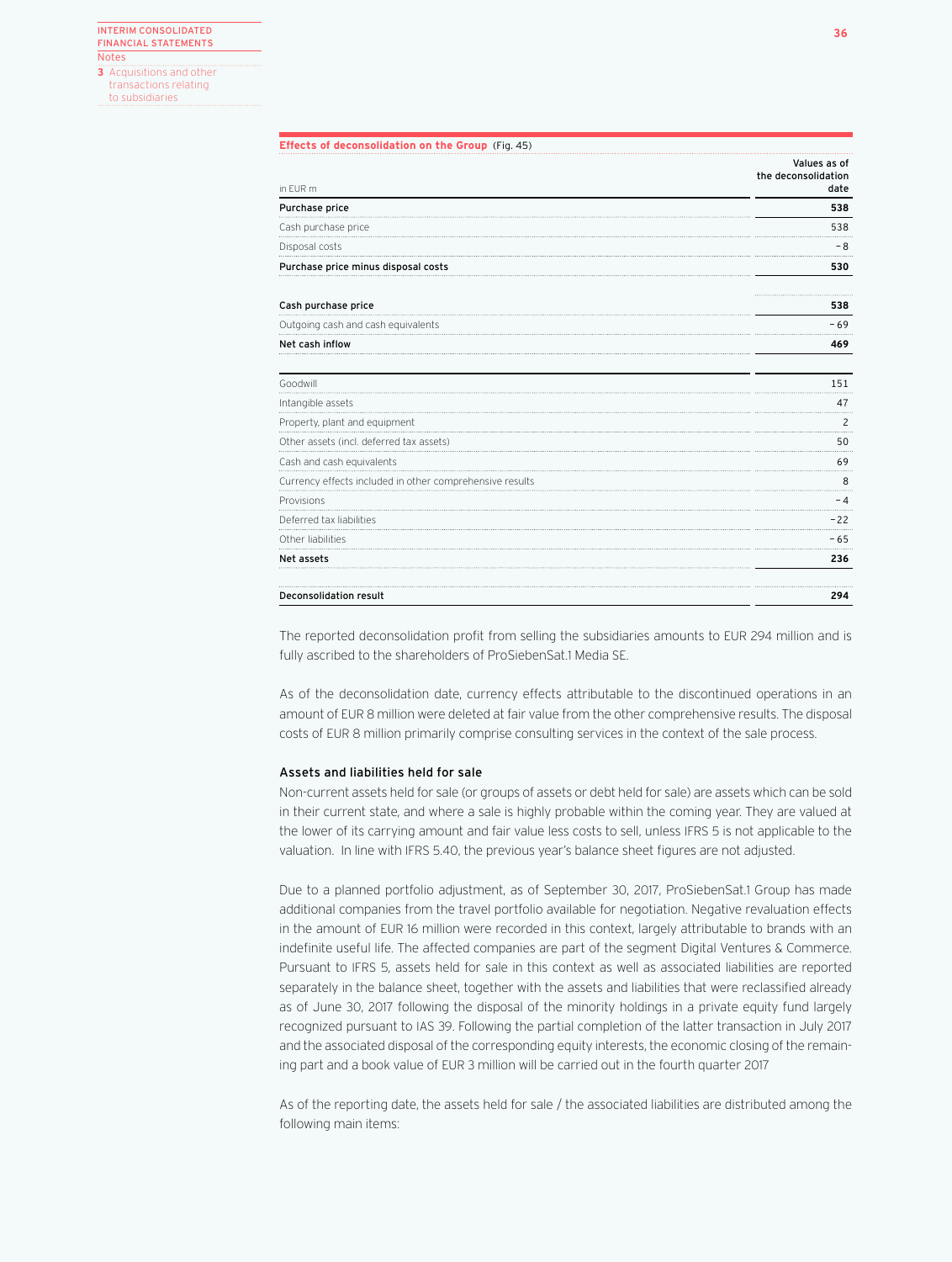statement of financial position

| Assets and liabilities held for sale (Fig. 46)               |                    |
|--------------------------------------------------------------|--------------------|
| in EUR m                                                     | September 30, 2017 |
| Other intangible assets                                      |                    |
| Property, plant and equipment                                |                    |
| Non-current financial assets                                 |                    |
| Other assets (incl. deferred tax assets)                     |                    |
| Cash and cash equivalents                                    |                    |
| Total assets held for sale                                   |                    |
| Trade payables                                               |                    |
| Other assets and provisions (incl. deferred tax liabilities) |                    |
| Total liabilities associated with assets held for sale       | 20                 |
| Net assets                                                   |                    |

## Capital increase at Studio71

**4**

With economic effect as of January 11, 2017, the media groups TF1 SA, Boulogne-Billancourt, France (TF1) and Reti Televisive Italiane S.p.A., Milan, Italy (Mediaset) each took out a minority interest in ProSiebenSat.1 Digital Content LP (Studio71) in the context of a capital increase. With economic effect as of February 17, 2017, TF1 increased its minority interest in Studio71 via another capital increase. 69 percent of the shares in Studio71 remain with ProSiebenSat.1 Group. Put options have been stipulated with both TF1 and Mediaset regarding the buyback. Due to ProSiebenSat.1 Group is under the unconditional obligation to satisfy such put options when exercised, the consolidation ratio remains at 100.0 percent.

## Major changes in the statement of financial position

## Impairment of intangible assets in the segment Digital Ventures & Commerce

In the third quarter of financial year 2017, impairments of other intangible assets in the segment Digital Ventures & Commerce were recognized in relation to earlier purchase price. The main impairments are associated with customer relationships in the amount of EUR 4 million and a brand with a definite useful life in the amount of EUR 13 million in the Commerce portfolio that were recognized as part of an impairment test pursuant to IAS 36. The carrying amount of the relevant cash-generating unit was compared to the recoverable amount representing the higher value of the fair value less costs to sell and value in use. The impairments were recognized within the functional costs. In addition, in the context of the assets held for sale of certain asset of the travel-portfolio (see note 3 "Acquisitions, disposals and other transactions in connection with subsidiaries"), a brand with an indefinite useful life was impaired by EUR 16 million. The impairment was recognized within other operating expenses.

## Strategic reorientation maxdome

Following a strategic reorientation of the business activities of the subsidiary maxdome GmbH, which has been allocated to the segment Digital Entertainment, ProSiebenSat.1 Group recognized impairments on inventories und intangible assets in a total amount of EUR 4 million in the third quarter of financial year 2017. In addition, an impairment test pursuant to IAS 36 was performed. Additional assets in the cash-generating unit maxdome were impaired by EUR 33 million in this context. The impairments were allocated to the cash-generating unit based on relative carrying values. The programming assets attributable to the unit in the amount of EUR 14 million, intangible assets and relevant advances in a total amount of EUR 17 million as well as tangible fixed assets in the amount of EUR 1 million were impaired. All impairments in this context were recognized within the functional costs as well as within other operating expenses.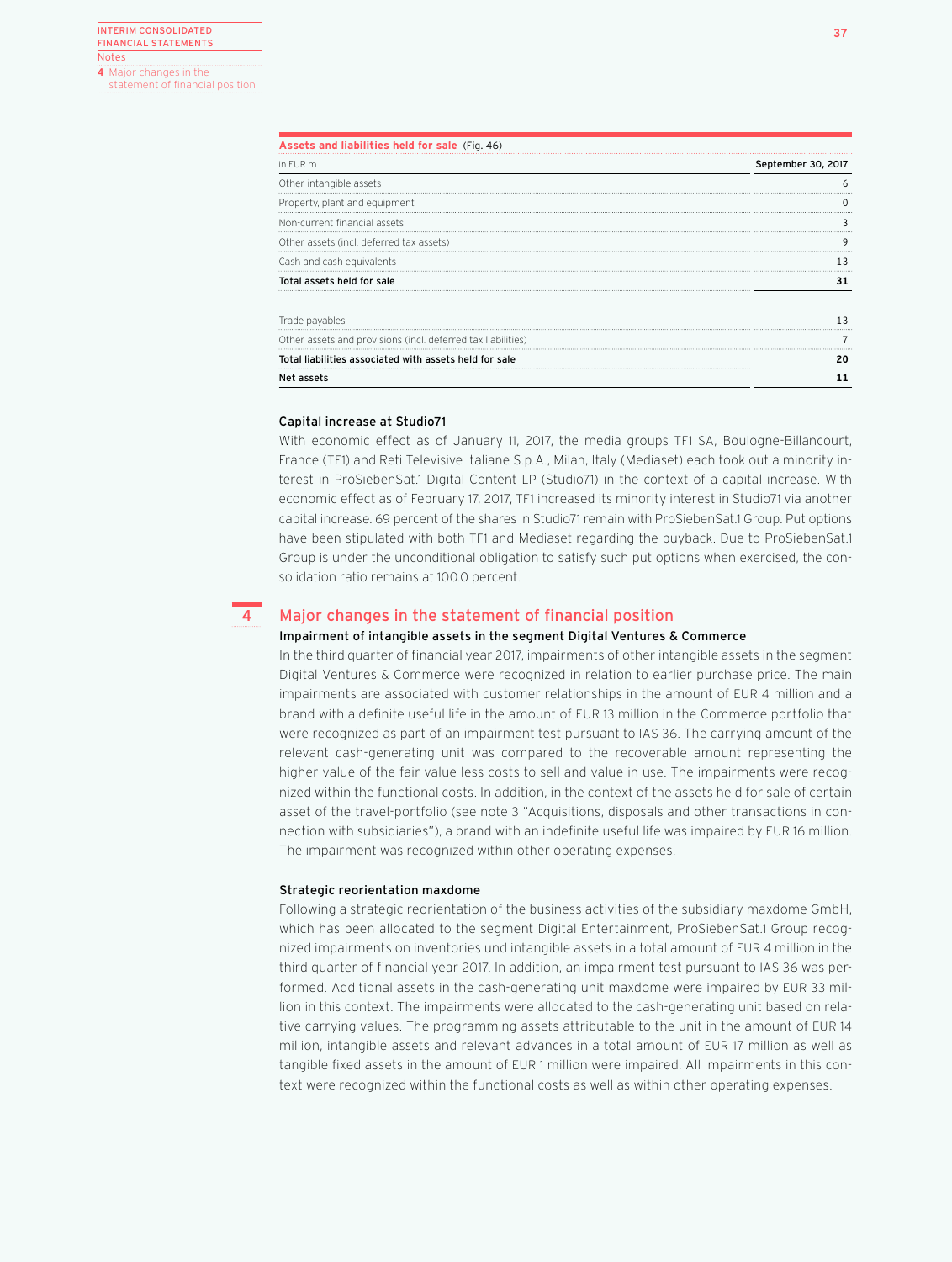## Strategic reevaluation of parts of the programming assets

The ProSiebenSat.1 Group has adjusted the strategic reevaluation of parts of its programming assets in the Broadcasting German-speaking segment in the third quarter of the 2017 financial year. As part of this, a major diversification of the Group's program structure is to be achieved in order to reduce the US fiction share in the program in the medium term. As part of this, the program portfolio was extensively adjusted. Based on the completed reevaluation in the third quarter of financial year 2017, the Group has recorded an impairment on asset-level in the amount of EUR 170 million. The impairment was recognized within the functional cost and other operating expenses.

### Income taxes **5**

The Group's relevant nominal tax rate remains unchanged at 28.0 percent. The effective Group tax rate of 23.0 percent anticipated for the entire financial year (previous year: 31.5%) was used as the basis for determining the Group's tax expenditures for the first nine months of 2017. The resulting difference from the nominal tax rate is largely due to the recognition of tax-free capital gains, in particular from the disposal of eTRAVELi Holding AB (see note 3 "Acquisitions, disposals and other transactions in connection with subsidiaries"), as well as taxes for previous assessment periods as well as non-deductible business expenses.



## Earnings per share

The following tables presents the underlying parameters for calculating the result per share:

| Profit measures included in calculating earnings per share (Fig. 47)            |             |         |                                           |             |
|---------------------------------------------------------------------------------|-------------|---------|-------------------------------------------|-------------|
| in FUR m                                                                        | Q3 2017     | 03 2016 | 01-03 2017                                | 01-03 2016  |
| Result attributable to the shareholders of<br>ProSiebenSat.1 Media SE (basic)   | 122         | 68      | 304                                       | 228         |
| Thereof from continuing operations (basic)                                      | 122         | 68      | 304                                       | 271         |
| Thereof from discontinued operations (basic)                                    | $-/-$       | $-/-$   | $-/-$                                     | $-42$       |
| Valuation effects of share-based payments after taxes                           | - 5         | 0       | $-2$                                      | $-3$        |
| Result attributable to the shareholders of<br>ProSiebenSat.1 Media SE (diluted) | 117         | 68      | 302                                       | 225         |
| Thereof from continuing operations (diluted)                                    | 117         | 68      | 302                                       | 268         |
| Thereof from discontinued operations (diluted)                                  | $-/-$       | $-/-$   | $-/-$                                     | $-42$       |
| Numbers of shares included in calculating earnings per share (Fig. 48)          |             |         |                                           |             |
| Shares                                                                          | Q3 2017     | 03 2016 | 01-03 2017                                | 01-03 2016  |
| Weighted average number of shares outstanding<br>(basic)                        | 228,859,760 |         | 214,573,846 228,836,336                   | 214,469,856 |
| Dilution effect based on stock options and rights to<br>shares                  | 547,758     | 607,705 | 547.758                                   | 607,705     |
| Weighted average number of shares outstanding<br>(diluted)                      | 229,407,518 |         | 215, 181, 550 229, 384, 094 215, 077, 561 |             |

The Group share plans (see note 9 "Share-based payment") contain an option for ProSiebenSat.1 Media SE to determine the type of settlement using either equity or cash. Due to the dilution effect in the third quarter of 2016 and 2017 as well as in the first nine months of 2016 and 2017, plans for calculating the result per share pursuant to IAS 33.58 in contrast to IFRS 2 are treated as if they were performed by way of shares.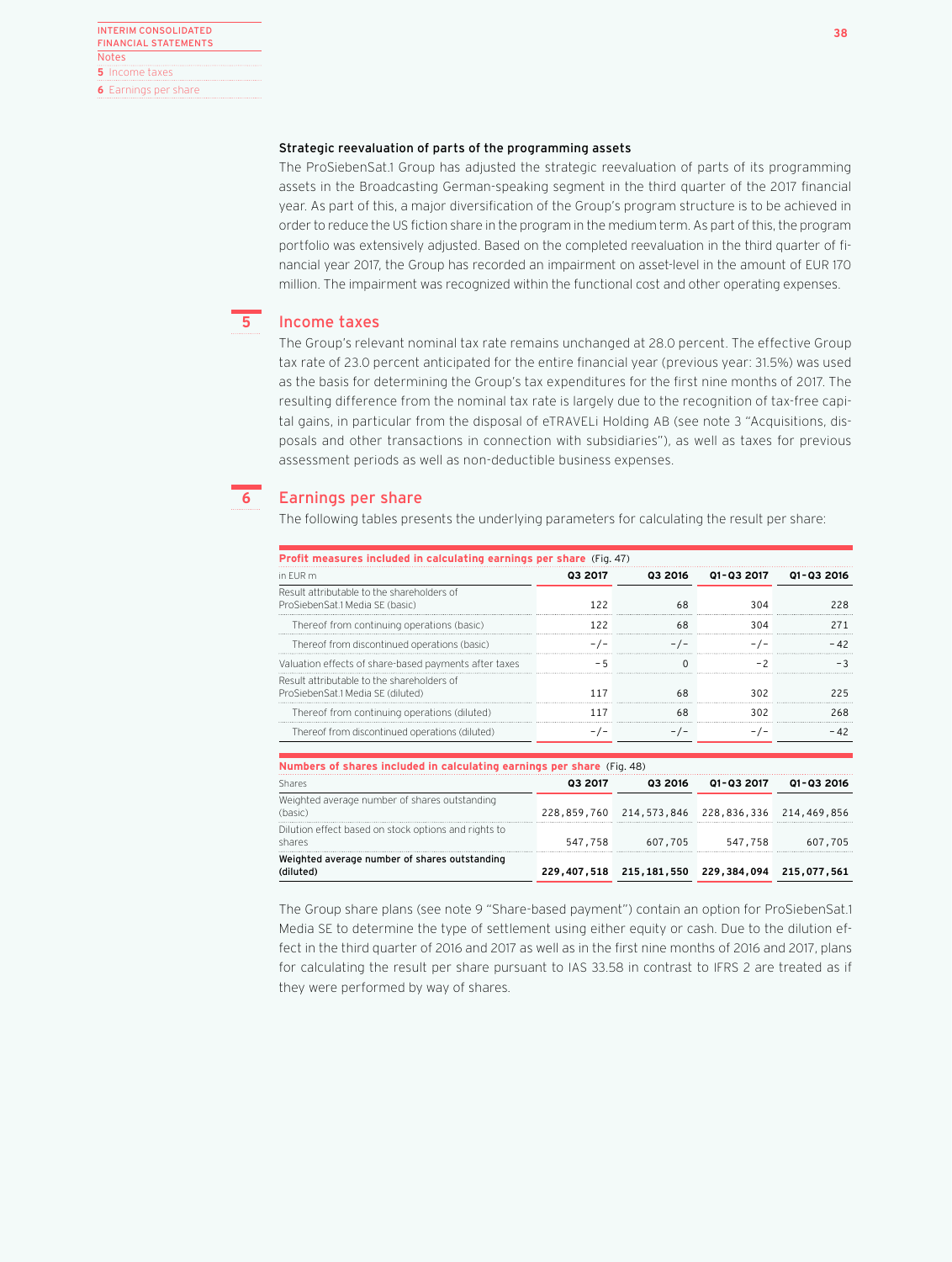

## Tax risks regarding the assessment of the programming assets

In the context of the tax audit of ProSiebenSat.1 Group for the years 2004 to 2012, which has been ongoing since 2010/2013, the German tax authorities questioned the accuracy of the taxation treatment of the programming assets of ProSiebenSat.1 Group in June 2017. This relates in particular to the presentation of programming assets as current assets and the determination of consumption. Technical discussions with the fiscal administration are still ongoing. In particular, there is no written statement of the tax authorities that describes their view of the correct taxable adjustments. It therefore still remains unclear at this time if and to what extent the accounting would have to be changed in principle and in terms of the valuation method. ProSiebenSat.1 Group considers its accounting practice — which previously had indeed been accepted by the tax authorities — lawful. ProSiebenSat.1 Group therefore reserves the right to appeal any potential tax assessments. According to our current knowledge, we believe that the risk provisioning is adequate in the amount of a very low double-digit million amount. Due to the reasons mentioned, it is possible that the actual amount deviates.

As of September 30, 2017, there have been no other major changes to the contingent liabilities recognized in the Consolidated Financial Statements as of December 31, 2016.

The other financial obligations are comprised as follows:

| Other financial obligations (Fig. 49)          |                    |                   |  |  |  |  |
|------------------------------------------------|--------------------|-------------------|--|--|--|--|
| in FUR m                                       | September 30, 2017 | December 31, 2016 |  |  |  |  |
| Procurement commitments for programming assets | 2.892              |                   |  |  |  |  |
| Distribution                                   | 200                |                   |  |  |  |  |
| Leasing and rental obligations                 |                    |                   |  |  |  |  |
| Other financial liabilities                    | 183                |                   |  |  |  |  |
|                                                |                    |                   |  |  |  |  |

## **8**

## Financial instruments

The following table shows the carrying amounts and the fair values of all categories of financial assets and financial liabilities of ProSiebenSat.1 Group and allocates the financial assets and financial liabilities, which have been valued at their fair value, to the fair value hierarchy levels.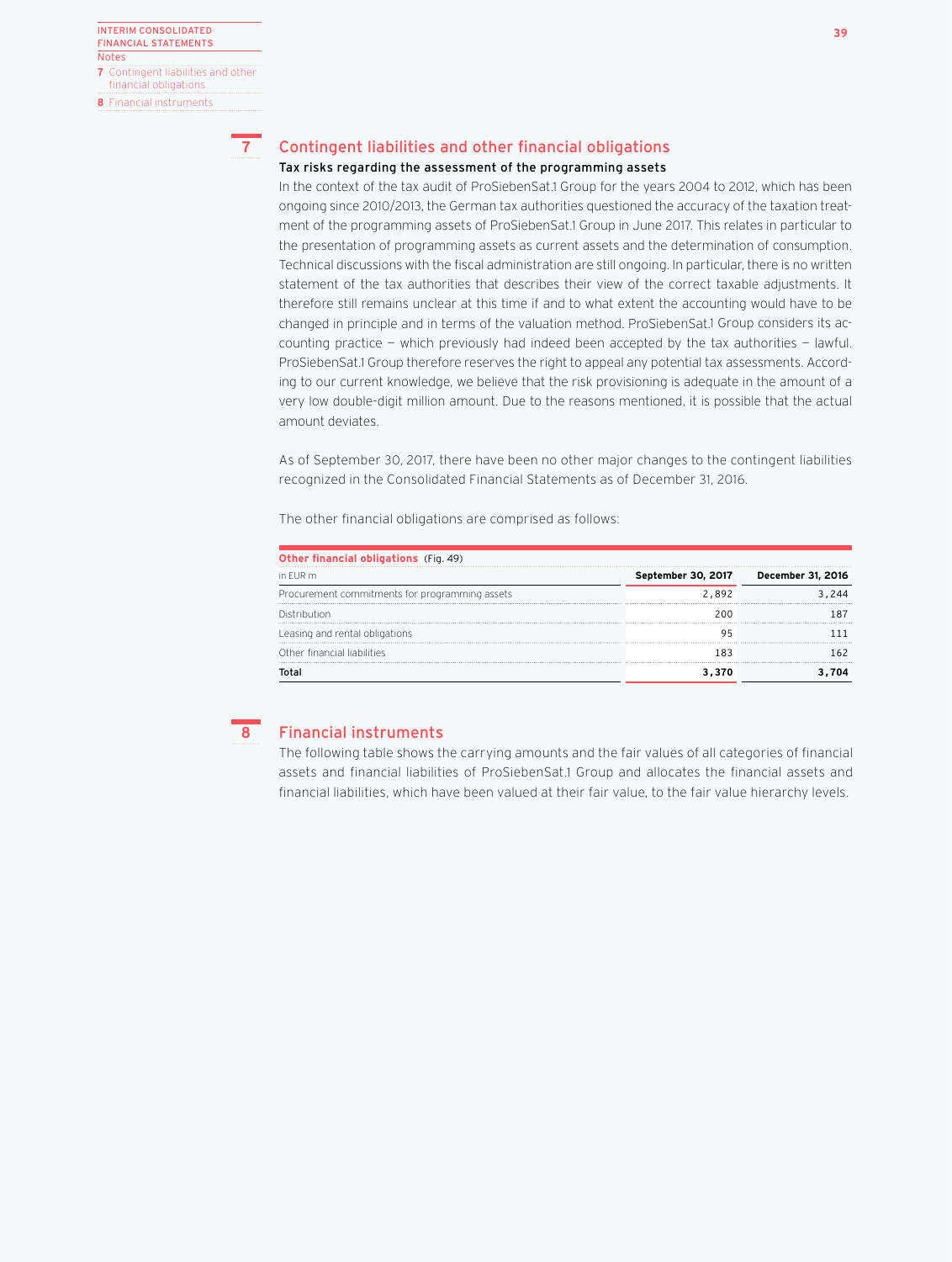## **Carrying amounts and fair values of financial instruments as of September 30, 2017** (Fig. 50)

|                                                                      |                                                                     |                         | Category                                          |                             |                                  |                        |                                          | <b>Fair Value</b> |              |                 |              |
|----------------------------------------------------------------------|---------------------------------------------------------------------|-------------------------|---------------------------------------------------|-----------------------------|----------------------------------|------------------------|------------------------------------------|-------------------|--------------|-----------------|--------------|
| in EUR m                                                             | Presented in<br>the Statement of<br><b>Financial Position</b><br>as | Carry-<br>ing<br>amount | At fair<br>value<br>through<br>profit<br>and loss | Hedging<br>instru-<br>ments | Loans<br>and<br>receiv-<br>ables | Available-<br>for-sale | Other<br>financial<br><b>liabilities</b> | Level 1           |              | Level 2 Level 3 | <b>Total</b> |
| <b>Financial assets</b>                                              |                                                                     |                         |                                                   |                             |                                  |                        |                                          |                   |              |                 |              |
| Measured at fair value                                               |                                                                     |                         |                                                   |                             |                                  |                        |                                          |                   |              |                 |              |
| Financial assets<br>designated at fair<br>value                      | Non-current<br>financial assets                                     | 22                      | 22                                                | $-/-$                       | $-/-$                            | $-/-$                  | $-/-$                                    | 22                | $-/-$        | $-/-$           | 22           |
| Other equity<br>instruments                                          | Non-current<br>financial assets                                     | 96                      | 96                                                | $-/-$                       | $-/-$                            | $-/-$                  | $-/-$                                    | $-/-$             | $-/-$        | 96              | 96           |
| Derivatives for which<br>hedge accounting is<br>not applied          | Current and<br>non-current<br>financial assets                      | 11                      | 11                                                | $-/-$                       | $-/-$                            | $-/-$                  | $-/-$                                    | $-/-$             | $\mathbf{1}$ | 10              | 11           |
| Hedge derivatives                                                    | Current and<br>non-current<br>financial assets                      | 89                      | $-/-$                                             | 89                          | $-/-$                            | $-/-$                  | $-/-$                                    | $-/-$             | 89           | $-/-$           | 89           |
| Not measured at fair<br>value                                        |                                                                     |                         |                                                   |                             |                                  |                        |                                          |                   |              |                 |              |
| Cash and cash<br>equivalents <sup>1</sup>                            | Cash and cash<br>equivalents                                        | 1,320                   | $-/-$                                             | $-/-$                       | 1,320                            | $-/-$                  | $-/-$                                    |                   |              |                 |              |
| Loans and<br>receivables <sup>1</sup>                                | Current and<br>non-current<br>financial assets                      | 459                     | $-/-$                                             | $-/-$                       | 459                              | $-/-$                  | $-/-$                                    |                   |              |                 |              |
| Total                                                                |                                                                     | 1,998                   | 129                                               | 89                          | 1,780                            | -/-                    | -/-                                      | 22                | 90           | 106             | 218          |
| <b>Financial liabilities</b>                                         |                                                                     |                         |                                                   |                             |                                  |                        |                                          |                   |              |                 |              |
| Measured at fair value                                               |                                                                     |                         |                                                   |                             |                                  |                        |                                          |                   |              |                 |              |
| Liabilities from put<br>options and earn-outs                        | Other financial<br>liabilities                                      | 356                     | 356                                               | $-/-$                       | $-/-$                            | $-/-$                  | $-/-$                                    | $-/-$             | $-/-$        | 356             | 356          |
| Derivatives for which<br>hedge accounting is<br>not applied          | Other financial<br>liabilities                                      | 29                      | 29                                                | $-/-$                       | $-/-$                            | $-/-$                  | -/-                                      | $-/-$             | 29           | $-/-$           | 29           |
| Hedge derivatives                                                    | Other financial<br>liabilities                                      | 35                      | $-/-$                                             | 35                          | $-/-$                            | $-/-$                  | $-/-$                                    | $-/-$             | 35           | $-/-$           | 35           |
| Not measured at<br>fair value                                        |                                                                     |                         |                                                   |                             |                                  |                        |                                          |                   |              |                 |              |
| Loans and borrowings                                                 | Financial Debt                                                      | 2,090                   | $-/-$                                             | $-/-$                       | $-/-$                            | $-/-$                  | 2,090                                    | $-/-$             | 2,104        | $-/-$           | 2,104        |
| Notes                                                                | Financial Debt                                                      | 596                     | $-/-$                                             | -/-                         | $-/-$                            | $-/-$                  | 596                                      | 632               | $-/-$        | -/-             | 632          |
| Promissory notes                                                     | Financial Debt                                                      | 498                     | $-/-$                                             | $-/-$                       | $-/-$                            | $-/-$                  | 498                                      | $-/-$             | 494          | $-/-$           | 494          |
| Liabilities from<br>finance leases                                   | Other financial<br>liabilities                                      | 62                      | $-/-$                                             | $-/-$                       | $-/-$                            | $-/-$                  | 62                                       | $-/-$             | 65           | $-/-$           | 65           |
| Other Financial<br>liabilities at<br>(amortised) cost <sup>1</sup>   | Other financial<br>liabilities and<br>trade payables                | 620                     | $-/-$                                             | $-/-$                       | $-/-$                            | $-/-$                  | 620                                      |                   |              |                 |              |
| Total                                                                |                                                                     | 4,285                   | 383                                               | 35                          | -/-                              | -/-                    | 3,867                                    | 632               | 2,727        | 356             | 3,714        |
| 1 The carrying amount is an appropriate approximator for fair value. |                                                                     |                         |                                                   |                             |                                  |                        |                                          |                   |              |                 |              |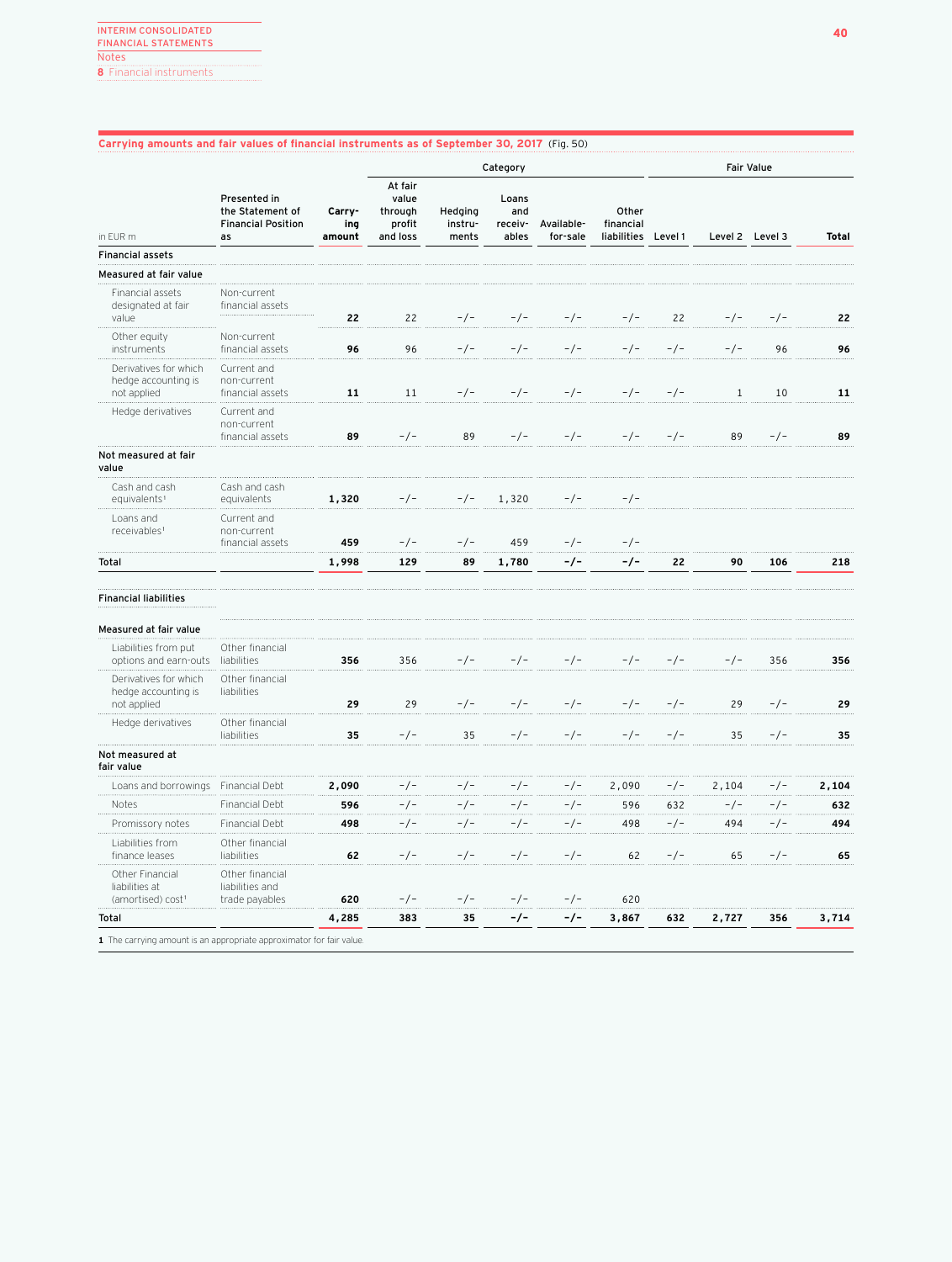## **Carrying amounts and fair values of financial instruments as of December 31, 2016** (Fig. 51)

|                                                                      |                                                                     |                         | Category                                          |                             |                                  |                        |                                   | <b>Fair Value</b> |       |                 |              |
|----------------------------------------------------------------------|---------------------------------------------------------------------|-------------------------|---------------------------------------------------|-----------------------------|----------------------------------|------------------------|-----------------------------------|-------------------|-------|-----------------|--------------|
| in EUR m                                                             | Presented in<br>the Statement of<br><b>Financial Position</b><br>as | Carry-<br>ing<br>amount | At fair<br>value<br>through<br>profit<br>and loss | Hedging<br>instru-<br>ments | Loans<br>and<br>receiv-<br>ables | Available-<br>for-sale | Other<br>financial<br>liabilities | Level 1           |       | Level 2 Level 3 | <b>Total</b> |
| <b>Financial assets</b>                                              |                                                                     |                         |                                                   |                             |                                  |                        |                                   |                   |       |                 |              |
| Measured at fair value                                               |                                                                     |                         |                                                   |                             |                                  |                        |                                   |                   |       |                 |              |
| Financial assets<br>designated at<br>fair value                      | Non-current<br>financial assets                                     | 21                      | 21                                                | $-/-$                       | $-/-$                            | $-/-$                  | $-/-$                             | 21                | -/-   | $-/-$           | 21           |
| Other equity<br>instruments                                          | Non-current<br>financial assets                                     | 99                      | 99                                                | $-/-$                       | $-/-$                            | $-/-$                  | $-/-$                             | $-/-$             | $-/-$ | 99              | 99           |
| Derivatives for which<br>hedge accounting is<br>not applied          | Current and<br>non-current<br>financial assets                      | 18                      | 18                                                | $-/-$                       | $-/-$                            | $-/-$                  | $-/-$                             | $-/-$             | 11    | $\overline{7}$  | 18           |
| Hedge derivatives                                                    | Current and<br>non-current<br>financial assets                      | 246                     | $-/-$                                             | 246                         | $-/-$                            | $-/-$                  | $-/-$                             | $-/-$             | 246   | $-/-$           | 246          |
| Not measured at<br>fair value                                        |                                                                     |                         |                                                   |                             |                                  |                        |                                   |                   |       |                 |              |
| Cash and cash<br>equivalents <sup>1</sup>                            | Cash and cash<br>equivalents                                        | 1,271                   | -/-                                               | $-/-$                       | 1,271                            | $-/-$                  | $-/-$                             |                   |       |                 |              |
| Loans and<br>receivables <sup>1</sup>                                | Current and<br>non-current<br>financial assets                      | 484                     | $-/-$                                             | $-/-$                       | 484                              | $-/-$                  | $-/-$                             |                   |       |                 |              |
| Total                                                                |                                                                     | 2,140                   | 138                                               | 246                         | 1,755                            | -/-                    | -/-                               | 21                | 257   | 106             | 384          |
| <b>Financial liabilities</b>                                         |                                                                     |                         |                                                   |                             |                                  |                        |                                   |                   |       |                 |              |
| Measured at fair value                                               |                                                                     |                         |                                                   |                             |                                  |                        |                                   |                   |       |                 |              |
| Liabilities from put<br>options and earn-outs                        | Other financial<br>liabilities                                      | 363                     | 363                                               | $-/-$                       | $-/-$                            | $-/-$                  | $-/-$                             | $-/-$             | -/-   | 363             | 363          |
| Derivatives for which<br>hedge accounting is<br>not applied          | Other financial<br>liabilities                                      | 32                      | 32                                                | $-/-$                       | $-/-$                            | $-/-$                  | $-/-$                             | $-/-$             | 32    | $-/-$           | 32           |
| Not measured at<br>fair value                                        |                                                                     |                         |                                                   |                             |                                  |                        |                                   |                   |       |                 |              |
| Loans and borrowings                                                 | Financial Debt                                                      | 2,091                   | -/-                                               | $-/-$                       | $-/-$                            | -/-                    | 2,091                             | $-/-$             | 2,118 | -/-             | 2,118        |
| Notes                                                                | Financial Debt                                                      | 596                     | $-/-$                                             | $-/-$                       | $-/-$                            | $-/-$                  | 596                               | 637               | $-/-$ | $-/-$           | 637          |
| Promissory notes                                                     | Financial Debt                                                      | 498                     | $-/-$                                             | $-/-$                       | $-/-$                            | $-/-$                  | 498                               | $-/-$             | 488   | -/-             | 488          |
| Liabilities from<br>finance leases                                   | Other financial<br>liabilities                                      | 72                      | $-/-$                                             | $-/-$                       | $-/-$                            | $-/-$                  | 72                                | $-/-$             | 77    | $-/-$           | 77           |
| Other financial<br>liabilities at<br>(amortised) cost <sup>1</sup>   | Other financial<br>liabilities and trade<br>payables                | 640                     | $-/-$                                             | $-/-$                       | $-/-$                            | $-/-$                  | 640                               |                   |       |                 |              |
| Total                                                                |                                                                     | 4,291                   | 395                                               | -/-                         | -/-                              | -/-                    | 3,896                             | 637               | 2,715 | 363             | 3,715        |
| 1 The carrying amount is an appropriate approximator for fair value. |                                                                     |                         |                                                   |                             |                                  |                        |                                   |                   |       |                 |              |

The following table shows the reconciliation of the items regularly measured at fair value and assigned to Level 3 as of the closing date:

| Reconciliation of level 3 fair values (Fig. 52)                                                |                                            |                                                              |
|------------------------------------------------------------------------------------------------|--------------------------------------------|--------------------------------------------------------------|
| in FUR m                                                                                       | Derivatives, for which<br>hedge accounting | Liabilities from put<br>is not applied options and earn-outs |
| January 1, 2017                                                                                |                                            | 363                                                          |
| Results included in income statement as well as in<br>other comprehensive income (unrealized)1 |                                            |                                                              |
| Additions from acquisitions                                                                    |                                            |                                                              |
| Disposals/Payments                                                                             |                                            | -78                                                          |
| Other changes                                                                                  |                                            | 56                                                           |
| September 30, 2017                                                                             | 10                                         | 356                                                          |
| 1 This item includes compounding effects and further valuation adjustments.                    |                                            |                                                              |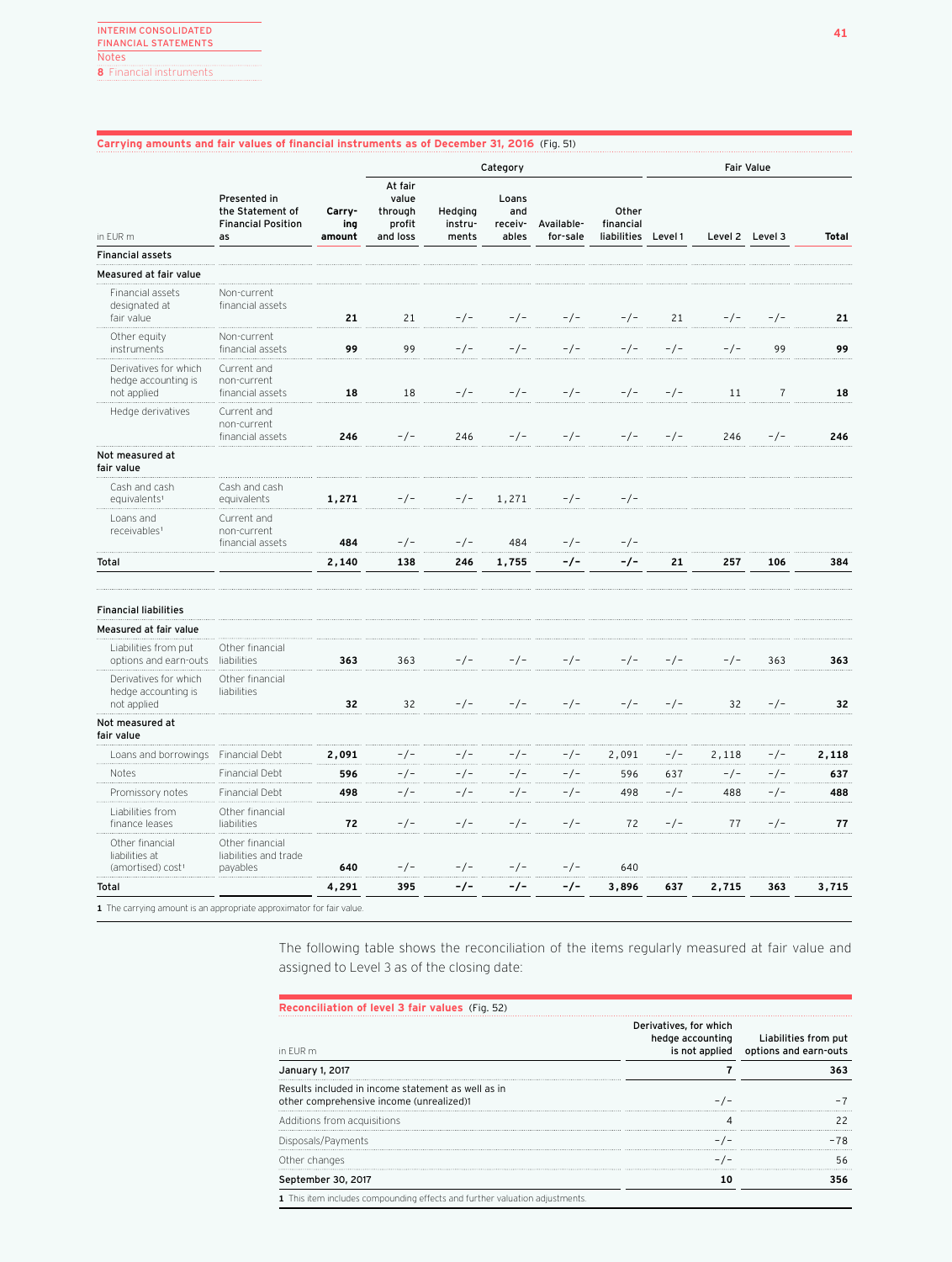The position "Other changes" essentially comprises effects from share changes.

ProSiebenSat.1 Group pursues an active financial management and exploited the attractive environment on the financial markets. For example in April 2017, the Group extended the maturity of the syndicated credit agreement — consisting of a term loan of EUR 2.1 billion and a revolving credit facility — by two years until April 2022. In this context, the revolving credit facility was increased by EUR 150 million to EUR 750 million, but not drawn during the first nine months of 2017. The previous financial covenant ceased to apply in the context of the refinancing measures.

## **9**

## Share-based payments

The Group Share Plan 2013, which expired at the end of the financial year 2016, was fully paid out in the second quarter of 2017 in the amount of EUR 13.6 million. In addition, the plan conditions for the Group share plans remain unchanged and continue to be in line with the information shown in the Consolidated Notes and in the summarized Management Report as of December 31, 2016.

The performance share units issued under the other group share plans, 7,845 units of the Group Share Plan 2014, 15,993 units of the Group Share Plan 2015 and 32,488 units of the Group Share Plan 2016 expired in the first nine months of the financial year 2017.

In the first nine months of the financial year 2017, 78,780 share options from the LTIP 2010 (cycle 2011) were exercised.

## **10**

## Related parties

As of January 1, 2017, Sabine Eckhardt was appointed to the ProSiebenSat.1 Media SE Executive Board as Chief Commercial Officer (CCO). Dr. Gunnar Wiedenfels resigned at his own request from the Executive Board as of March 31, 2017. Dr. Jan Kemper was appointed to the Executive Board as Chief Financial Officer (CFO) as of June 1, 2017.

Dr. Ralf Schremper (Chief Investment Officer) left the Executive Board of ProSiebenSat.1 Media SE as of July 31, 3017. Dr. Jan Kemper has taken over the Group's M&A department from August 1, 2017

During the first nine months of the financial year 2017, revenues from the sale of goods and rendering of services from transactions with related entities amounted to EUR 94 million (previous year: EUR 90 million). As of September 30, 2017, receivables from the respective entities amounted to EUR 30 million (December 31, 2016: EUR 23 million).

In the first nine months of the financial year 2017, the Group received goods and services from its related parties and accordingly recognized expenses amounting to EUR 22 million (previous year: EUR 19 million). Liabilities to these entities amounted to EUR 14 million as of September 30, 2017 (December 31, 2016: EUR 10 million).

In the first nine months of financial year 2017, the Supervisory Board members acquired 8,386 shares in the Company. Thomas Ebeling acquired 10,000 shares in the third quarter of financial year 2017. Dr. Gunnar Wiedenfels sold 5,000 shares in the first six months of the financial year 2017.

In the context of the master agreement with Heilpflanzenwohl AG, Pfaffikon, Switzerland (see note 32 "Related parties" in the Notes to the Consolidated Financial Statements as of December 31, 2016), advertising services with a gross media volume of EUR 11 million (previous year: EUR 0 million) were rendered in the reporting period.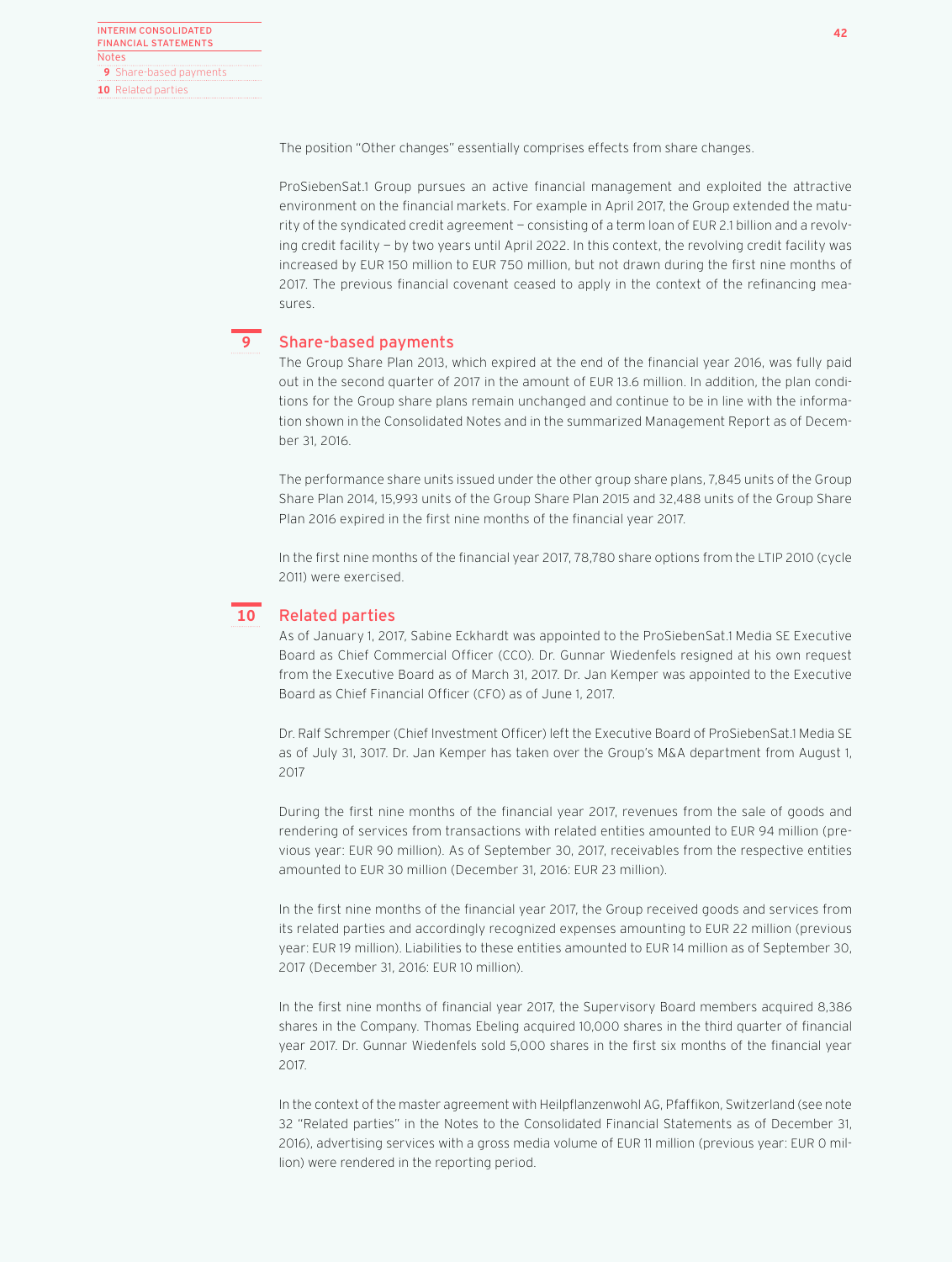There have been no other major changes or transactions in the third quarter of financial year 2017 compared to the facts regarding related parties as reported in the Notes to the Consolidated Financial Statements for financial year 2016.

### Events after the interim reporting period Acquisition of 83% of the shares in Jochen Schweizer GmbH **11**

Effective as of October 16, 2017, ProSiebenSat.1 Group holds 90 percent in Jochen Schweizer mydays Holding GmbH, Unterföhring, through its associated company ProSieben Travel GmbH, Unterföhring. In the context of the transaction, the 100 percent holding mydays Holding GmbH, Munich, together with its subsidiary, was incorporated into the newly established Jochen Schweizer mydays Holding GmbH. 83 percent in Jochen Schweizer GmbH, Munich, were acquired through the newly established company. With a share swap, the remaining 17-percent minority shareholdings of the existing shareholders of Jochen Schweizer GmbH were exchanged for 10-percent minority shareholdings in Jochen Schweizer mydays Holding GmbH. As a result, as of October 16, 2017, ProSieben Travel GmbH holds 90 percent in newly established Jochen Schweizer mydays Holding GmbH. The acquired company and its subsidiaries are allocated to the segment Digital Ventures & Commerce (see note 2 "Segment Reporting"). The acquired company operates online portals selling experience gift vouchers. The purchase price pursuant to IFRS 3 is comprised of a cash purchase price of EUR 80 million and a put option for the existing shareholder of Jochen Schweizer GmbH for the sale of the remaining 10 percent of shares, due not before 2020. Since ProSiebenSat.1 Group is under the unconditional obligation to satisfy such put options when exercised, the consolidation ratio remains at 100.0% due to the present ownership as of October 16, 2017.

## Acquisition of 62.5% of shares in Gravitas Ventures, LLC

By agreement dated November 6, 2017 and effective as of November 7, 2017, ProSiebenSat.1 Group acquired a share of 62.5% in Gravitas Ventures, LLC, Los Angeles, USA and thus gained control over this entity. The entity is allocated to the Content Production & Global Sales segment (see Note 2 "Segment reporting"). Gravitas Ventures is a global film distributor. The purchase price according to IFRS 3 comprises a cash purchase price of USD 35 million (EUR 31 million) and a contractually agreed purchase price adjustment. In addition, a put option was agreed with the existing shareholders for the acquisition of a further 37.5% of the shares maturing no earlier than 2022. As ProSiebenSat.1 Group has an unconditional obligation to meet the terms of the put option on exercise, the consolidation percentage used on the basis of the present ownership was 100.0% as of November 7, 2017.

## Other events after the closing date

Between the end of the third quarter 2017 and November 8, 2017 — the release date of this quarterly statement for publication and submission to the Supervisory Board — no other reportable events occurred which are of material significance for the earnings, financial & asset position of ProSiebenSat.1 Group or of ProSiebenSat.1 Media SE.

November 8, 2017 The Executive Board